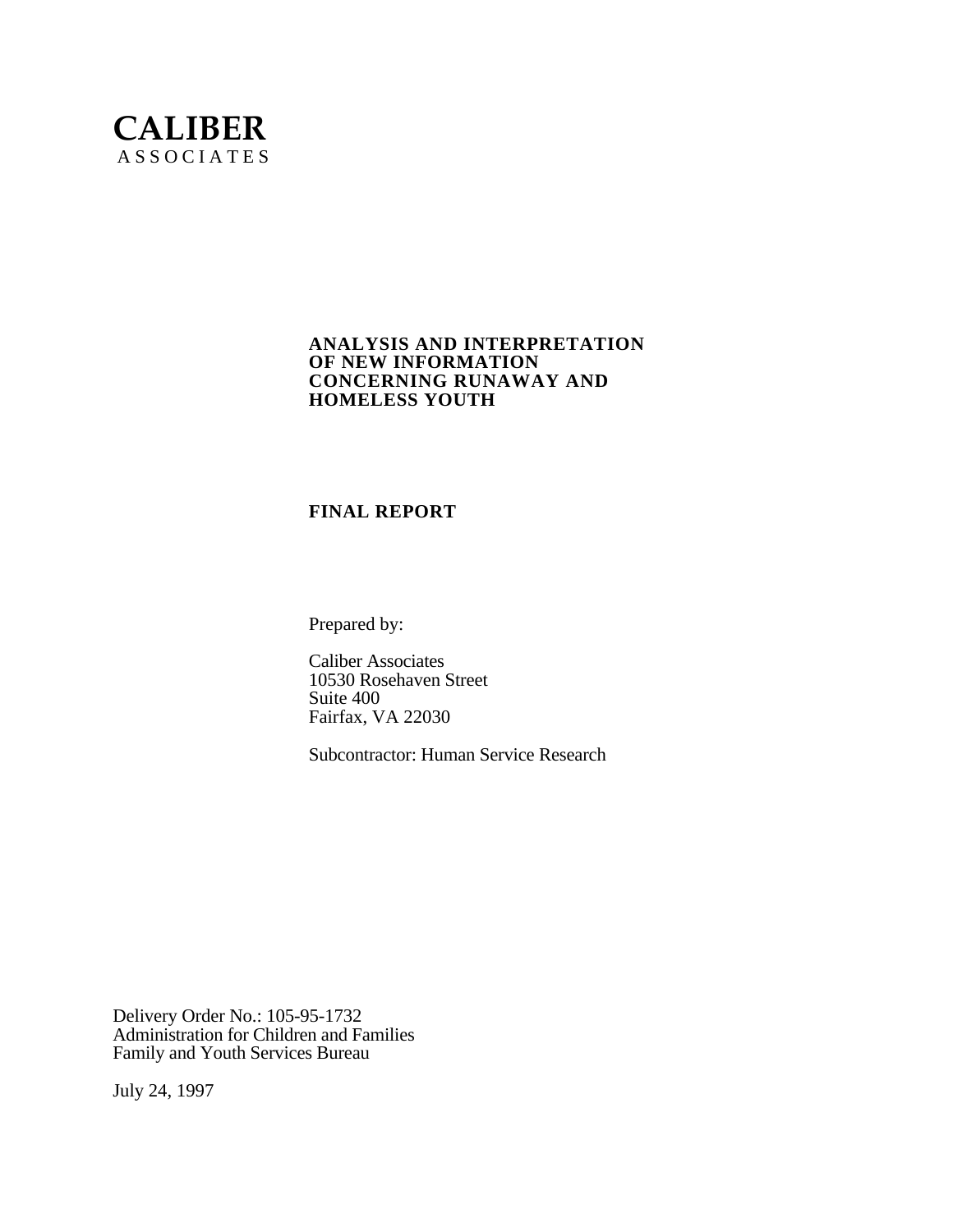# **TABLE OF CONTENTS**

|    |                  | EXECUTIVE SUMMARY manual content contract and the subset of the subset of the subset of the subset of the subset of the subset of the subset of the subset of the subset of the subset of the subset of the subset of the subs | i              |  |  |  |
|----|------------------|--------------------------------------------------------------------------------------------------------------------------------------------------------------------------------------------------------------------------------|----------------|--|--|--|
| I. |                  |                                                                                                                                                                                                                                |                |  |  |  |
|    | 1.               | OVERVIEW OF THE FAMILY AND YOUTH SERVICES                                                                                                                                                                                      | 3              |  |  |  |
|    |                  | 1.1                                                                                                                                                                                                                            |                |  |  |  |
|    |                  | 1.2<br>1.3<br>Drug Abuse Prevention Program for Runaway and                                                                                                                                                                    |                |  |  |  |
|    |                  | Runaway and Homeless Youth Management System (RHYMIS)<br>1.4                                                                                                                                                                   | 5<br>5         |  |  |  |
|    | 2.               |                                                                                                                                                                                                                                | 6              |  |  |  |
| П. |                  |                                                                                                                                                                                                                                | 8              |  |  |  |
|    | 1.               | PROFILING YOUTH SERVED BY FYSB-FUNDED RHY PROGRAMS                                                                                                                                                                             | 8              |  |  |  |
|    | $\overline{2}$ . | COMPARE YOUTH SERVED BY FYSB'S RHY PROGRAMS TO<br>YOUTH PARTICIPATING IN THE YOUTH RUNAWAY, THROWAWAY,                                                                                                                         |                |  |  |  |
|    | 3 <sub>1</sub>   | DESCRIBE FYSB-FUNDED RHY GRANTEE SERVICES AND STAFF 13                                                                                                                                                                         |                |  |  |  |
| Ш. |                  |                                                                                                                                                                                                                                | 15             |  |  |  |
|    | 1.               |                                                                                                                                                                                                                                |                |  |  |  |
|    |                  | 1.2<br>1.3<br>1.4<br>1.5<br>Comparison of Youth Data from RHYMIS with Youth Data from<br>1.6<br>the Youth with Runaway, Throwaway, and Homeless Experiences                                                                    | 16<br>20<br>25 |  |  |  |
|    | 2.               | PROFILE OF YOUTH WITH DIFFERENT STATUS AT INTAKE                                                                                                                                                                               | 29             |  |  |  |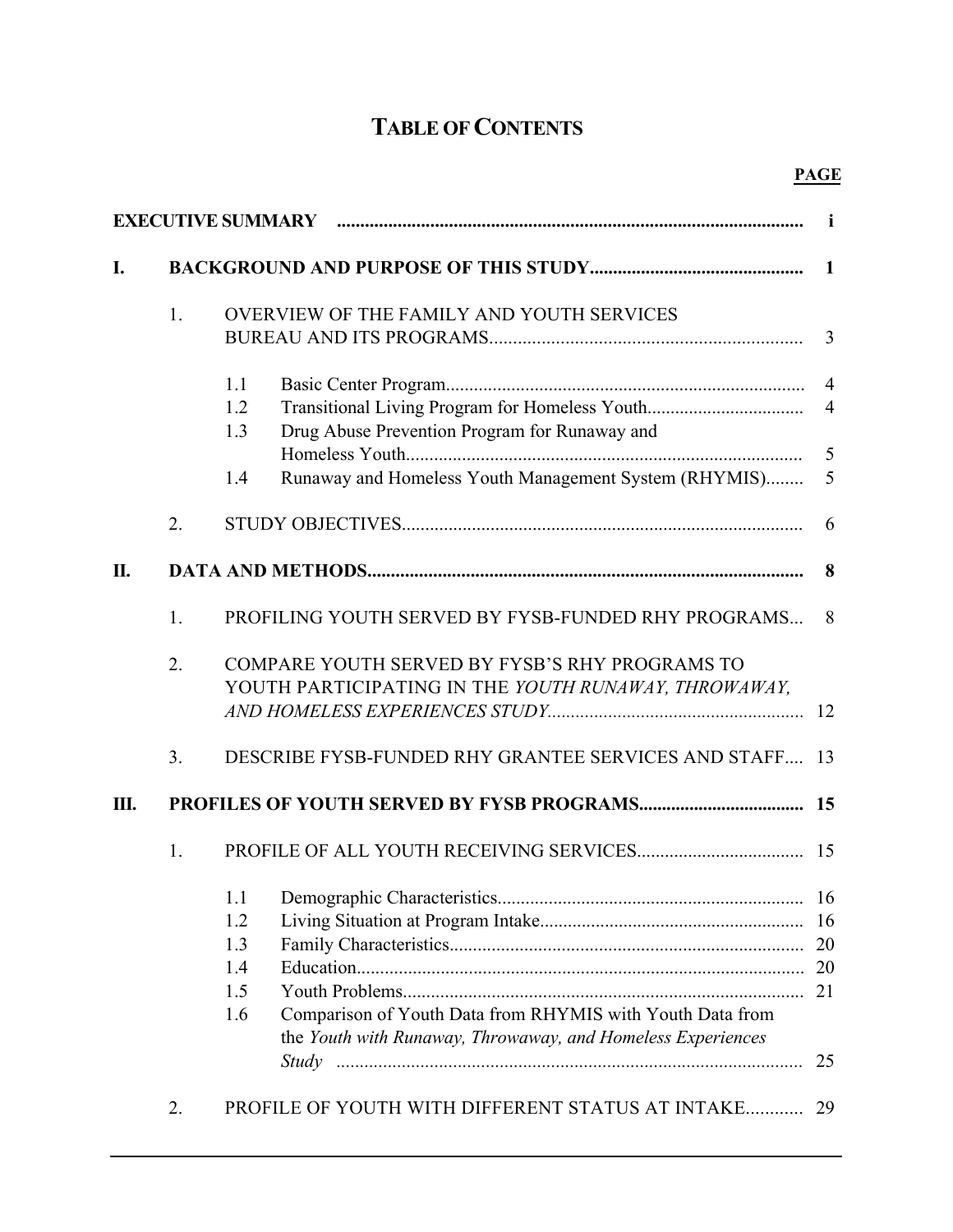# **TABLE OF CONTENTS (CONTINUED)**

|                        | 3 <sub>1</sub>   | PROFILE OF YOUTH FROM THE TEN FEDERAL REGIONS     | 29 |
|------------------------|------------------|---------------------------------------------------|----|
|                        | $\overline{4}$ . |                                                   |    |
|                        | 5.               |                                                   |    |
| IV.                    |                  |                                                   |    |
|                        | $1_{-}$          |                                                   |    |
|                        | $\overline{2}$ . |                                                   |    |
|                        | 3 <sub>1</sub>   |                                                   |    |
|                        | $\overline{4}$ . |                                                   |    |
|                        | 5 <sub>1</sub>   |                                                   |    |
| $\mathbf{V}_{\bullet}$ |                  |                                                   |    |
|                        | 1.               |                                                   |    |
|                        | 2.               |                                                   |    |
|                        | 3 <sub>1</sub>   | THE "MATCH" BETWEEN REPORTED YOUTH PROBLEMS/NEEDS |    |
|                        | $\overline{4}$ . |                                                   |    |

APPENDIX: Youth and Agency Data Collection Instruments **(Note: Not available electronically**)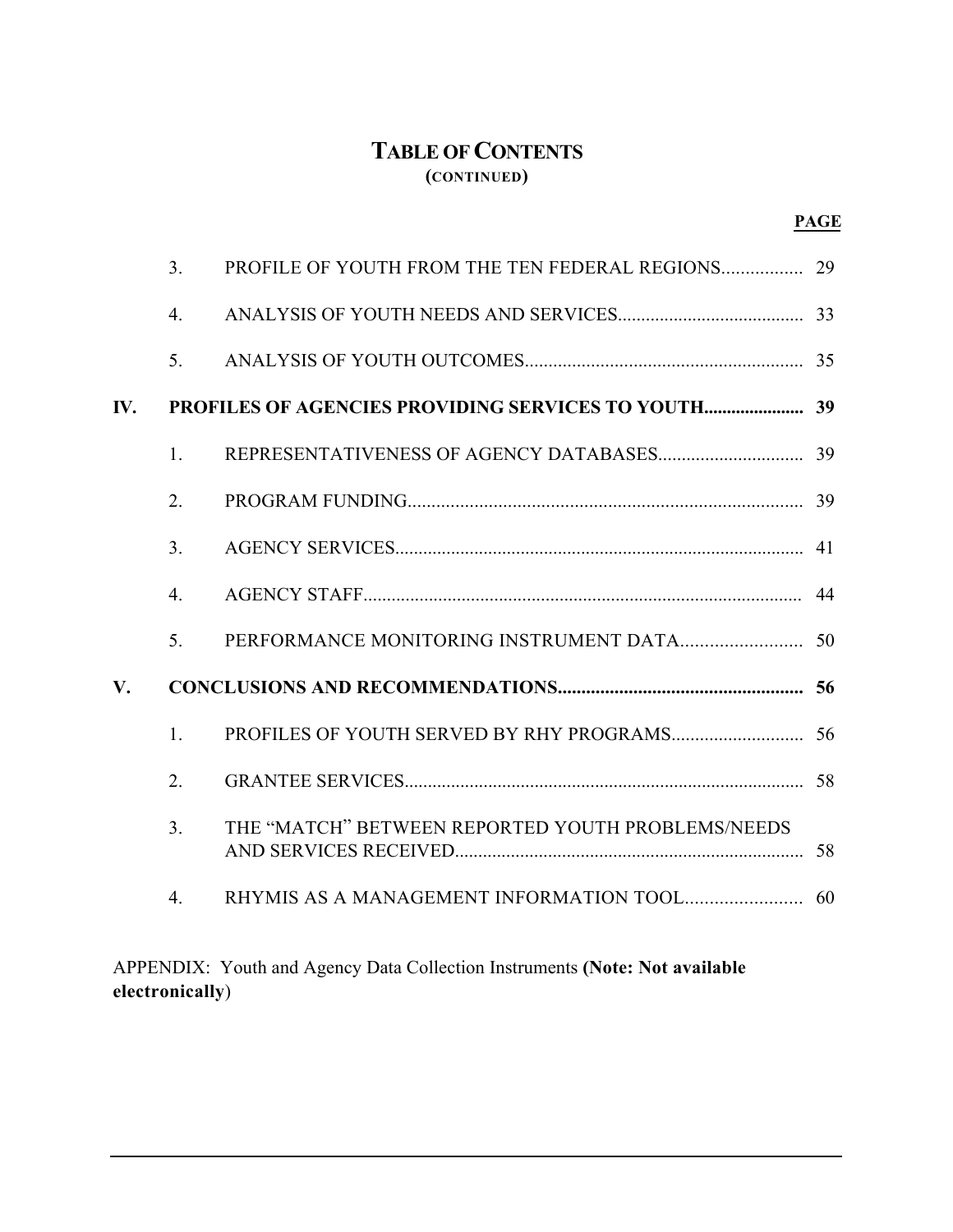# **ANALYSIS AND INTERPRETATION OF NEW INFORMATION CONCERNING RUNAWAY AND HOMELESS YOUTH EXECUTIVE SUMMARY**

The Family and Youth Services Bureau (FYSB) within the Administration for Children and Families (ACF) of the U.S. Department of Health and Human Services was established to "provide national leadership on youth issues and to assist individuals and organizations in providing effective, comprehensive services for youth in at-risk situations and their families." FYSB administers programs designed to provide positive alternatives for youth, ensure their safety, and maximize their potential to take advantage of available opportunities; generates knowledge relevant to youth in at-risk situations through research and demonstration projects; disseminates youth-related information through a national clearinghouse; and strengthens regional capacities to assist communities in supporting youth and families through training and technical assistance.

FYSB administers runaway and homeless youth grant programs established by Federal legislation dating back to the Juvenile Justice and Delinquency Prevention Act (JJDP Act) of 1974, as amended (P.L. 93-415). Through programs such as the Basic Center Program (BCP) for Runaway and Homeless Youth, the Transitional Living Program (TLP) for Homeless Youth, and, until late 1994, the Drug Abuse Prevention Program (DAPP) for Runaway and Homeless Youth, FYSB guides local efforts to serve runaway and homeless youth populations, gathers information about this population, and disseminates information on effective practices to service providers nationwide.

### **1. BACKGROUND AND PURPOSE OF THIS STUDY**

In 1992, the Family and Youth Services Bureau (FYSB) developed the Runaway and Homeless Youth Management Information System (RHYMIS). This comprehensive, automated information system helps FYSB's various Runaway and Homeless Youth (RHY) grantees collect and maintain standardized youth and program data, with the ultimate goal of improving local programs and increasing the field's knowledge about runaway and homeless youth and "best practices" in serving them. Under contract with FYSB, Caliber Associates recently conducted a series of analyses of the RHYMIS data collected from October 1991 through June 1995. These analyses were designed to accomplish four key objectives:

? Develop profiles of the runaway and homeless youth using RHY programs, beginning in fiscal year 1992 through June 1995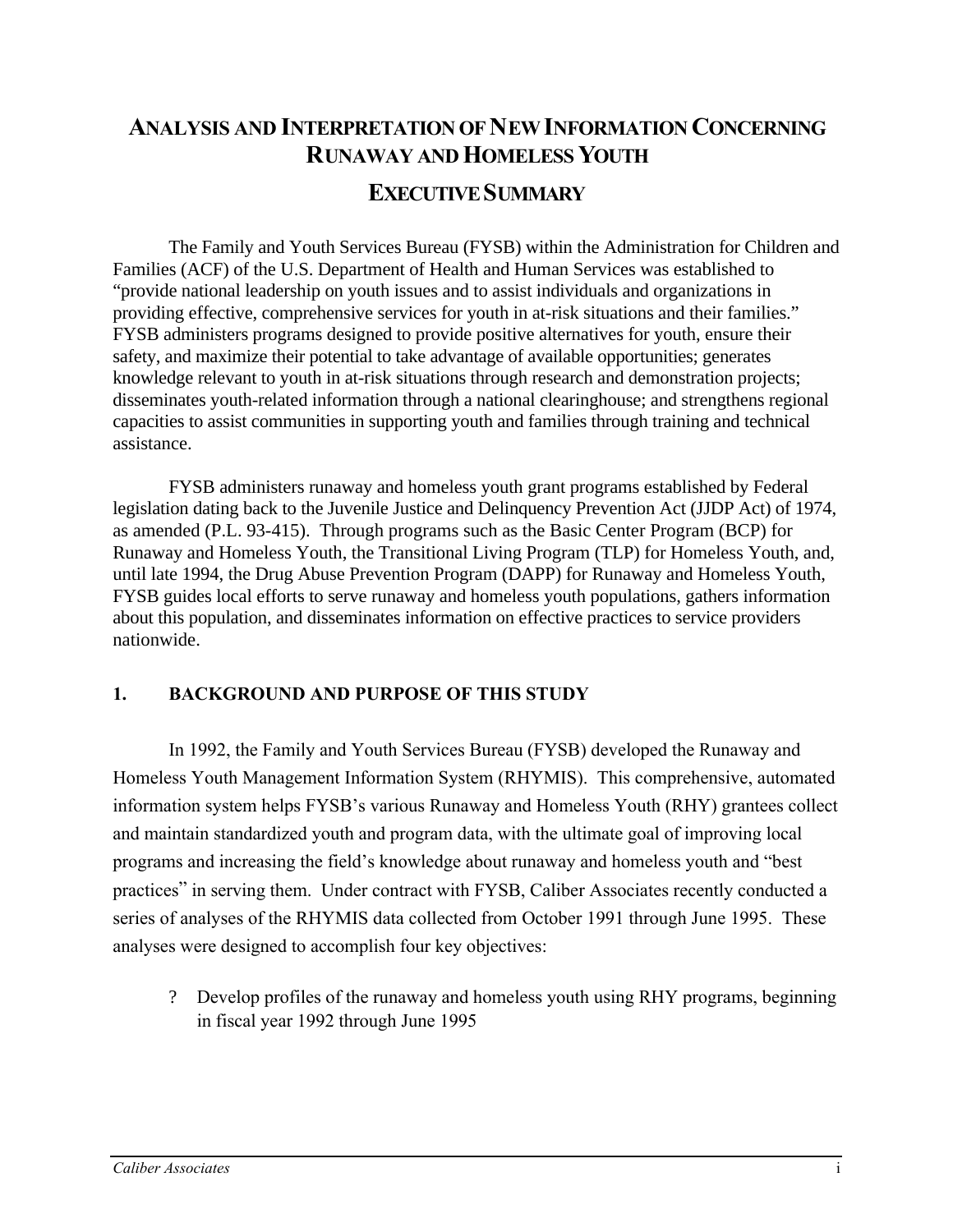- ? Describe RHY grantees' services and staff
- ? Compare the problems and needs of runaway and homeless youth with the services provided by FYSB grantees to identify gaps in needed services, and areas for improvement
- ? Assess the ongoing collection of management information by FYSB grantees using RHYMIS.

This report provides FYSB with information from RHYMIS that can enhance the field's understanding of runaway and homeless youth populations and the services designed to assist them. In addition, it provides a number of recommendations to guide FYSB in planning, implementing, and modifying policies, practices and programs to meet the needs of the Nation's runaway and homeless youth, including ways to improve RHYMIS.

### **2. DATA AND METHODS**

RHYMIS consists of 35 relational databases that cover a number of topics related to RHY program youth, services, and staff. Profiles of the youth served by FYSB-funded RHY programs were developed by analyzing six RHYMIS databases that contained information on youth identification, demographics, family income, services received, problems, and drug use. After eliminating duplicate, blank records, and cases missing information on key variables, the database contained records on 93,389 unique, unduplicated youth. In order to determine how RHYMIS youth compared to subgroups of youth in the general population, they were compared to youth who participated in the study *Youth with Runaway, Throwaway, and Homeless Experiences: Prevalence, Drug Use, and Other At-Risk Behaviors (YRTH).*1 In addition, RHYMIS databases containing information about agency funding, services offered, staff demographics, and professional discipline were analyzed to describe RHY grantee services and staff. Profiles of youth, agencies, and staff were constructed using descriptive statistics such as percentages and averages. To supplement RHYMIS data on the FYSB grantees with more qualitative information, reviews were conducted of 20 program monitoring instruments, part of FYSB's program monitoring system which provides detailed qualitative information on grantees' direct services, program development, and program administration.

 $\overline{a}$ 

This study was conducted in 1992-1993 for FYSB by Research Triangle Institute in response to a Congressional mandate supporting research on drug use among runaway and homeless youth, the effect of this drug use on family members, and the relationships between drug use and youth suicide. 1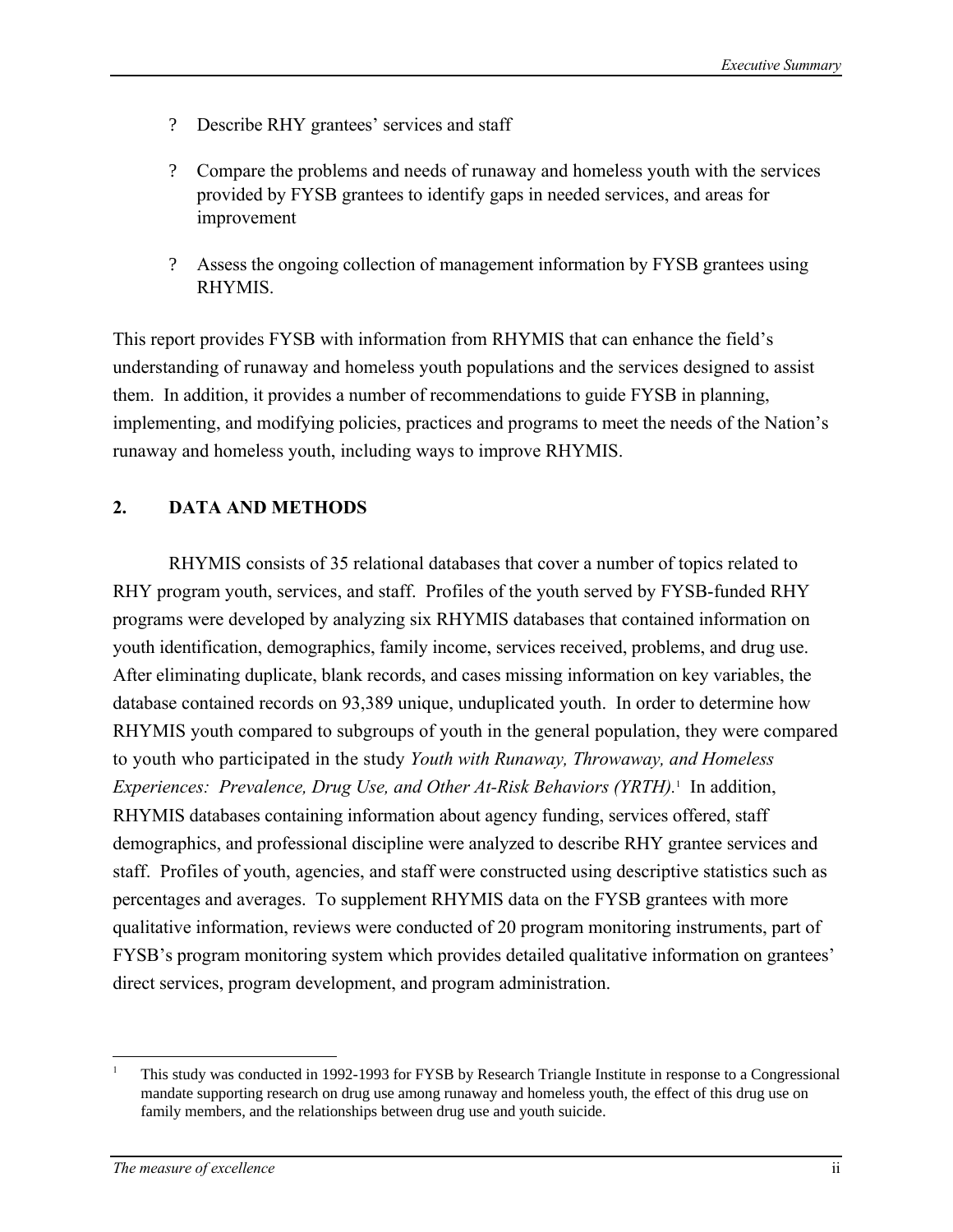### **3. PROFILES OF YOUTH SERVED BY FYSB PROGRAMS**

The typical youth who sought services from FYSB-funded RHY agencies was a white, 15 to 16-year old girl who was unmarried, had no children, and was not pregnant at the time she sought services. She was attending school regularly and working at or close to grade level (within one grade above or below the age-appropriate grade). In addition, she lived at home, had not run away from home previously, but reported being a victim of some type of maltreatment (physical, sexual, or emotional abuse or neglect) and having used alcohol and/or drugs previously. She was likely also to report household dynamics concerns (e.g., conflict with one or both parents, parental substance abuse), psychological problems (e.g., depression, suicidal thoughts/behavior, identity issues), and/or school issues (e.g., poor grades, attendance problems, conflict with teachers).

Youth receiving services from FYSB-funded programs came to the host agencies for various reasons. Almost half still lived at home at the time of intake by the agency, but many had run away from home, been "kicked out" of their homes, or were homeless for other reasons. A small proportion of the youth served by these agencies came to FYSB-funded programs from a juvenile justice or child welfare placement. The chart below presents further information on runaway, throwaway, and homeless youth.

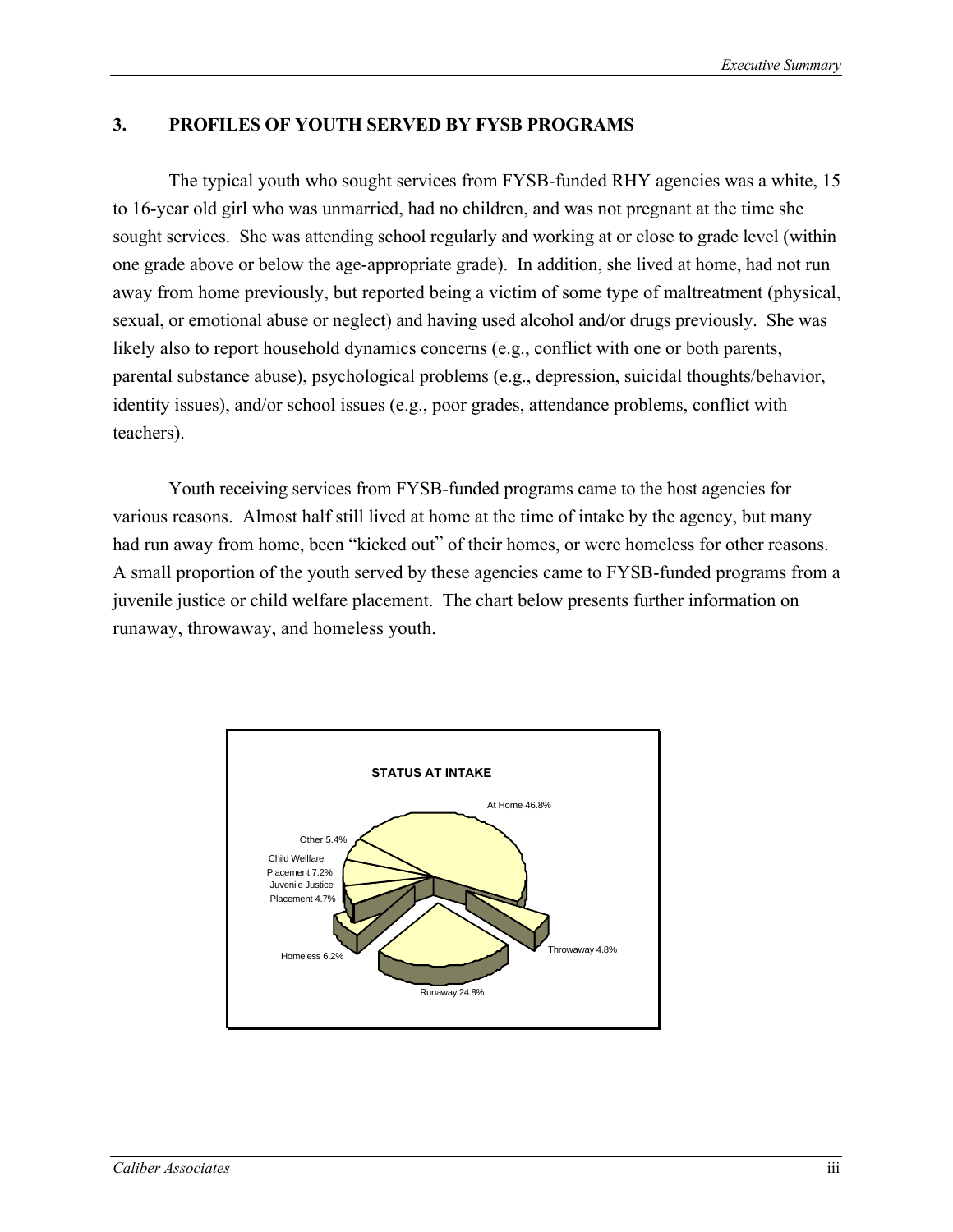Comparisons of youth in RHYMIS to youth included in the YRTH study indicated that RHYMIS youth differed on several key characteristics. RHYMIS youth overall were slightly older than youth in the general population and were somewhat more likely to be female. RHYMIS youth also were more likely than youth in the general population to have run away previously and less likely to be enrolled in school.

Comparisons of youth by Federal Region found few differences. Differences in the ethnic makeup of youth served reflect regional differences in the general population (e.g., Region 9, which includes the States of California, Arizona, and Nevada, had the highest proportion of Hispanic youth).

Analyses of potential gaps between youth needs and agency services provided found that more than eight in ten youth needing counseling/therapy received it, regardless of which particular problem they experienced. Slightly less than half of youth needing alcohol/drug prevention, life skills training, or recreation received these services. About one in four youth needing health services received them. Less than one in ten youth who might have benefited from support groups, legal services, or employment assistance received these services. These gaps between youth needs and services received may have occurred for any of the following reasons:

- ? Many youth had only short-term involvement with RHY programs, thus precluding services that require lengthy time commitments (e.g., educational support).
- ? Youth may have chosen not to use recommended available services.
- ? Youth may have had difficulty accessing recommended services (e.g., services offered through referrals may have been provided at a distant location).

Gaps suggested by these analyses also may be a function of the way RHYMIS recorded information on youth problems and services received.

Although RHYMIS collects only limited "outcome" information at program exit, analyses showed positive outcomes for many youth: 57 percent of all the youth completed their respective programs and 46 percent of the youth aged 19 and under were attending school regularly at exit from the program. Youth who stayed in programs for longer periods (15 to 530 days) had better outcomes than did youth in programs for 2 weeks or less.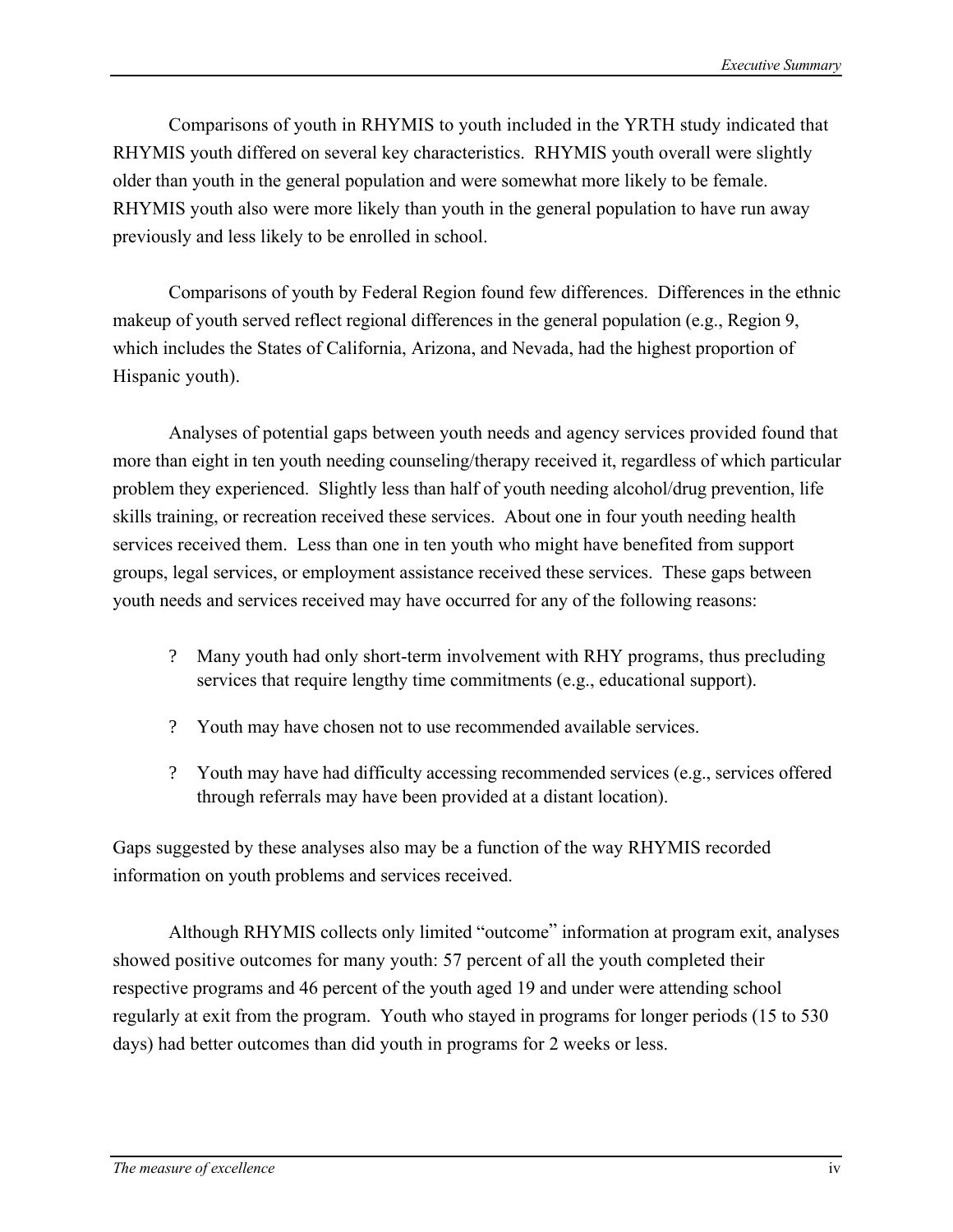# **4. AGENCIES PROVIDING SERVICES TO YOUTH**

The vast majority of FYSB-funded agencies provided services in all of the 13 RHYMISspecified service areas. Regional comparisons of service availability show that, overall, practically all agencies in each Region provide services in all 13 service areas, either directly or through referrals. Agency staff profiles indicate that 70% of agency staff were female; 56% held a bachelor's degree or higher, most commonly in psychology, counseling, and social work; 56% had 2 or more years experience in RHY service; 74% provide program services; and 57% work full-time for their agency. The review of program monitoring instruments indicate that overall, most programs were rated Excellent or Very Good on most dimensions.

## **5. CONCLUSIONS AND RECOMMENDATIONS**

This chapter summarizes key findings from the analyses and their implications for FYSB. The implications of these findings include:

- ? FYSB may need to review service delivery criteria and agency outreach efforts to ensure that they are, in fact, serving their target population (i.e., runaway and homeless youth).
- ? Analyses of youth problems support FYSB's comprehensive youth development model for program services and activities, which views youth as maturing individuals with needs in multiple areas.
- ? Educational services or services that address underlying school problems appear to be key needs of the population served by FYSB-funded programs.
- ? Some youth did not receive the key services indicated by their problems, but the reasons for these apparent service delivery gaps are not clear from RHYMIS data.
- ? Technical problems with RHYMIS may have presented a substantial barrier to use by many agencies.
- ? RHYMIS could be modified to make it more useful to individual grantees.

Finally, if FYSB intends RHYMIS to be a performance measurement tool, as well as a management information system, then additional information on youth developmental strengths and youth outcomes should be collected. The added information provided by these items would help document ongoing RHY program effectiveness.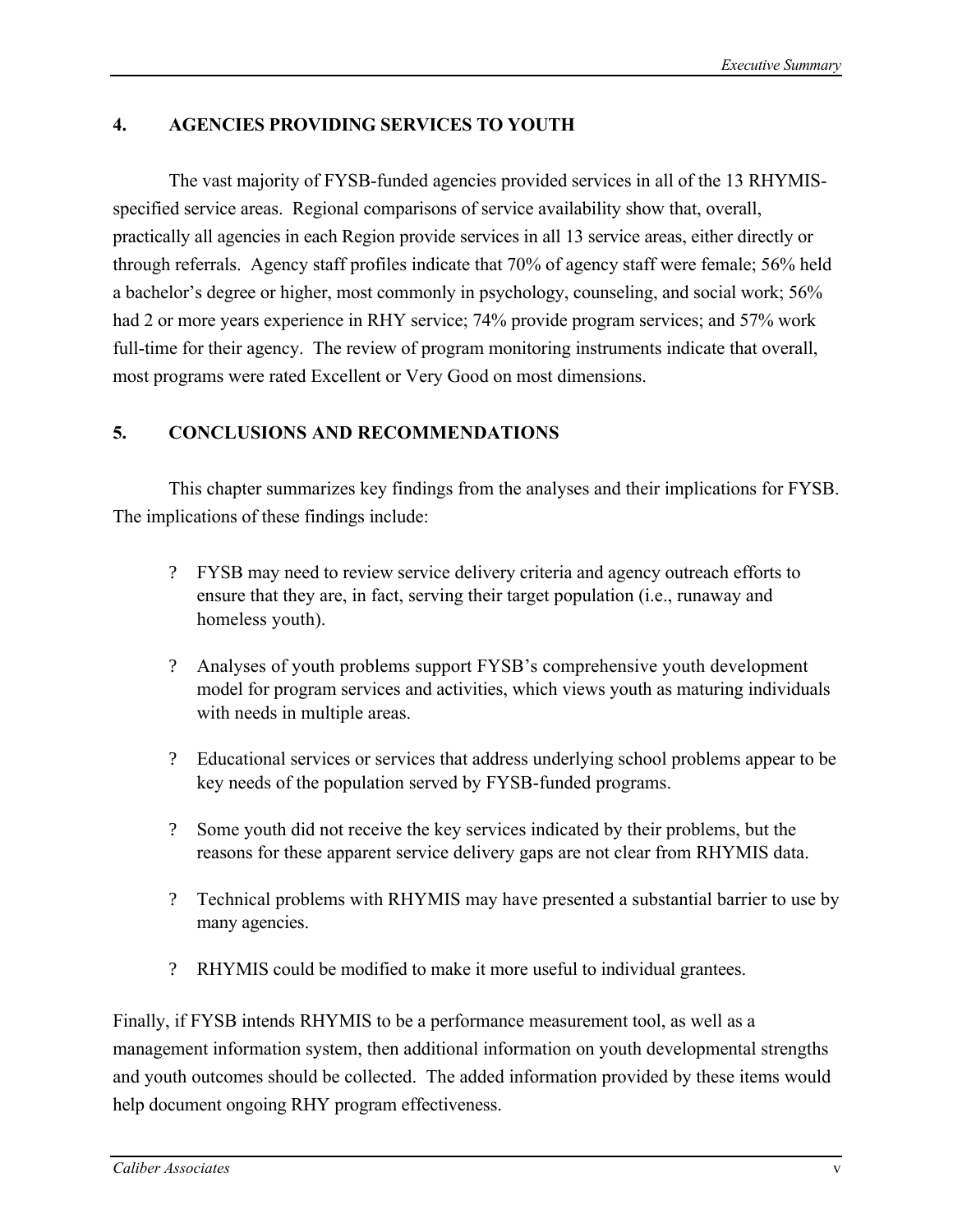# **I. BACKGROUND AND PURPOSE OF THIS STUDY**

<span id="page-8-0"></span>The Family and Youth Services Bureau (FYSB) within the Administration for Children and Families (ACF) of the U.S. Department of Health and Human Services was to "provide national leadership on youth issues and to assist individuals and organizations in providing effective, comprehensive services for youth in at-risk situations and their families." FYSB administers programs designed to provide positive alternatives for youth, ensure their safety, and maximize their potential to take advantage of available opportunities; generates knowledge relevant to youth in at-risk situations through research and demonstration projects; disseminates youth-related information through a national clearinghouse; and strengthens regional capacities to assist communities in supporting youth and families through training and technical assistance.

Since its inception, one of the Agency's major goals has been to meet the needs of the nation's runaway and homeless youth population through grant programs and research projects. As shown in Exhibit I-1, FYSB administers runaway and homeless youth grant programs established by Federal legislation dating back to the Juvenile Justice and Delinquency Prevention Act (JJDP Act) of 1974, as amended (P.L. 93-415). Through programs such as the Basic Center Program (BCP) for Runaway and Homeless Youth, the Transitional Living Program (TLP) for Homeless Youth, and, until late 1994, the Drug Abuse Prevention Program (DAPP) for Runaway and Homeless Youth, FYSB guides local efforts to serve runaway and homeless youth populations, gathers information about this population, and disseminates information on effective practices to service providers nationwide.

In response to the 1992 Amendment to Title III of the JJDP Act (P.L. 102-586), which mandated the development of a national reporting system, FYSB developed the Runaway and Homeless Youth Management Information System (RHYMIS). This comprehensive, automated information system helps FYSB's various Runaway and Homeless Youth (RHY) grantees collect and maintain standardized youth and program data, with the ultimate goal of improving local programs and increasing the field's knowledge about runaway and homeless youth and "best practices" in serving them. Using MIS software provided by FYSB, local agencies collect and enter data about their staff and services, as well as the youth served.

Under contract with FYSB, Caliber Associates recently conducted a series of analyses of the RHYMIS data collected from October 1991 through June 1995. The primary goal of these analyses was to provide baseline information on the youth served by FYSB-funded runaway and homeless youth programs, the services provided by grantees, and the staff employed by grantees.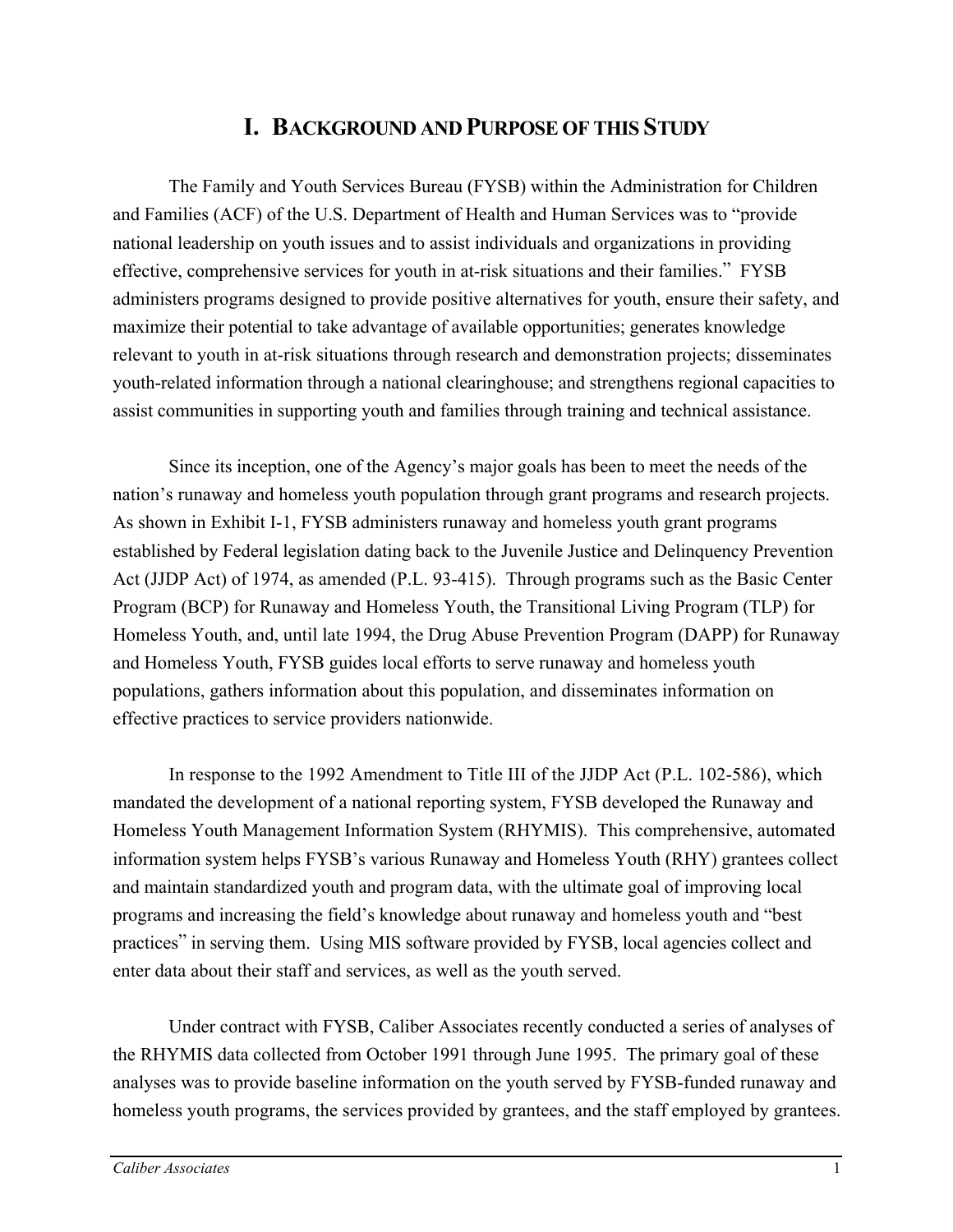| <b>EXHIBIT I-1</b>                |
|-----------------------------------|
| <b>FYSB'S LEGISLATIVE HISTORY</b> |

|             | FYSB'S LEGISLATIVE HISTORY                                                                                                            |                          |                                                                                                                                  |  |  |  |
|-------------|---------------------------------------------------------------------------------------------------------------------------------------|--------------------------|----------------------------------------------------------------------------------------------------------------------------------|--|--|--|
| <b>YEAR</b> | <b>LEGISLATIVE ACTION</b>                                                                                                             |                          | <b>IMPACT FOR FYSB</b>                                                                                                           |  |  |  |
| 1974        | Juvenile Justice and Delinquency Prevention Act<br>(JJDPA) (P.L. 93-415)                                                              |                          | ? Established Basic Center Program for runaway youth<br>(funded through FY77)                                                    |  |  |  |
|             | Title III is the Runaway Youth Act                                                                                                    |                          |                                                                                                                                  |  |  |  |
|             | Amend JJDPA Title III (P.L. 95-115)                                                                                                   |                          | Expanded Basic Center Program to include homeless youth                                                                          |  |  |  |
|             |                                                                                                                                       |                          | Offered technical assistance to service providers<br>(funded through FY80)                                                       |  |  |  |
| 1980        | Amend JJDPA Title III (P.L. 96-509)                                                                                                   | $\overline{\cdot}$       | Changed title to "Runaway and Homeless Youth Act"                                                                                |  |  |  |
|             |                                                                                                                                       | $\cdot$                  | Required grants to be distributed based upon population under 18                                                                 |  |  |  |
|             |                                                                                                                                       | $\cdot$                  | Expanded services to families                                                                                                    |  |  |  |
|             |                                                                                                                                       |                          | Created national communication system, including the Runaway Hotline                                                             |  |  |  |
| 1984        |                                                                                                                                       |                          | (funded through FY84)                                                                                                            |  |  |  |
|             | Amended by Comprehensive Crime Control Act (P.L.<br>98-473)                                                                           | $\overline{\mathcal{L}}$ | Gave Secretary of DHHS authority to provide information to potential<br>new grantees                                             |  |  |  |
|             |                                                                                                                                       |                          | (funded through FY88)                                                                                                            |  |  |  |
| 1988        | Anti-Drug Abuse Act of 1988 (Title III, Subtitle B of<br>P.L. $100-690$ )                                                             | $\overline{\cdot}$       | Established the Drug Abuse Prevention Program for Runaway and<br>Homeless Youth                                                  |  |  |  |
|             |                                                                                                                                       |                          | ? Established the Drug Abuse Education and Prevention Program Relating<br>to Youth Gangs                                         |  |  |  |
|             |                                                                                                                                       |                          | Established funding levels for Basic Centers, States, and Territories                                                            |  |  |  |
|             | Amend JJDPA Title III                                                                                                                 |                          | ? Authorized grants for research, demonstration, and service projects                                                            |  |  |  |
|             |                                                                                                                                       |                          | Created the Transitional Living Program for Homeless Youth                                                                       |  |  |  |
|             |                                                                                                                                       |                          | (funded through FY92)                                                                                                            |  |  |  |
| 1991        | Amend Anti-Drug Abuse Act (P.L. 102-132)                                                                                              | $\overline{\mathcal{E}}$ | Re-authorized the Drug Abuse Prevention Program for Runaway and<br>Homeless Youth                                                |  |  |  |
|             |                                                                                                                                       |                          | ? Re-authorized the Drug Abuse Education and Prevention Program<br>Relating to Youth Gangs                                       |  |  |  |
|             |                                                                                                                                       |                          | ? Required submission of annual report to Congress on the Drug Abuse<br>Education and Prevention Program Relating to Youth Gangs |  |  |  |
|             |                                                                                                                                       |                          | (funded through FY94)                                                                                                            |  |  |  |
| 1992        | Amend JJDPA Title III (P.L. 102-586)                                                                                                  | $\overline{?}$           | Authorized street outreach for youth and home-based services for families                                                        |  |  |  |
|             |                                                                                                                                       |                          | Established State funding level minimums at \$100,000 and Territories at<br>\$45,000 for Basic Center Programs                   |  |  |  |
|             |                                                                                                                                       |                          | Established the National Reporting System (RHYMIS)                                                                               |  |  |  |
|             |                                                                                                                                       |                          | Authorized temporary demonstration projects to provide services to rural<br>youth                                                |  |  |  |
|             |                                                                                                                                       |                          | (funded through FY96)                                                                                                            |  |  |  |
| 1994        | Violent Crime Control and Law Enforcement Act of<br>1994 (P.L. 103-322)                                                               | $\overline{\mathcal{L}}$ | Created Community Schools Youth Services and Supervision Grant<br>Program                                                        |  |  |  |
|             | Amend JJDPA Title III                                                                                                                 | $\overline{?}$           | Created Education and Prevention Grants to Reduce Sexual Abuse of                                                                |  |  |  |
|             |                                                                                                                                       |                          | Runaway, Homeless, and Street Youth<br>(funded through FY98, pending re-authorization of JJDPA)                                  |  |  |  |
| 1995        | Emergency Supplemental Appropriations for<br>Additional Disaster Assistance, for Anti-Terrorism                                       | $\gamma$                 | Rescinded \$15.9 million from the Community Schools Youth Services<br>and Supervision Grant Program's FY95 authorization         |  |  |  |
|             | Initiatives, for Assistance in the Recovery from the<br>Tragedy that Occurred at Oklahoma City, and<br>Rescissions Act, (P.L. 104-19) | $\overline{?}$           | Mandated remaining funds to be used only for entrepreneurship, academic,<br>or tutorial programs, or workforce preparation       |  |  |  |
| 1996        | Appropriation                                                                                                                         | $\overline{?}$           | Funded Community Schools programs at \$12.8 million and added a drug<br>prevention focus                                         |  |  |  |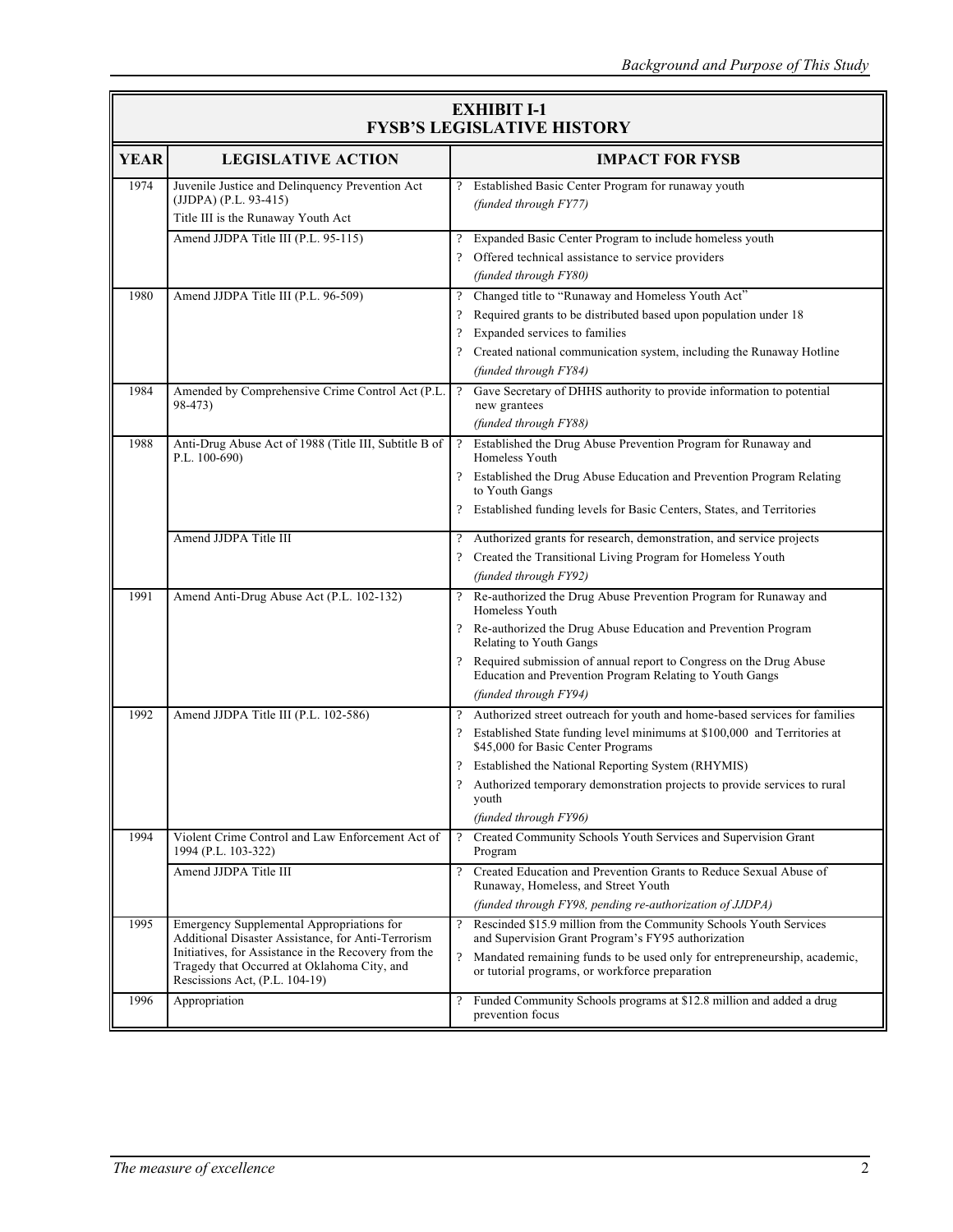One key set of analyses compares the problems and needs of runaway and homeless youth with the services provided by FYSB grantees in order to identify gaps in needed services, as well as areas for improvement. This report presents the key findings from these analyses. This chapter provides an overview of FYSB, the RHY programs, RHYMIS, and key study objectives.

# **1. OVERVIEW OF THE FAMILY AND YOUTH SERVICES BUREAU AND ITS PROGRAMS**

Through its grant programs and research activities, FYSB sets the national agenda for youth at risk by exploring the needs of youth in at-risk situations, supporting locally-based youth programs that implement best practices, evaluating service delivery procedures used in the field, disseminating lessons learned to the field and the general public, and recommending proven and promising approaches and policies to Congress. The majority of FYSB's programs and research activities have been designed to assist community-based organizations in meeting the needs of three high risk youth populations:

- ? **Runaway**?a youth who, by his/her own decision, is away from home or place of legal residence at least overnight, generally without the knowledge of the parent or legal guardian in charge of the youth's supervision.
- ? **Homeless**?a youth who is in need of services and is without a place of shelter where he/she can receive supervision and care.
- ? **Throwaway**?a youth who has been forced to leave his/her place of legal residence and whose legal guardians or parent figures refuse to assume any further responsibility for his/her care and well-being.

Assistance is provided to these youth through three programs?the Basic Center Program, the Transitional Living Program for Homeless Youth, and the Drug Abuse Prevention Program<sup>1</sup> for Runaway and Homeless Youth. Together, these grant programs and research projects constitute the Federally-supported Runaway and Homeless Youth (RHY) system.

To monitor the increasing size and complexity of RHY programs and services, FYSB developed the Federally-mandated Runaway and Homeless Youth Management Information System (RHYMIS) in 1992. RHYMIS was designed to facilitate the collection, analysis, and reporting of youth and program data for the three RHY programs at both local and national levels. Local agencies administering one or more of these FYSB programs submit quarterly youth

 $\overline{a}$ 

1

Federal funding for DAPP ended in 1994.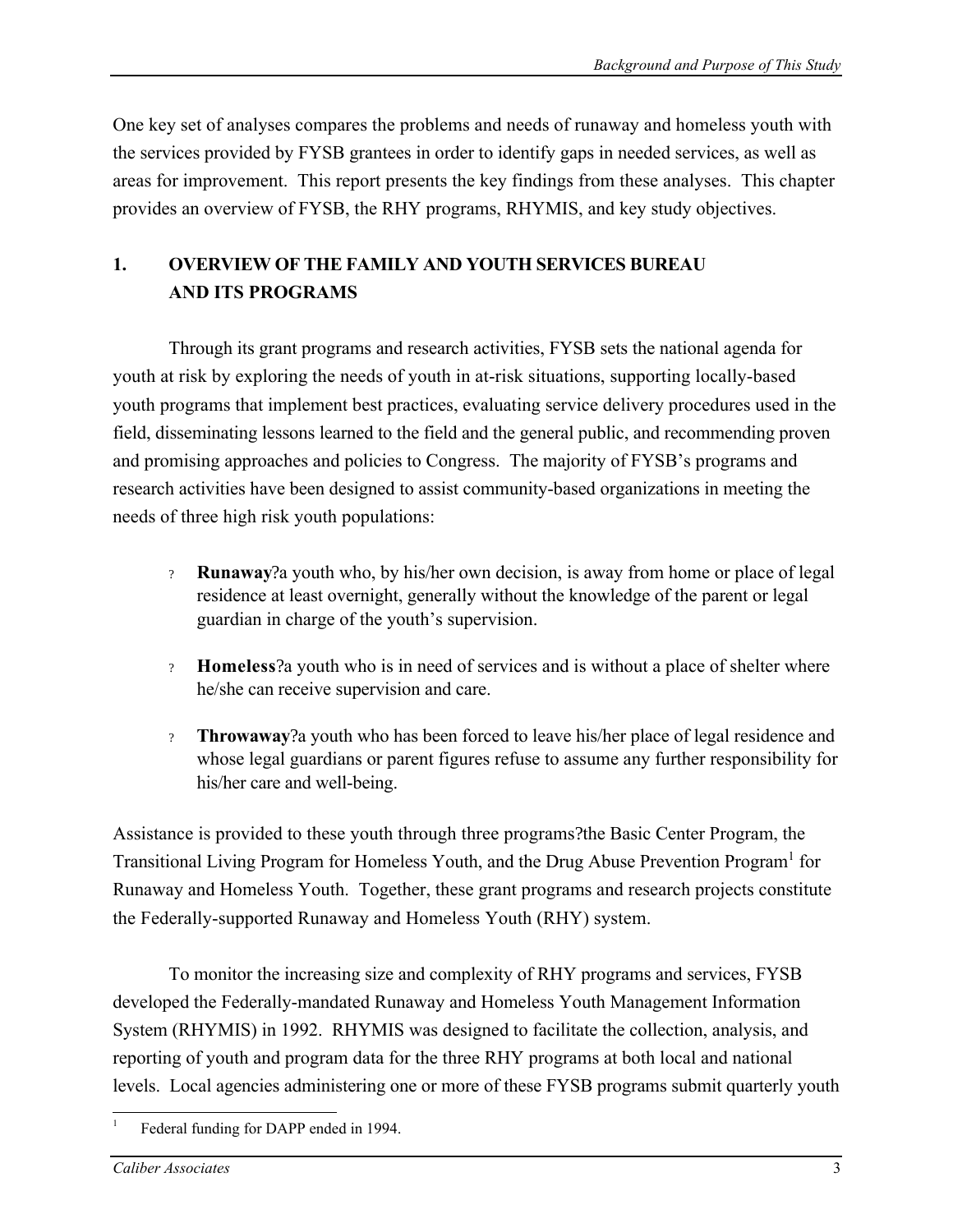and program data for inclusion in the RHYMIS database. The remainder of this section describes these three FYSB-funded RHY programs and the RHYMIS database.

### **1.1 Basic Center Program**

The cornerstone of FYSB's RHY system is the Basic Center Program (BCP) for Runaway and Homeless Youth, which was authorized by Title III of the JJDP Act (the Runaway Youth Act), as amended in 1977. This program supports local agencies that provide crisis intervention services to runaway and homeless youth under age 18 who are outside the traditional juvenile justice and law enforcement systems. Program grants, which are awarded for up to 3 years, are used to establish, maintain, and enhance local, short-term (up to 15 days) emergency shelters that provide runaway and homeless youth temporary living facilities, food, clothing, counseling, outreach efforts, recreation programs, aftercare, access to community resources, and other related services. The Program's primary goal is to reunite these youth with their families or, when reunification is not an option, provide alternative placements.

FYSB awards discretionary grants annually for the BCP on a competitive basis. Between October 1992 and June 1995, up to \$40 million was available annually for the BCP and was awarded to more than 340 program grantees each year located in all 50 States, the District of Columbia, and the Territories. Funding was provided to community-based organizations ranging from free-standing, single-purpose emergency youth shelters to multi-purpose service agencies.

# **1.2 Transitional Living Program for Homeless Youth**

An Amendment to Title III of the JJDP Act in 1988 established the Transitional Living Program for Homeless Youth (TLP). This program supports local agencies that provide comprehensive services and supervised living arrangements for up to 18 months to runaway and homeless youth ages 16 to 21 who require longer-term solutions than are provided through the BCP. TLP's goal is to promote the youth's successful transition to self-sufficiency and prevent their long-term dependence on social services. The youth receive life skills training; education, information, and counseling to prevent, treat, and reduce substance abuse; access to medical and mental health services; and referrals for employment and job training.

FYSB awards 3-year discretionary grants for the TLP on a competitive basis. Between October 1992 and June 1995, up to \$13 million was available annually to support, on average, 80 direct-service grantees located across the country. The majority of local agencies administering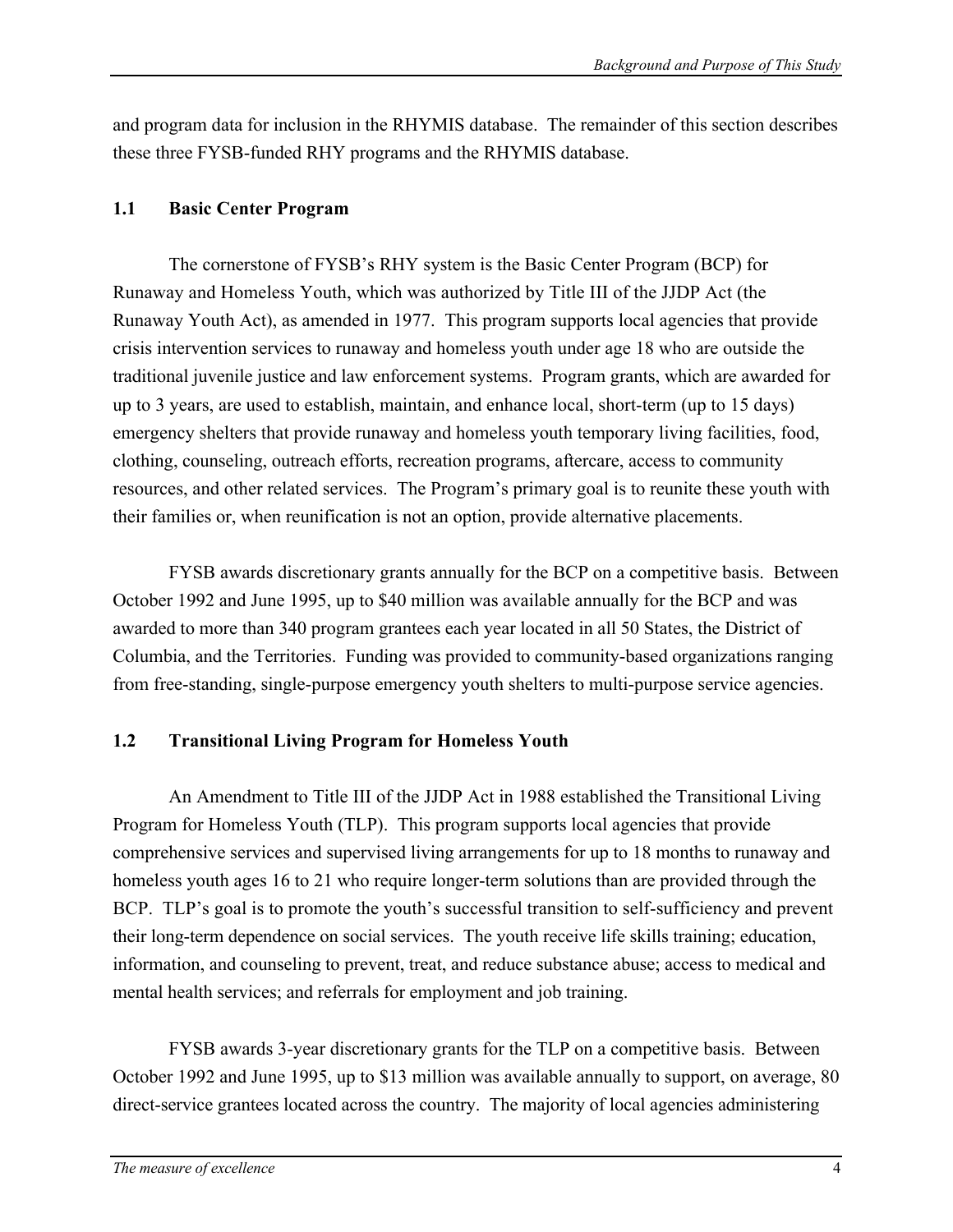TLPs are multi-purpose youth services organizations that also receive FYSB funding to operate temporary shelter and counseling services for runaway and homeless youth.

### **1.3 Drug Abuse Prevention Program for Runaway and Homeless Youth**

The Anti-Drug Abuse Act of 1988 (Title III, Subtitle B of P.L. 100-690) established DAPP. FYSB administered the program from 1988 until September 1994, when Congressional support for this program ended. Most DAPPs were offered as components of BCPs and/or TLPs. Their goal was to reduce drug use among runaway and homeless youth and their families through community-based prevention and intervention services. While DAPP services were tailored to the needs of the community, the core set of services included: individual, group, and family counseling; peer counseling; community education; community support groups and other support services. In addition to direct services, several DAPP projects focused on research and evaluation of drug prevention strategies.

Approximately \$15 million was available annually for DAPP. These funds supported approximately 110 DAPP grants per year. Funding recipients included BCP and/or TLP grantees and other community-based organizations serving homeless and runaway youth.

### **1.4 Runaway and Homeless Youth Management Information System (RHYMIS)**

RHYMIS is a comprehensive, automated information system designed to assist local agencies implementing FYSB's RHY programs in collecting and maintaining standard youth and program data that can be used to help monitor and improve program services and gather information on "best practices." Authorized by the 1992 Amendment to Title III of the JJDP Act (P.L. 102-586), RHYMIS provides a two-part, computer-based protocol that captures both client (youth) and agency information:

? **Part I—Youth profiles.** For each youth served by the agency, program staff complete a data collection form covering demographics (e.g., age, race, sex, employment status, living situation), household situation (e.g., number and type of household members), problems and needs experienced by the youth (e.g., child abuse, substance abuse), and services received (i.e., services provided by the agency and referrals to outside services). Demographic information is gathered during the intake interview with the youth. More sensitive information is gathered following the intake interview and, when possible, interviews are conducted with other family members. Some parts of the youth profile are updated at 3-month intervals (e.g., youth problems) or at program exit, whichever comes first.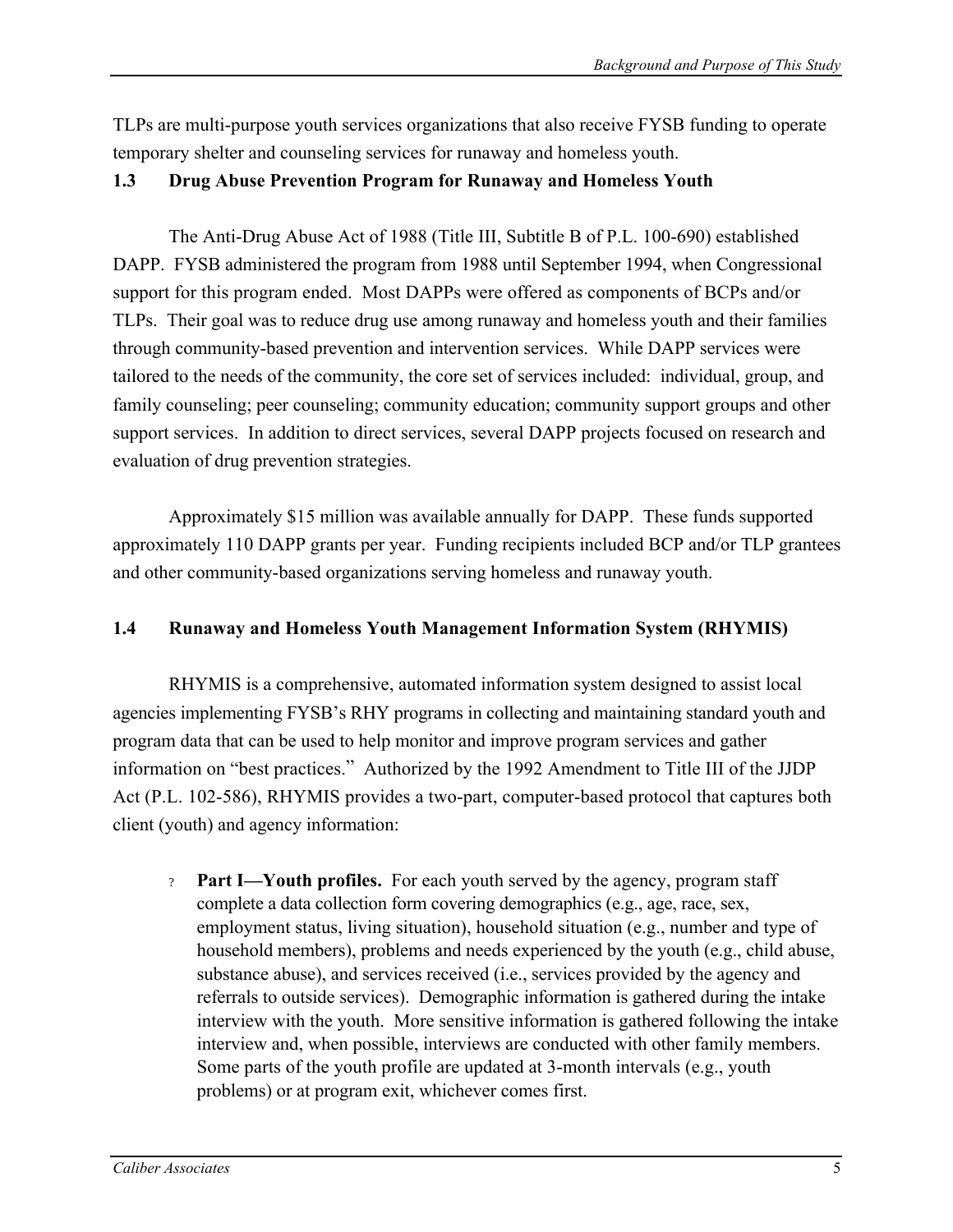? **Part II—Agency profiles.** Each agency also completes a computerized agency profile, providing information on the types of services offered to runaway and homeless youth, the qualifications and numbers of agency staff, agency-sponsored community educational events, promotional/instructional materials used by the agency, and coordinating agency information.

In fiscal year 1992, FYSB awarded a contract to implement and manage the Runaway and Homeless Youth Management Information System across the BCP, TLP, and DAPP programs. In the following year, grantees were provided with training on the use of RHYMIS. Since that time, local agencies have submitted youth and agency data on a quarterly basis. Approximately 116,000 unique youth records and 256 grantee agency profiles were included in the RHYMIS data that Caliber received to conduct this study.

# **2. STUDY OBJECTIVES**

The analysis of early RHYMIS data was designed to accomplish four key objectives:

- ? Develop profiles of the runaway and homeless youth served by local agencies that administered BCP, TLP, and DAPP programs beginning in fiscal year 1992 through June 1995
- ? Describe BCP, TLP, and DAPP grantees' services and staff
- ? Compare the problems and needs of runaway and homeless youth with the services provided by FYSB grantees to identify gaps in needed services, and areas for improvement
- ? Assess the ongoing collection of management information by FYSB grantees using RHYMIS.

In addressing these objectives, this report provides FYSB with information from RHYMIS that can enhance the field's understanding of runaway and homeless youth populations and the services designed to assist them. In addition, it provides a number of recommendations to guide FYSB in planning, implementing, and modifying policies, practices and programs to meet the needs of the Nation's runaway and homeless youth, including ways to improve RHYMIS.

The remainder of this final project report is organized into the following chapters:

? **Chapter II—Data and Methods**, describes the data sources and methodology used in this analysis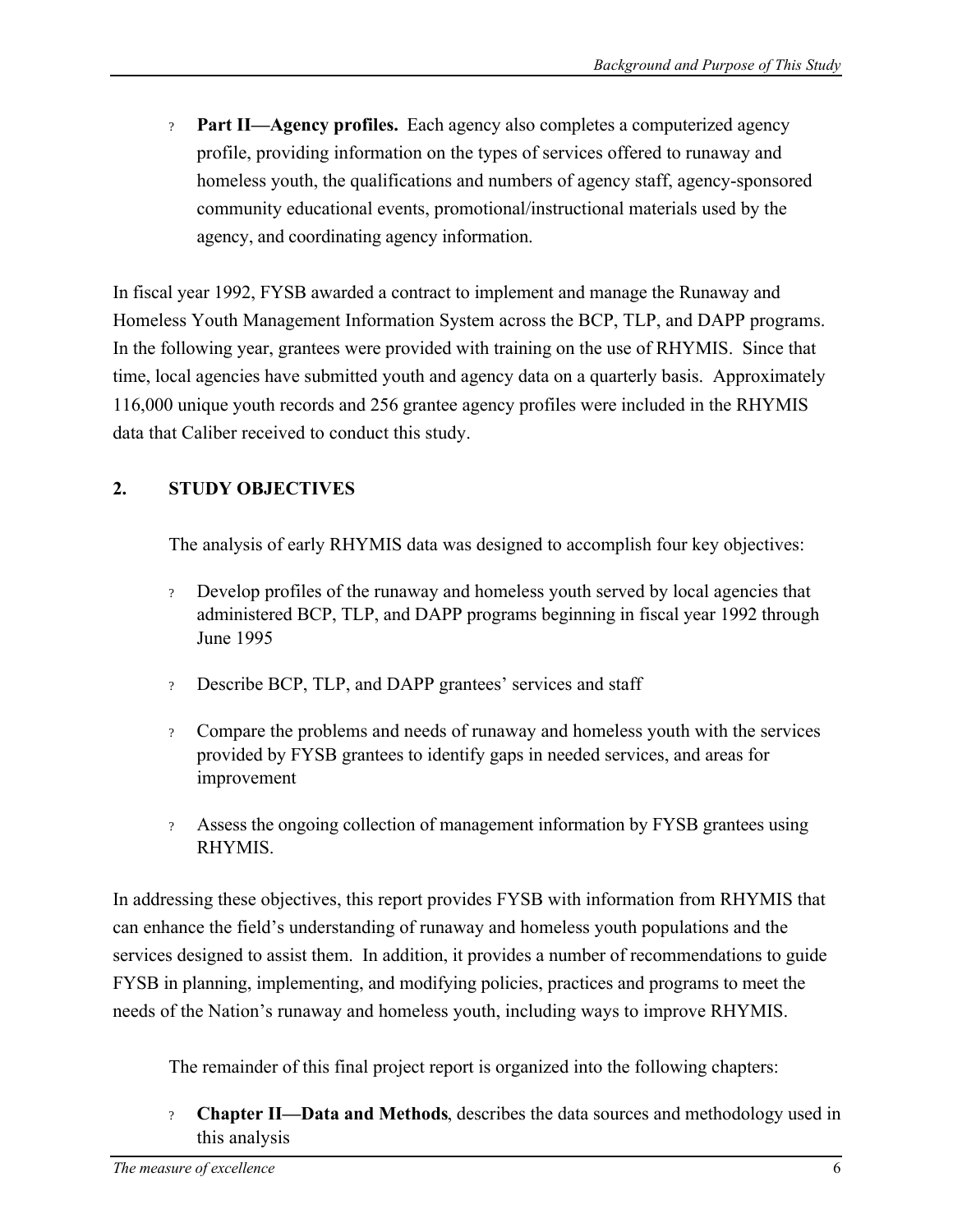- ? **Chapter III—Youth Profiles**, summarizes the characteristics of youth receiving FYSB program services, compares different youth groups (by intake status) and youth from the ten Federal Regions, assesses whether youth received the services they needed, and describes youth outcomes related to the services provided
- ? **Chapter IV—Agencies Providing Services to Youth,** summarizes services provided by the local grantees, and describes characteristics of agency staff
- ? **Chapter V—Conclusions and Recommendations**, discusses the implications of the analysis for FYSB policies, practices and program priorities, and makes recommendations for enhancement of RHYMIS.

A copy of the RHYMIS youth and agency data collection instruments are provided in the Appendix.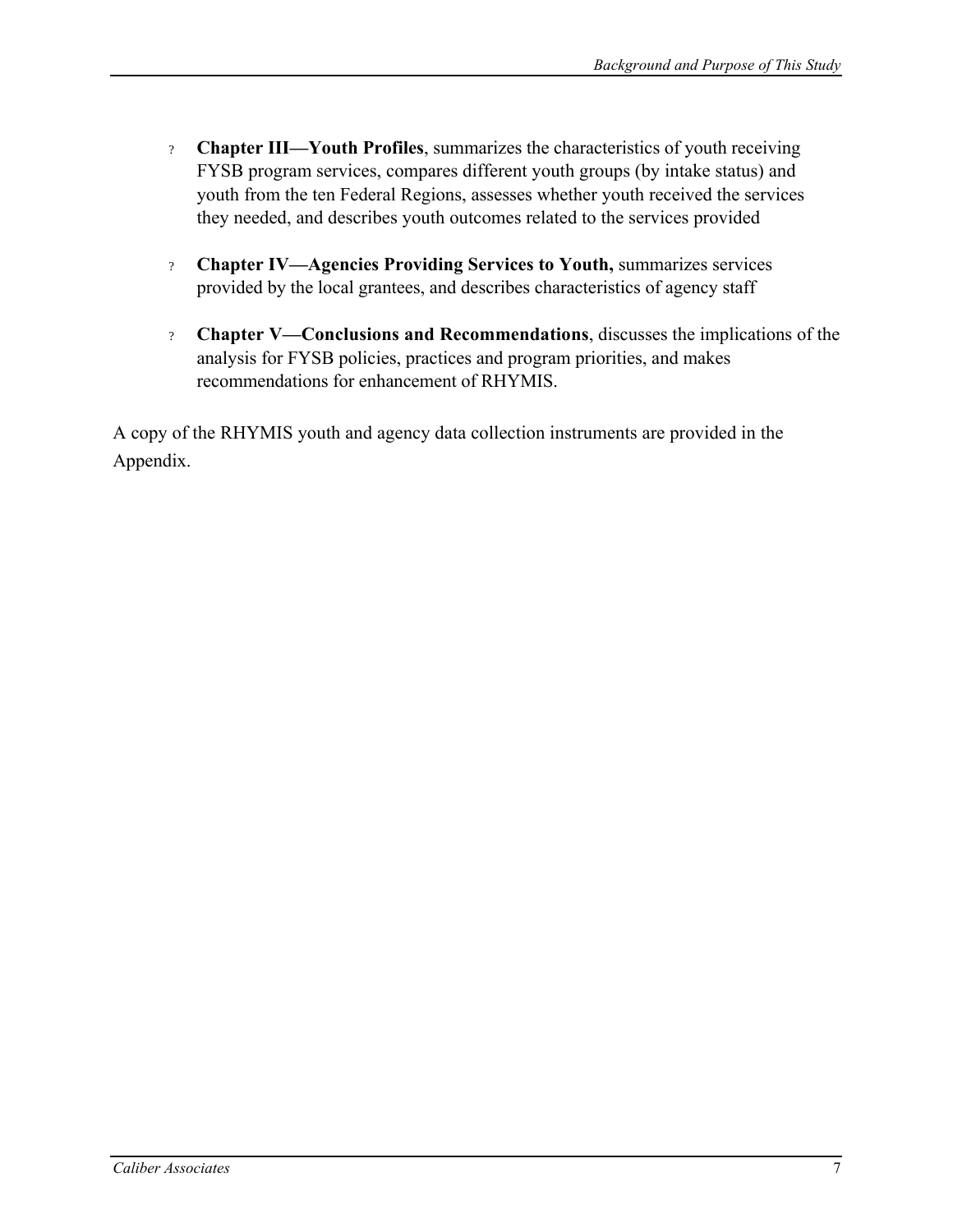# **II. DATA AND METHODS**

This chapter describes the methodology used to analyze RHYMIS data collected from October 1992 through June 1995. It is organized into sections that describe how the following study objectives were accomplished:

- ? Profile youth served by FYSB Runaway and Homeless Youth (RHY) programs, including their demographic characteristics, problem areas, services received, and program outcomes experienced
- ? Compare youth served by FYSB RHY programs to youth participating in the *Youth with Runaway, Throwaway, and Homeless Experiences Study* conducted for FYSB by the Research Triangle Institute in 1992 and 1993
- ? Describe FYSB-funded RHY grantee services and staff.

The information gained from each of these analyses provides a portrait of the clients served by FYSB grantees, the services provided to these clients, and the staff who provide the services.

# **1. PROFILING YOUTH SERVED BY FYSB-FUNDED RHY PROGRAMS**

RHYMIS consists of 35 relational databases that cover a number of topics related to RHY program youth, services, and staff, as shown in Exhibit II-1. Caliber developed profiles of the youth served by FYSB-funded RHY programs by analyzing six of the RHYMIS databases that contained information on youth identification (YOUTH\_ID), demographics (LOG), family income (Y\_INCOME), services received (Y\_SERV2), problems (Y\_PROB), and drug use (YP\_DRUG)*.* These databases contained a total of 135,993 youth records, including some duplicate and virtually empty records. The following steps were taken to create an analysis database comprising unique youth with adequate data:

? From the original 135,993 youth records, 19,798 were deleted to eliminate duplicates. Only the first record was used for youth who had more than one record in the database.<sup>2</sup> This resulted in a database containing records on 116,195 unique, unduplicated youth.

 $\overline{a}$ Youth with more than one record may have received more than one series of services during the data collection period (i.e., after exiting the program, the youth return). To develop an accurate representation of the population served, we eliminated the subsequent records for returning youth to prevent duplicate counts. 2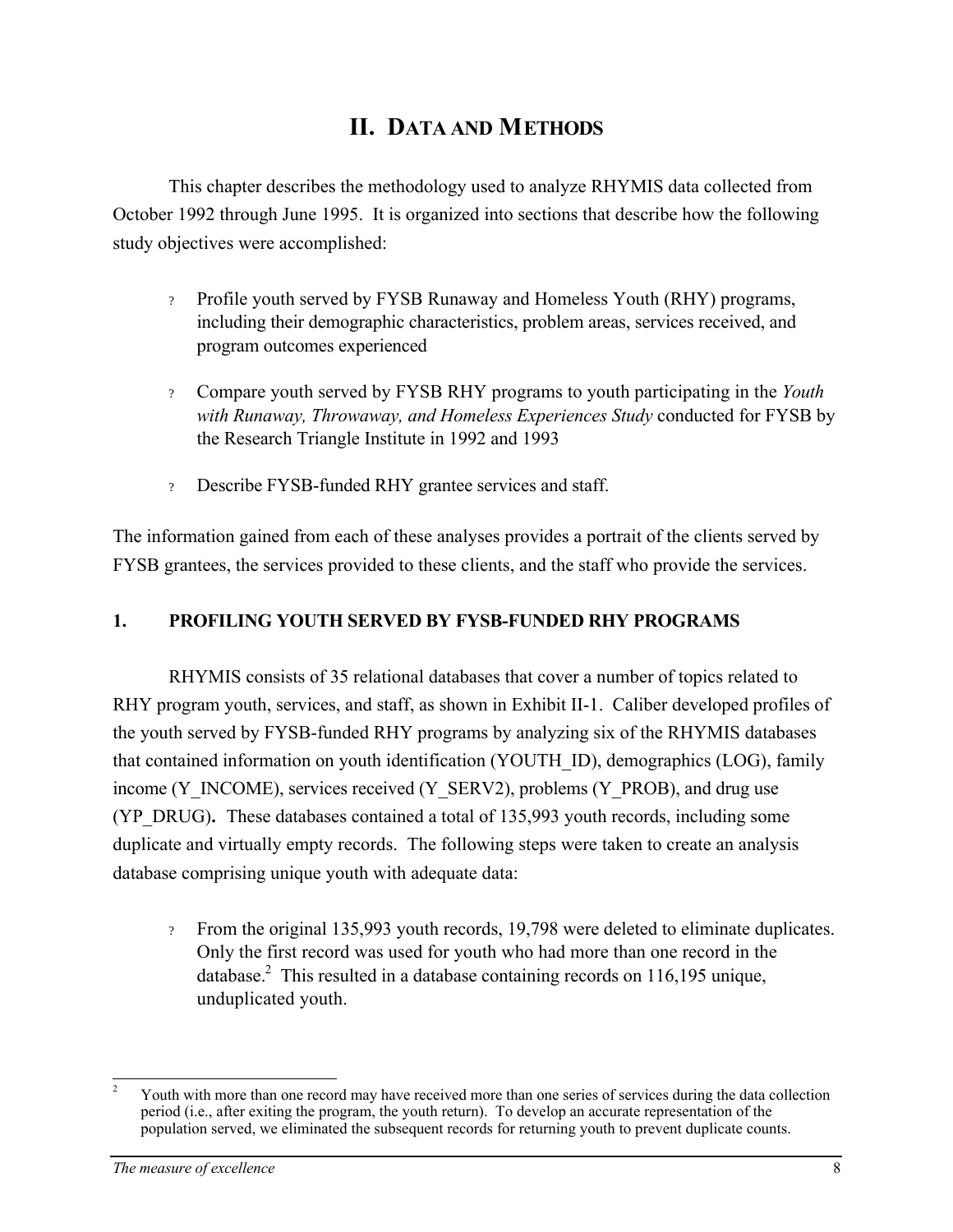| <b>EXHIBIT II-1</b><br><b>DATABASES INCLUDED IN THE RHYMIS SYSTEM</b> |                                                                                                                     |  |  |  |  |  |
|-----------------------------------------------------------------------|---------------------------------------------------------------------------------------------------------------------|--|--|--|--|--|
| <b>DATABASE</b><br><b>NAME</b>                                        | <b>DATABASE CONTENTS</b>                                                                                            |  |  |  |  |  |
|                                                                       | <b>Youth Profile Databases</b>                                                                                      |  |  |  |  |  |
| YOUTH ID                                                              | Youth's identification number, name, and date of birth                                                              |  |  |  |  |  |
| LOG                                                                   | Youth demographic information, including program entry and discharge dates                                          |  |  |  |  |  |
| <b>DEMO</b>                                                           | Youth demographic information, including gender, living situation, and runaway status                               |  |  |  |  |  |
| Y INCOME                                                              | Youth Unearned Income information                                                                                   |  |  |  |  |  |
| Y LANG                                                                | Youth Language information                                                                                          |  |  |  |  |  |
| Y_MEMB                                                                | Number of each type of family member that is in the youth's household                                               |  |  |  |  |  |
| Y REFER                                                               | Information on how youth heard about the agency                                                                     |  |  |  |  |  |
| Y_SERV1                                                               | Number of each type of family member that participates in youth's services                                          |  |  |  |  |  |
| Y SERV2                                                               | Information about services provided to youth                                                                        |  |  |  |  |  |
| YP_DRUG                                                               | Youth's suicidal and drug problem information as recorded on the Problems and Assessments<br>form                   |  |  |  |  |  |
| Y_PROB                                                                | Youth's problem information                                                                                         |  |  |  |  |  |
| <b>CONTACT</b>                                                        | Youth's contact address                                                                                             |  |  |  |  |  |
| Y CONT                                                                | Information about youth contact person                                                                              |  |  |  |  |  |
| <b>Agency Databases</b>                                               |                                                                                                                     |  |  |  |  |  |
| <b>AGENCY</b>                                                         | Information about the Agency, including fiscal year being reported, addresses, director, and<br>parent organization |  |  |  |  |  |
| AGE_PART                                                              | Program information, including bed capacities, number of youth served, and program<br>descriptions                  |  |  |  |  |  |
| <b>AGEGRANT</b>                                                       | Information about Agency's Program grant                                                                            |  |  |  |  |  |
| <b>AGE_SERV</b>                                                       | Services provided by Program                                                                                        |  |  |  |  |  |
| A_FUND                                                                | Program funding sources                                                                                             |  |  |  |  |  |
| A MARKET                                                              | Program marketing strategies                                                                                        |  |  |  |  |  |
| A_STAFF                                                               | Program staff members                                                                                               |  |  |  |  |  |
| <b>A_TRAIN</b>                                                        | Information about how the Program supports staff training                                                           |  |  |  |  |  |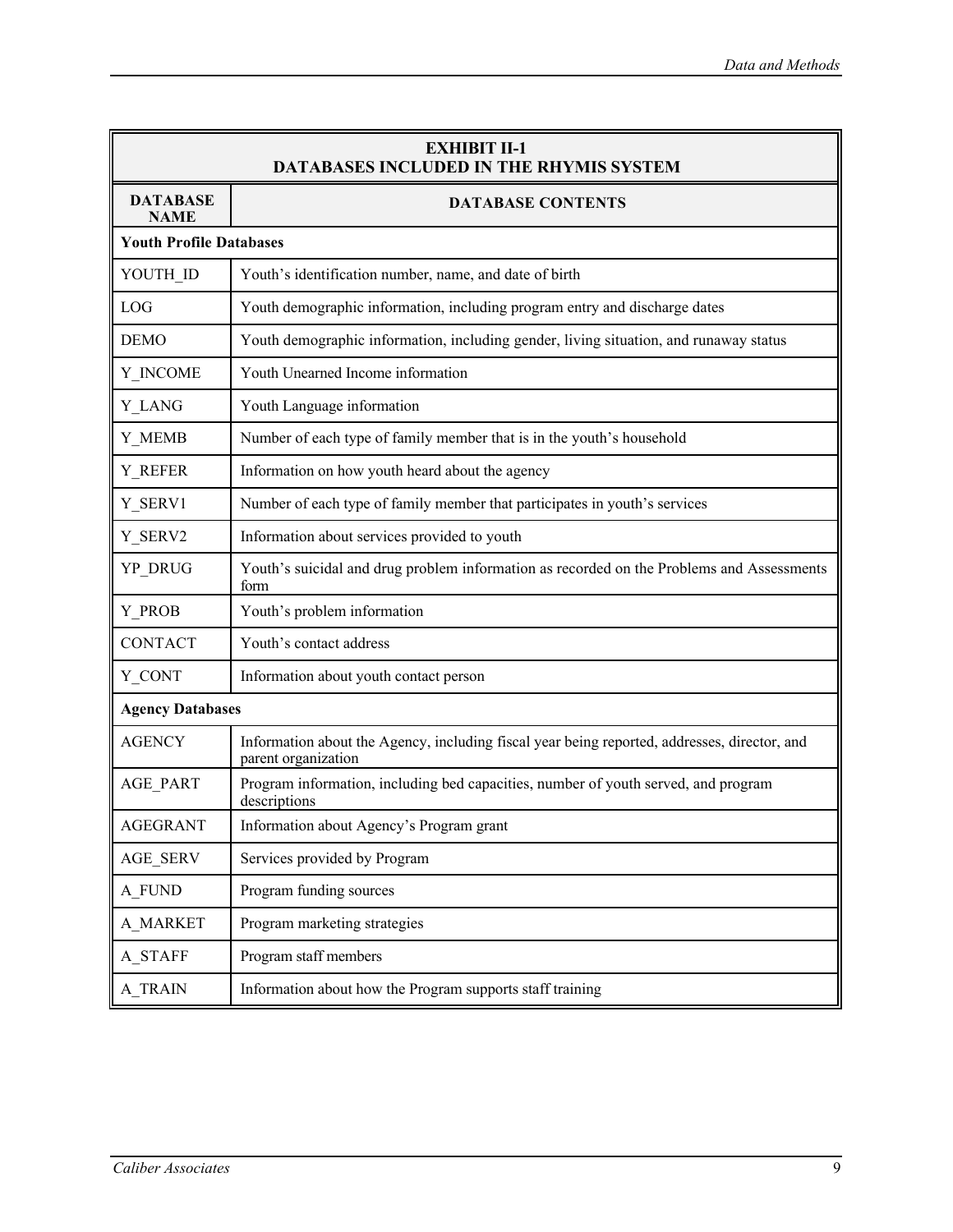| <b>EXHIBIT II-1 (Continued)</b><br><b>DATABASES INCLUDED IN THE RHYMIS SYSTEM</b>      |                                                                                         |  |  |  |
|----------------------------------------------------------------------------------------|-----------------------------------------------------------------------------------------|--|--|--|
| <b>DATABASE</b><br><b>DATABASE CONTENTS</b><br><b>NAME</b>                             |                                                                                         |  |  |  |
| <b>Staff Databases</b>                                                                 |                                                                                         |  |  |  |
| Basic demographics and employment characteristics of each staff member<br><b>STAFF</b> |                                                                                         |  |  |  |
| <b>SITRAIN</b>                                                                         | Topics of internal training received by each staff member                               |  |  |  |
| <b>SOTRAIN</b>                                                                         | Topics of external training received by each staff member                               |  |  |  |
| S LANG                                                                                 | Staff member's language knowledge                                                       |  |  |  |
| <b>S STUDY</b>                                                                         | Staff member's field(s) of study                                                        |  |  |  |
|                                                                                        | <b>Coordinating Agency Profile Databases</b>                                            |  |  |  |
| <b>COORDIN</b><br>Address and location information about Coordinating Agency           |                                                                                         |  |  |  |
| COOR_SER                                                                               | Services provided by Coordinating Agency                                                |  |  |  |
|                                                                                        | <b>Community Education Events Databases</b>                                             |  |  |  |
| <b>EVENT</b><br>Description of community education events                              |                                                                                         |  |  |  |
| E OCCUR                                                                                | Where and when community education events took place, and number of people who attended |  |  |  |
| E TOPIC                                                                                | Topic of community education events                                                     |  |  |  |
| E WHOM                                                                                 | Target audience of community education events                                           |  |  |  |
| <b>Promotional/Instruction Material Databases</b>                                      |                                                                                         |  |  |  |
| A MEDIA                                                                                | Description of promotional/instructional material items                                 |  |  |  |
| AM TOPIC                                                                               | Topic of promotional/instructional material items                                       |  |  |  |
| AM WHOM                                                                                | Target audience of promotional/instructional material items                             |  |  |  |

? Another 22,797 youth then were excluded from the database because of missing information on key variables (i.e., runaway/homeless status at intake, gender, and problem information). This resulted in a database containing information on 93,395 youth, from which six additional cases were excluded because they had duplicate identification numbers, resulting in a final youth analysis database of 93,389 youth.

Excluding youth from the database did not decrease the representativeness of the profiles developed through these analyses. The 93,389 youth remaining in the database were compared on all possible variables to the 22,803 youth who were excluded, and, as shown in Exhibit II-2, no substantive differences between the two groups were found.<sup>3</sup>

 $\overline{a}$ Large percentages of missing data precluded the use of some variables. 3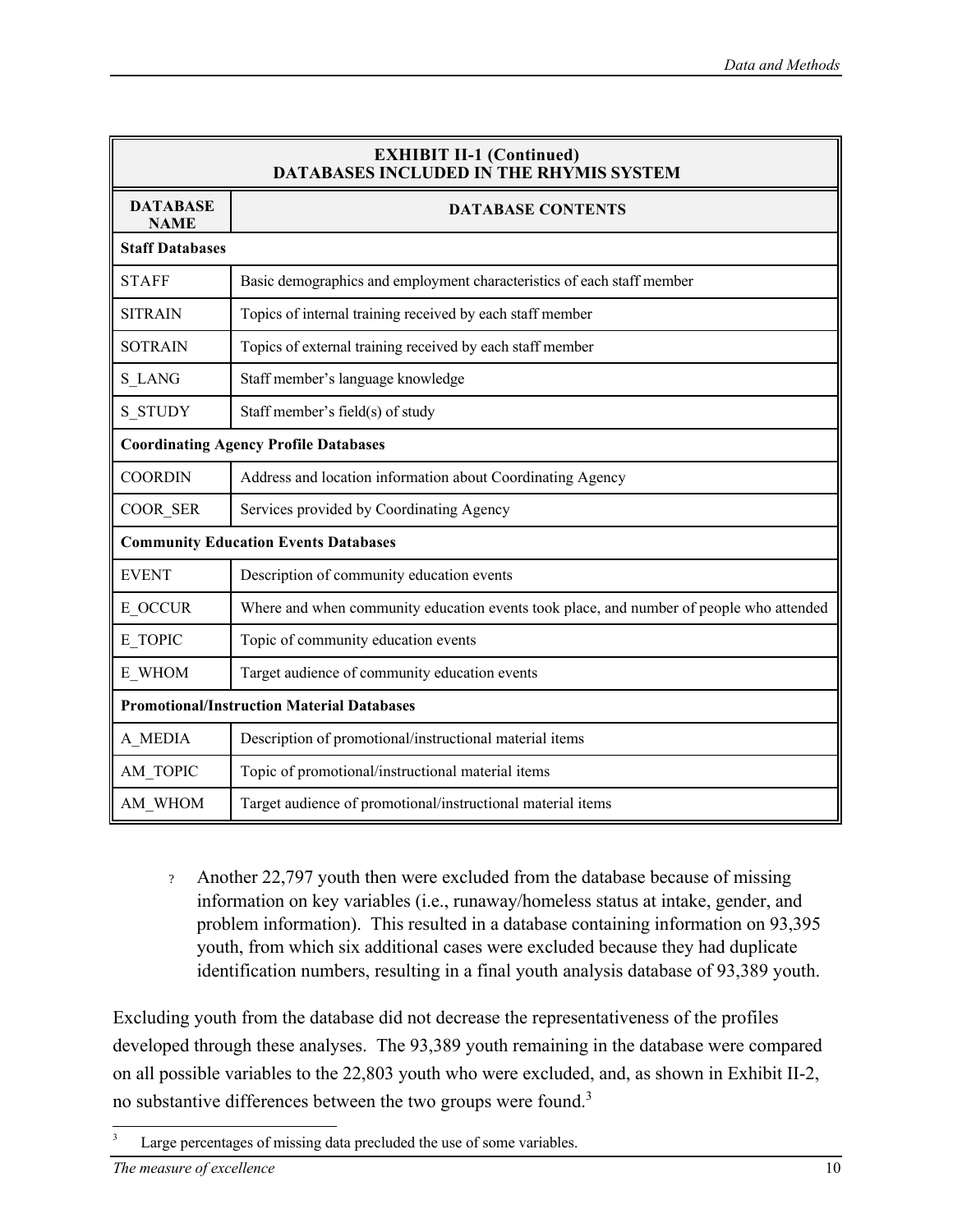| <b>EXHIBIT II-2</b><br><b>COMPARISON OF YOUTH INCLUDED AND EXCLUDED FROM FINAL DATASET</b> |                                                                           |                                                                             |  |  |
|--------------------------------------------------------------------------------------------|---------------------------------------------------------------------------|-----------------------------------------------------------------------------|--|--|
|                                                                                            | <b>Youth Included In Final</b><br><b>Analysis Dataset</b><br>$(N=93,389)$ | <b>Youth Excluded From</b><br><b>Final Analysis Dataset</b><br>$(N=22,803)$ |  |  |
| Age                                                                                        |                                                                           |                                                                             |  |  |
| Mean                                                                                       | 15.1 years                                                                | 15.3 years                                                                  |  |  |
| Median                                                                                     | 15 years                                                                  | 15 years                                                                    |  |  |
| Number of missing cases                                                                    | 586                                                                       | 889                                                                         |  |  |
| Percent of cases missing                                                                   | 0.6%                                                                      | 3.9%                                                                        |  |  |
| <b>Living Situation in Previous</b>                                                        |                                                                           |                                                                             |  |  |
| Month                                                                                      |                                                                           |                                                                             |  |  |
| With parents                                                                               | 64.2%                                                                     | 59.6%                                                                       |  |  |
| Foster home                                                                                | 3.4%                                                                      | 3.0%                                                                        |  |  |
| On the run                                                                                 | 4.3%                                                                      | 3.5%                                                                        |  |  |
| All others                                                                                 | 28.1%                                                                     | 33.9%                                                                       |  |  |
| Number of missing cases                                                                    | 1,897                                                                     | 11,084                                                                      |  |  |
| Percent of cases missing                                                                   | 2.0%                                                                      | 48.5%                                                                       |  |  |
| <b>Runaway/Homeless Status</b>                                                             |                                                                           |                                                                             |  |  |
| At home                                                                                    | 46.8%                                                                     | 40.6%                                                                       |  |  |
| Runaway                                                                                    | 24.8%                                                                     | 19.2%                                                                       |  |  |
| Throwaway                                                                                  | 4.8%                                                                      | 3.3%                                                                        |  |  |
| Homeless                                                                                   | 6.2%                                                                      | 7.3%                                                                        |  |  |
| JJ Placement                                                                               | 4.7%                                                                      | 2.8%                                                                        |  |  |
| Child Welfare Placement                                                                    | 7.2%                                                                      | 4.9%                                                                        |  |  |
| Other                                                                                      | 5.4%                                                                      | 21.9%                                                                       |  |  |
| Number of missing cases                                                                    | $\theta$                                                                  | 11,235                                                                      |  |  |
| Percent of cases missing                                                                   | $0\%$                                                                     | 49.3%                                                                       |  |  |
| Gender                                                                                     |                                                                           |                                                                             |  |  |
| Female                                                                                     | 56.2%                                                                     | 53.8%                                                                       |  |  |
| Male                                                                                       | 43.8%                                                                     | 46.2%                                                                       |  |  |
| Number of missing cases                                                                    | $\theta$                                                                  | 6,080                                                                       |  |  |
| Percent of cases missing                                                                   | $0\%$                                                                     | 26.7%                                                                       |  |  |
| <b>Ethnicity</b>                                                                           |                                                                           |                                                                             |  |  |
| White                                                                                      | 61.3%                                                                     | 54.3%                                                                       |  |  |
| African American                                                                           | 21.7%                                                                     | 21.3%                                                                       |  |  |
| Hispanic                                                                                   | 11.9%                                                                     | 16.3%                                                                       |  |  |
| Asian/Pacific Islander                                                                     | 2.5%                                                                      | 5.6%                                                                        |  |  |
| Native American                                                                            | 2.7%                                                                      | 2.5%                                                                        |  |  |
| Number of missing cases                                                                    | 503                                                                       | 6,674                                                                       |  |  |
| Percent of cases missing                                                                   | 0.5%                                                                      | 29.3%                                                                       |  |  |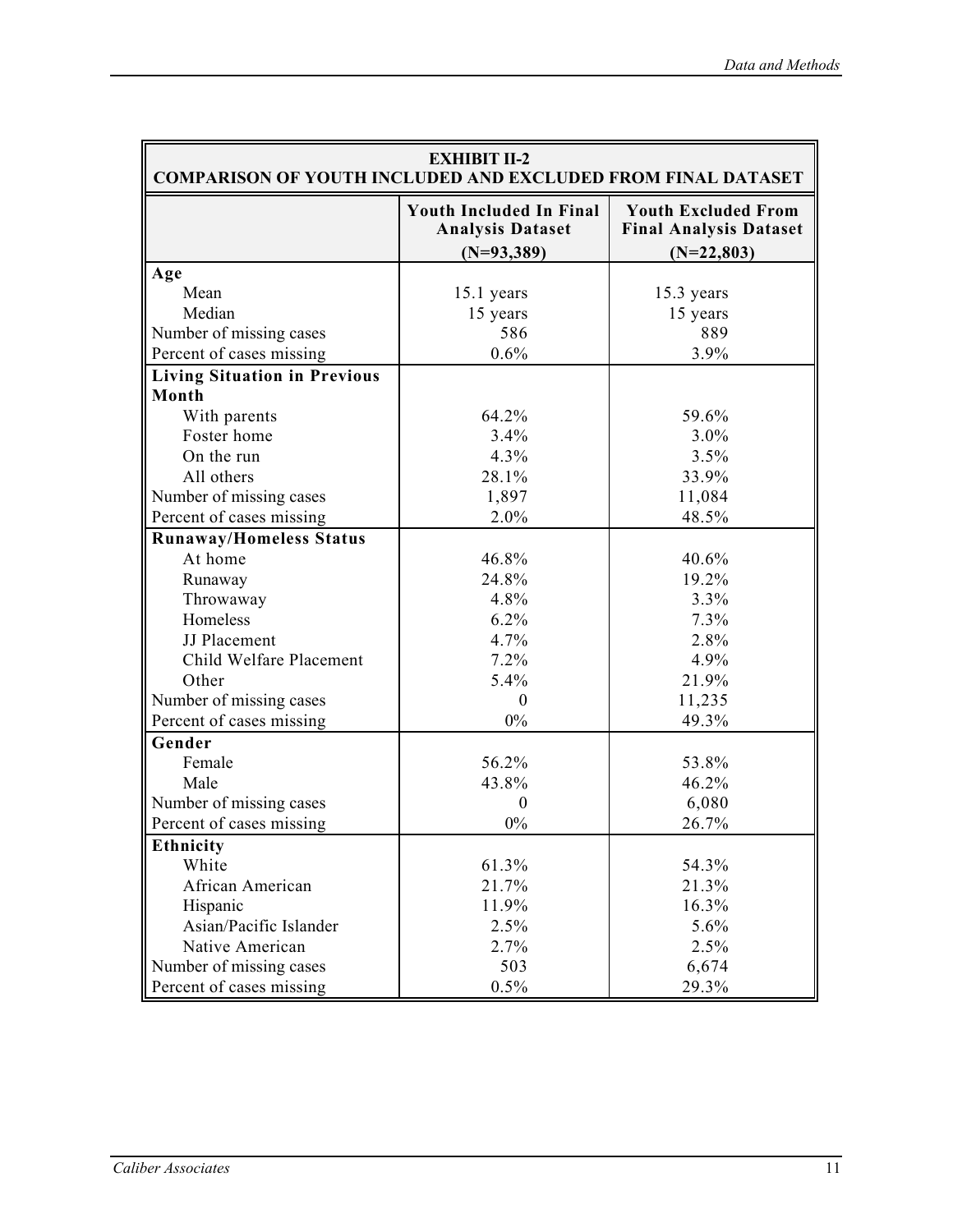Descriptive statistical procedures, including frequencies, cross-tabulations, and averages, were performed on the final youth database to develop descriptions of the typical youth served by FYSB-funded RHY programs. All percentages reported are based on either the total sample of 93,389 youth or the appropriate subsample (e.g., only females over the age of 10 were included in calculating the prevalence of pregnancy among youth at intake). Youth with missing data on some particular item were not excluded when percentages were calculated. Including youth with missing data in the calculation of percentages ensured that the percentages reported provided a conservative measure of the prevalence of the characteristic of interest. The level of missing data for each element, also reported as a percentage of the total in these analyses, is one measure of the quality of the RHYMIS data.

# **2. COMPARE YOUTH SERVED BY FYSB'S RHY PROGRAMS TO YOUTH PARTICIPATING IN THE STUDY** *YOUTH WITH RUNAWAY, THROWAWAY, AND HOMELESS EXPERIENCES: PREVALENCE, DRUG USE, AND OTHER AT-RISK BEHAVIORS*

Youth served by FYSB's RHY programs were compared to youth who participated in the study *Youth with Runaway, Throwaway, and Homeless Experiences: Prevalence, Drug Use, and Other At-Risk Behaviors (YRTH).*4 These comparisons were conducted to determine how RHYMIS youth compared to subgroups of youth in the general population. These comparative analyses were based on information from four data sources:

- ? RHYMIS youth analysis database (N=93,389), as described above
- ? YRTH shelter component—a nationally representative survey of 640 youth aged 12-21 residing in 23 Federally and non-Federally funded youth shelters
- ? YRTH street component—a purposive sample of 600 youth found on the streets or in other public places in 10 urban areas
- ? YRTH at-home component—a nationally representative sample of 6,496 youth aged 12-17 from the 1992-1993 Youth Risk Behavior Supplement of the National Health Interview Survey.

 $\overline{a}$ This study was conducted in 1992-1993 for FYSB by Research Triangle Institute in response to a Congressional mandate supporting research on drug use among runaway and homeless youth, the effect of this drug use on family members, and the relationships between drug use and youth suicide. 4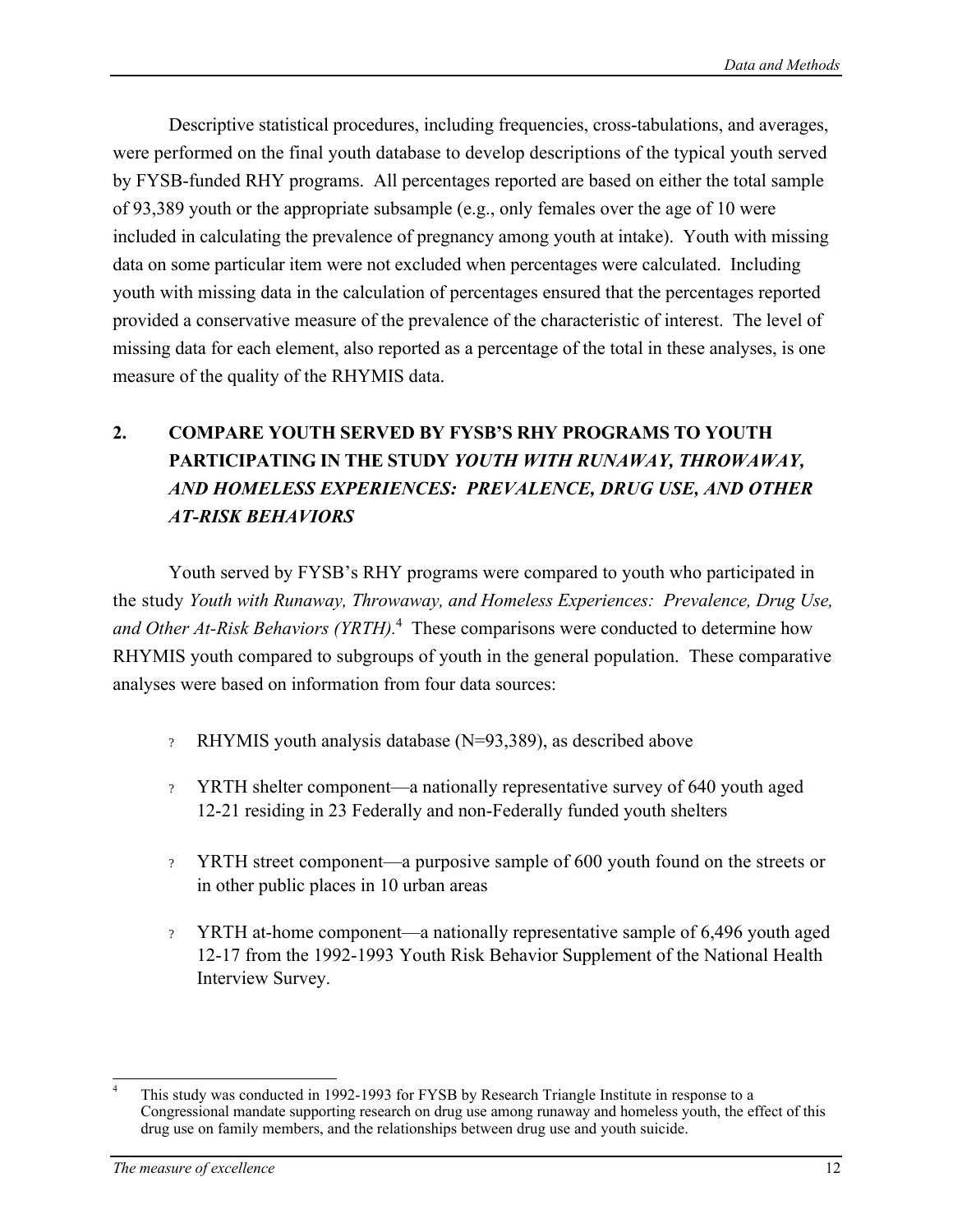Comparisons were made of the distributions of demographic characteristics, substance use reports, and youth problems for the four groups of youth. Descriptive statistics reported include means and percentages.

In order to compare RHYMIS and YRTH youth, the RHYMIS youth were categorized by their status at intake (i.e., at-home, runaway, throwaway, or homeless) and matched to the relevant comparison YRTH study component. Basic demographic comparisons were made between RHYMIS at-home youth aged 12-17 and the YRTH at-home component to determine how RHYMIS youth compare to the general youth population. RHYMIS runaway, throwaway, and homeless youth were compared to the YRTH shelter and street components on demographics, substance abuse, and problem areas to assess the differences between RHYMIS youth and youth found on the street and to determine if RHYMIS youth differ substantively from other youth seeking services at youth shelters.

### **3. DESCRIBE FYSB-FUNDED RHY GRANTEE SERVICES AND STAFF**

Descriptions of FYSB-funded RHY grantee services and staff were developed through the analysis of five RHYMIS databases containing information about agency funding (AGEGRANT, A\_FUND), services offered (AGE\_SERV), staff demographics (STAFF), and staff field of study (S\_STUDY)*.* These databases contained records on 292 unique agencies. Some agencies reported only on staff, some only on funding sources, and some only on services provided. To maximize the information available for analysis, three analysis databases were constructed, each containing the maximum number of agencies for which relevant data were available: a funding database, a service database, and a staff database. The analysis databases have the following characteristics:

- ? Funding database—composed of funding information from 192 unique agencies funded in fiscal years 1993 (131) and 1994 (132).<sup>5</sup> Fiscal years 1993 and 1994 were selected for this analysis because very few agencies reported for years prior to 1993, and yearly reporting had not been completed in FY 1995 when the data were downloaded for this analysis.
- ? Service database—composed of the 166 agencies in the funding database that also provided information on the services they provide. This database also is restricted to fiscal years 1993 (98 agencies) and 1994 (122 agencies).<sup>6</sup>
- ? Staff database—composed of staff information from 288 agencies, not restricted by fiscal year.

 $\overline{a}$ Of the 192 unduplicated agencies, 71 have both FY 1993 and FY 1994 data.

Of the 166 agencies in this database, 54 have both FY 1993 and FY 1994 data.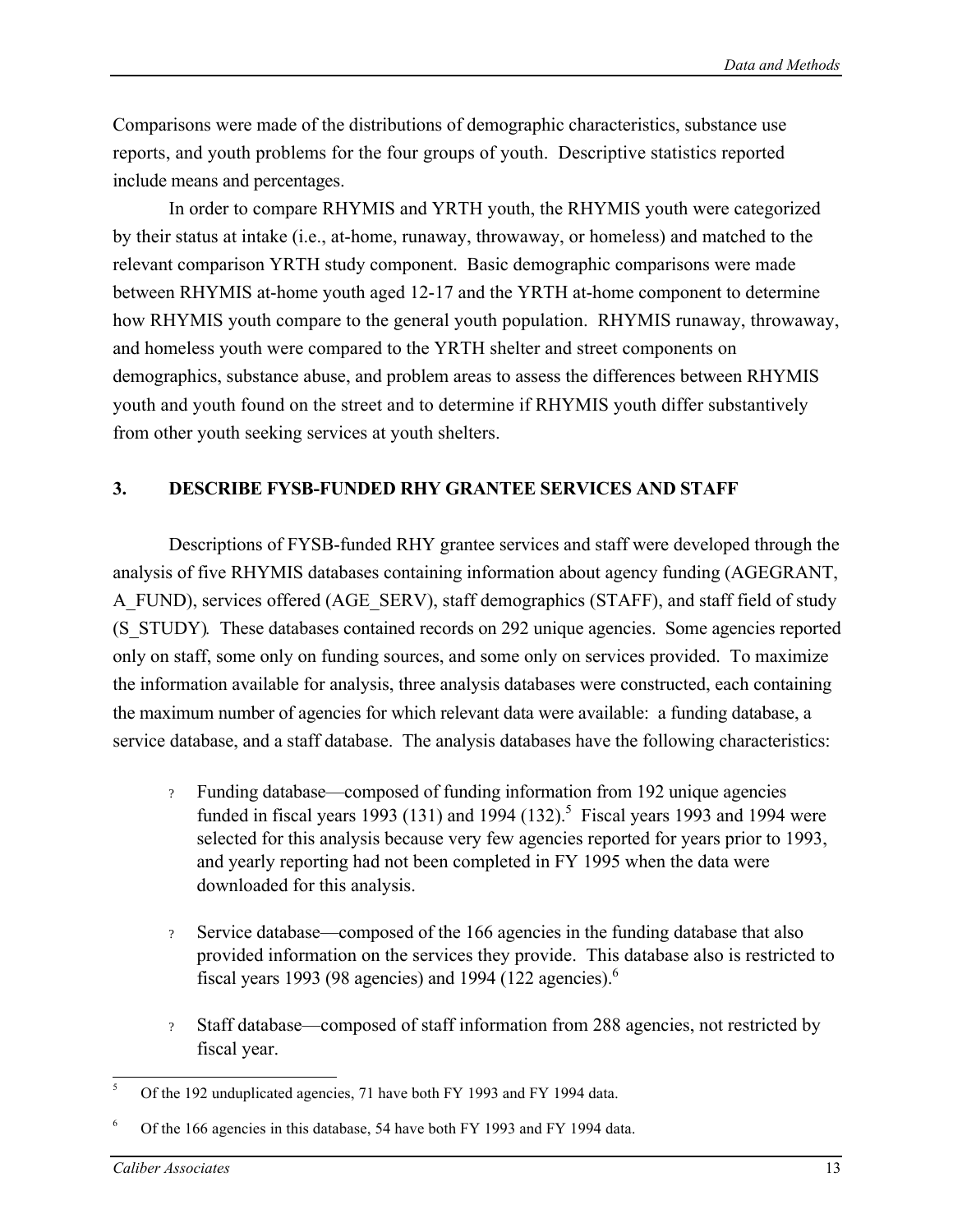Profiles of the agencies, the services they provide, and their staff were constructed using descriptive statistical techniques including percentages and averages.

To supplement RHYMIS data on the FYSB grantees with more qualitative information, a sample of program monitoring instruments also was reviewed. This monitoring instrument is designed to record the findings of a comprehensive monitoring support system implemented by FYSB in 1992. The monitoring instrument provides detailed qualitative information on the grantees' direct services, program development and program administration. Under this system, review teams composed of a peer monitor and a Federal staff member (usually from the Regional office) conduct site visits to each grantee once during the 3-year grant period. These peer review teams gather information through program stakeholder interviews and focus groups, direct observations, and document reviews, using the protocols and data collection forms provided in the monitoring instrument.

Program monitoring instruments from 48 grantees in six Regions were available for analysis. Of the grantees represented by these instruments, all 48 had a BCP; 9 also had a TLP, while 11 had a DAPP.<sup>7</sup> Twenty monitoring instruments with the most complete information were selected for review.<sup>8</sup>

Key findings from the analyses described above are presented in the following chapters. Chapter III profiles the youth served by FYSB's RHY programs and Chapter IV profiles the agencies serving them.

 $\overline{a}$ A program monitoring instrument was also received from a grantee with DAPP funding only. This instrument was excluded.

Some grantees reported that they had only partially completed the monitoring instrument because of its length. Other grantees used the monitoring instrument only as a guide for their program review, the development of the summary report, and/or the identification of training and technical assistance needs. Monitoring instruments with the most complete summary question sections were selected for review.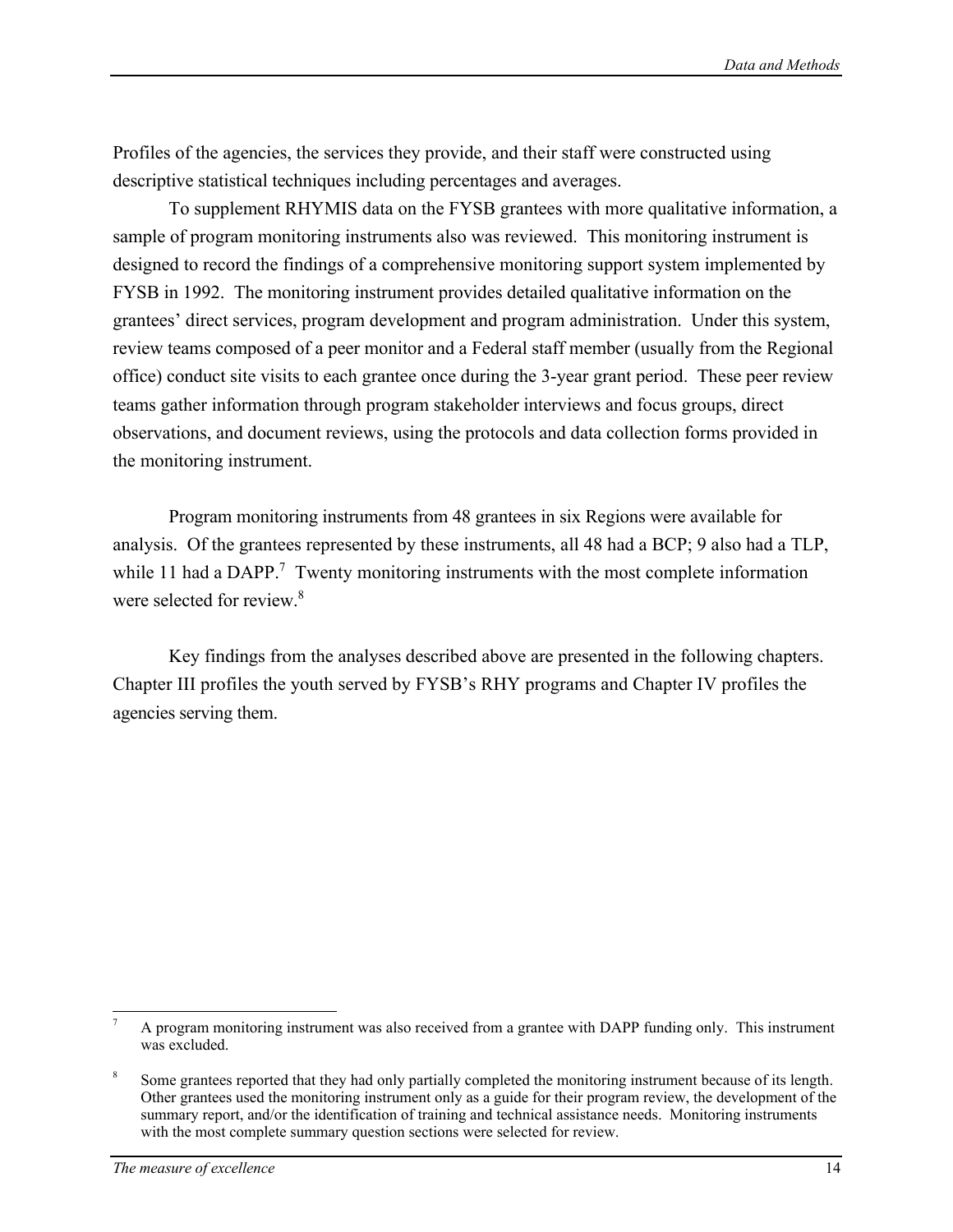# **III. PROFILES OF YOUTH SERVED BY FYSB PROGRAMS**

This chapter presents detailed profiles of youth receiving services from Runaway and Homeless Youth (RHY) programs funded by the Family and Youth Services Bureau (FYSB). It is organized into the following five sections:

- ? Profile of all youth receiving services
- ? Profiles of youth whose status at intake into the program was described as at-risk, runaway, homeless, throwaway, Juvenile Justice placement, or Child Welfare placement
- ? Profiles of youth from the 10 Federal Regions
- ? Analysis of youth needs and services
- ? Analysis of youth outcomes.

These analyses were conducted using RHYMIS data on 93,389 youth collected from October 1991 through June 1995. The data for these youth come from 349 unique agencies receiving FYSB funding.<sup>9</sup>

### **1. PROFILE OF ALL YOUTH RECEIVING SERVICES**

This section presents a general profile of youth who received services at agencies funded through the FYSB programs. Profiles include information on demographic characteristics, runaway history, living situation, family characteristics, education and employment status, and youth problem areas.

The analyses indicate that the typical youth who sought services from these agencies was a white, 15 to 16-year old girl who was unmarried, had no children, and was not pregnant at the time she sought services. She was attending school regularly and working at or close to grade level (within one grade above or below the age-appropriate grade). In addition, she lived at home, had not run away from home previously, but reported being a victim of some type of maltreatment (physical, sexual, or emotional abuse or neglect) and having used alcohol and/or drugs previously. She was likely also to report household dynamics concerns (e.g., conflict with

 $\overline{a}$ For a more detailed description of the methods used to develop the youth analysis database, refer to Chapter II, Section 1. 9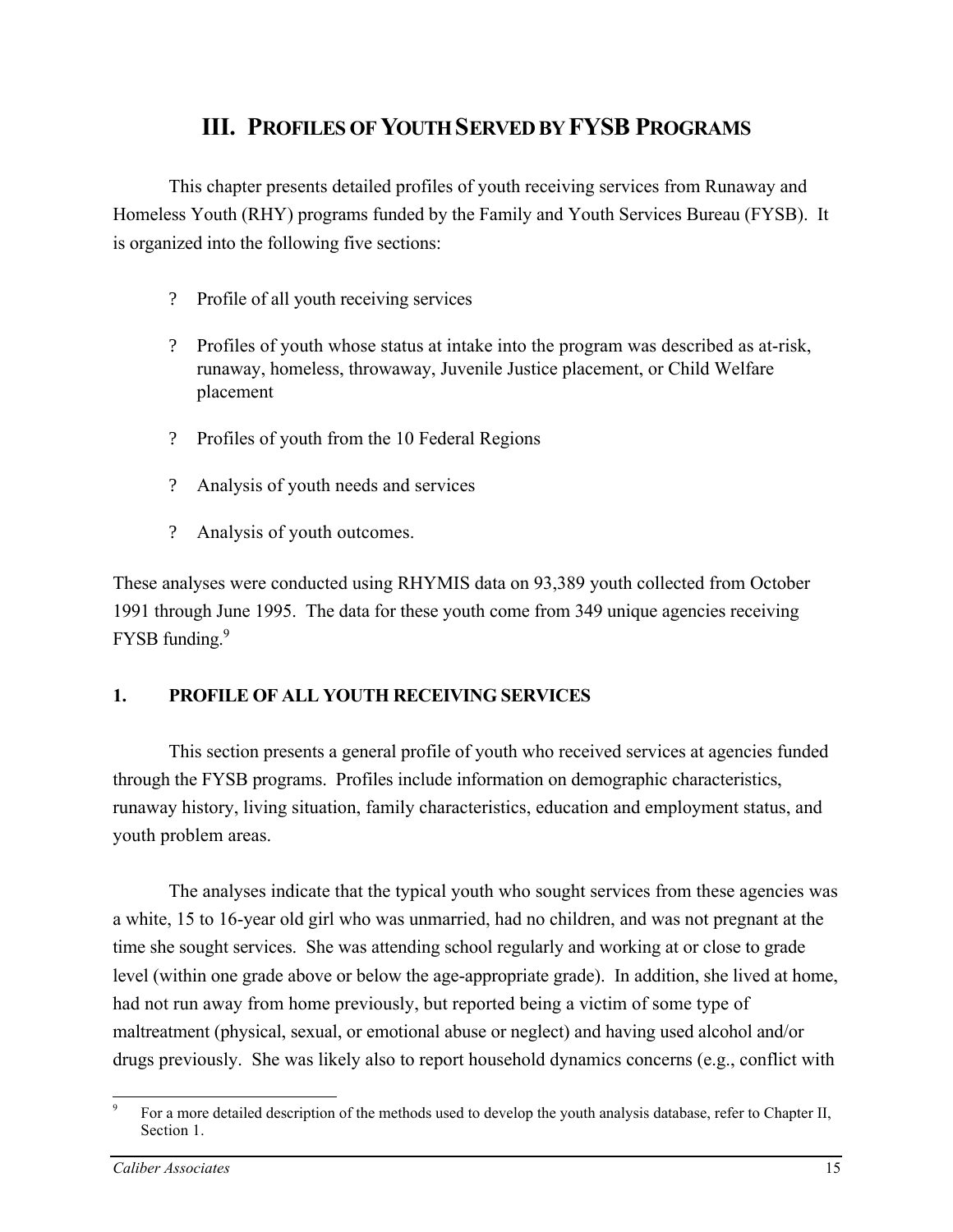one or both parents, parental substance abuse), psychological problems (e.g., depression, suicidal thoughts/behavior, identity issues), and/or school issues (e.g., poor grades, attendance problems, conflict with teachers).

The following sections provide detailed information on youth who sought services from FYSB-funded agencies.

### **1.1 Demographic Characteristics**

Youth receiving services from FYSB-funded programs were:

- ? Predominantly between the ages of 15 and 17 years (82%), although they were as young as 5 and as old as 24
- ? More likely to be female (56%)
- ? Most often White  $(61\%)$  or African American  $(22\%)$
- ? Unmarried (99%), childless (98%), and if female, not pregnant (85%).

Exhibit III-1 on the following page presents detailed information on age, sex, and ethnicity of the youth. Exhibit III-2 presents information on marital and parental status for all youth over the age of 12, and pregnancy information for all females over the age of 10.10

### **1.2 Living Situation at Program Intake**

Almost half (47%) of all youth entering FYSB-funded programs were still living at home. An additional quarter had run away from home. Other youth were homeless, throwaway, emancipated, and child welfare or juvenile justice system placements. Exhibit III-3 displays the status at intake of all youth. Among those who were still living at home at intake (N=38,535):

? 89 percent had primarily lived with their parents or legal guardian for most of the past year.

 $10\,$ Females are asked if they are pregnant; male youth are asked if their female sexual partner was pregnant. Records for 1.7 percent of male youth over ten years of age indicated a positive response. For 6.3 percent of the male youth over 10 years old, records indicate that the agency staff did not know if the youth's female sexual partner was pregnant.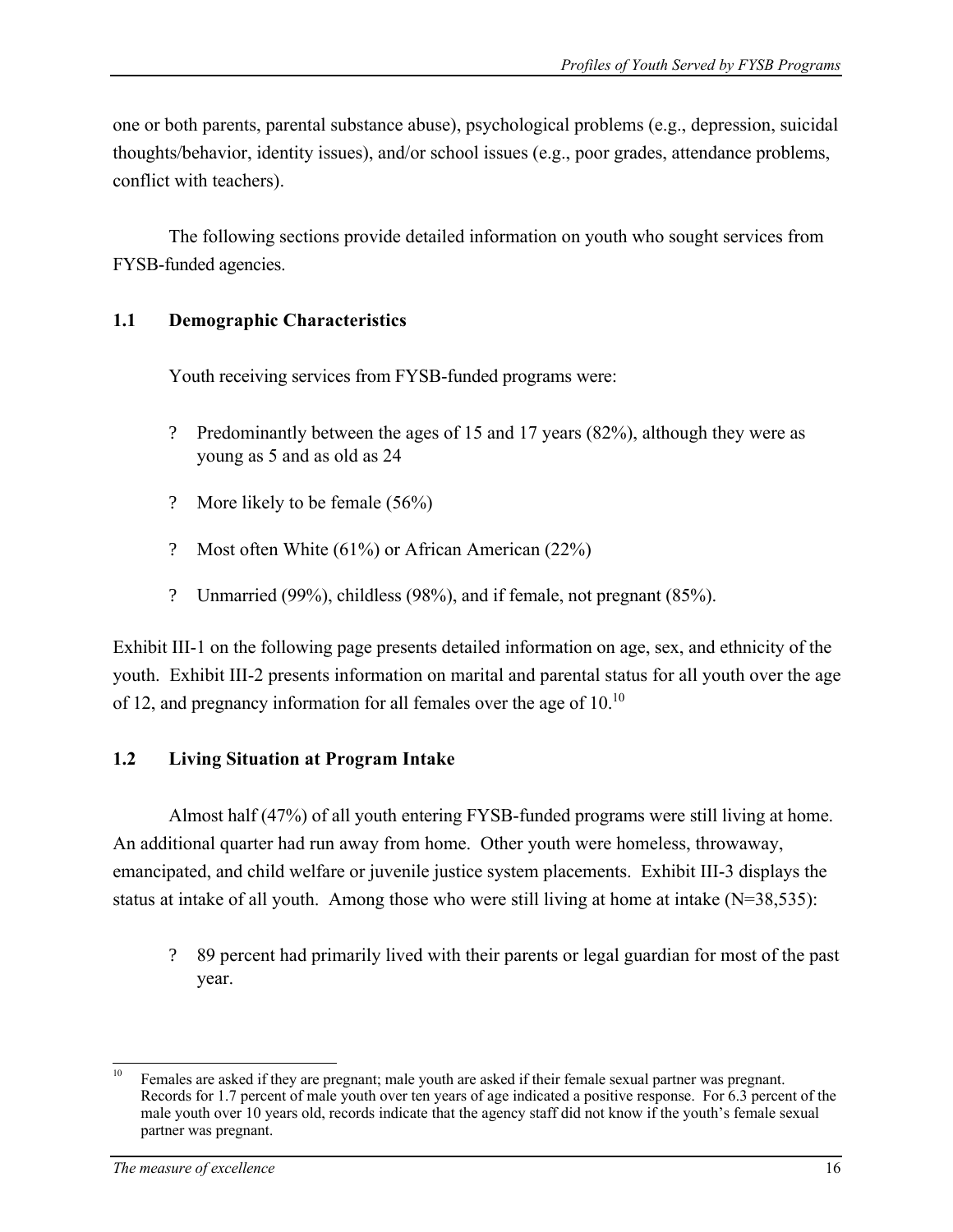- ? 77 percent had lived in only one place (i.e., had not moved around) in the month prior to intake.
- ? 88 percent had been living with their parents or legal guardian just prior to program intake.
- ? 33 percent had run away from home in the past.

| <b>EXHIBIT III-1</b><br><b>DEMOGRAPHIC CHARACTERISTICS OF YOUTH RECEIVING SERVICES</b> |               |                   |  |  |
|----------------------------------------------------------------------------------------|---------------|-------------------|--|--|
|                                                                                        | <b>NUMBER</b> | <b>PERCENTAGE</b> |  |  |
| <b>AGE</b>                                                                             |               |                   |  |  |
| Under 10                                                                               | 1,100         | 1.1%              |  |  |
| 10                                                                                     | 900           | 1.0               |  |  |
| 11                                                                                     | 1,811         | 1.9               |  |  |
| 12                                                                                     | 3,989         | 4.3               |  |  |
| 13                                                                                     | 9,118         | 9.8               |  |  |
| 14                                                                                     | 15,275        | 16.4              |  |  |
| 15                                                                                     | 19,414        | 20.8              |  |  |
| 16                                                                                     | 18,442        | 19.7              |  |  |
| 17                                                                                     | 14,333        | 15.3              |  |  |
| 18                                                                                     | 5,992         | 6.4               |  |  |
| Over 18                                                                                | 3,015         | 2.6               |  |  |
| <b>Missing Data</b>                                                                    | 586           | 0.6               |  |  |
| Total                                                                                  | 93,389        | 100.0%            |  |  |
| <b>SEX</b>                                                                             |               |                   |  |  |
| Female                                                                                 | 52,516        | 56.2%             |  |  |
| Male                                                                                   | 40,873        | 43.8              |  |  |
| Total                                                                                  | 93,389        | 100.0%            |  |  |
| <b>ETHNICITY</b>                                                                       |               |                   |  |  |
| White                                                                                  | 56,906        | 60.9%             |  |  |
| African American                                                                       | 20,163        | 21.6              |  |  |
| Hispanic                                                                               | 11,030        | 11.8              |  |  |
| Asian/Pacific Islander                                                                 | 2,311         | 2.5               |  |  |
| Native American                                                                        | 2,476         | 2.7               |  |  |
| <b>Missing Data</b>                                                                    | 503           | 0.5               |  |  |
| Total                                                                                  | 93,389        | 100.0%            |  |  |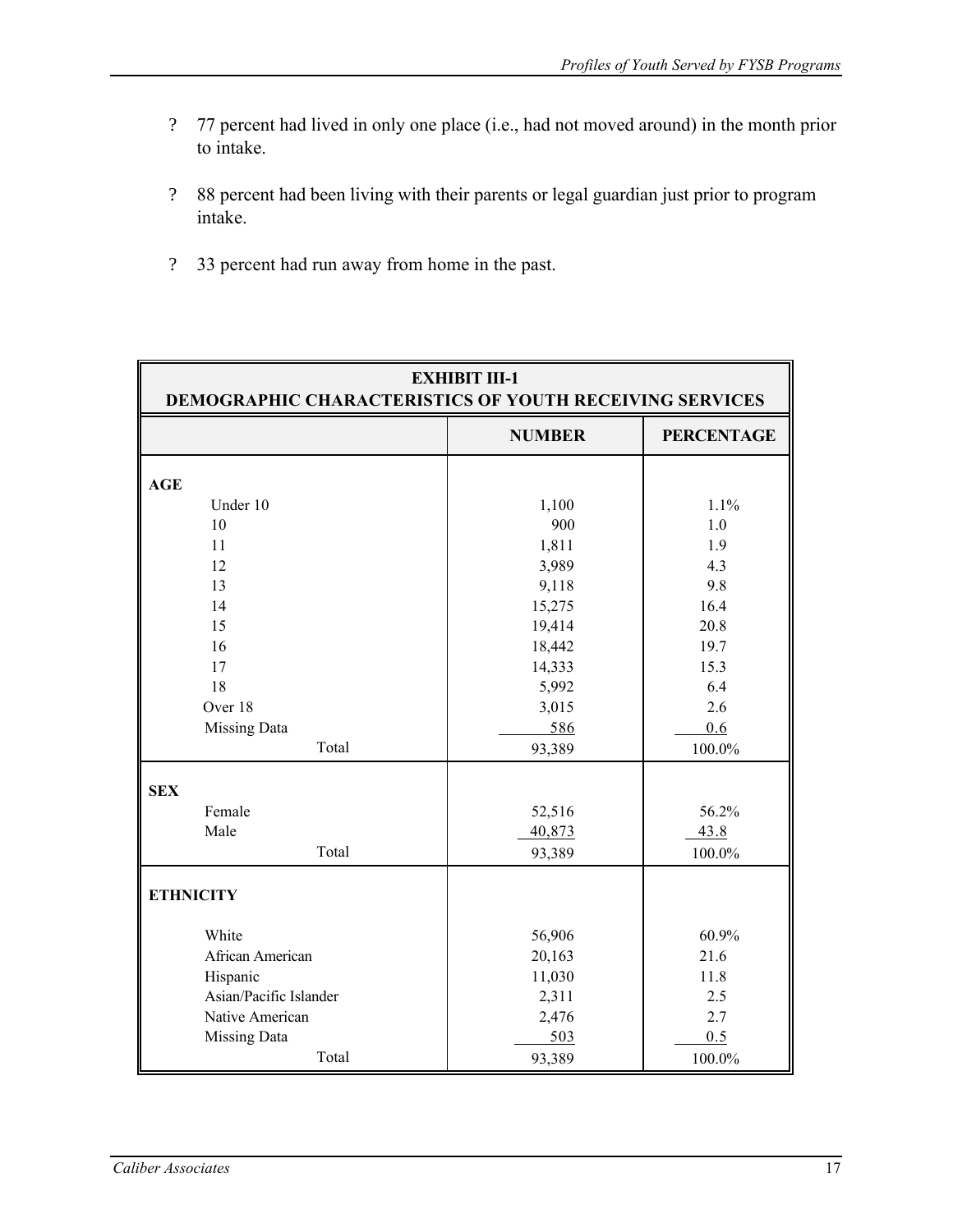| <b>EXHIBIT III-2</b><br><b>MARITAL/PARENTAL STATUS OF YOUTH RECEIVING SERVICES</b>                                                             |                                                                        |                                    |                                     |                                         |                                 |
|------------------------------------------------------------------------------------------------------------------------------------------------|------------------------------------------------------------------------|------------------------------------|-------------------------------------|-----------------------------------------|---------------------------------|
|                                                                                                                                                | <b>MALE</b>                                                            |                                    | <b>FEMALE</b>                       |                                         | <b>TOTAL</b>                    |
| Marital status of youth 14<br>to 17 years of age                                                                                               |                                                                        |                                    |                                     |                                         |                                 |
| Married<br>Not Married<br>Other, Not Specified<br>Missing Data                                                                                 | 0.1%<br>98.8%<br>$0.4\%$<br>0.6%                                       | (36)<br>(27,746)<br>(120)<br>(162) | $0.2\%$<br>98.8%<br>$0.4\%$<br>0.6% | (87)<br>(38, 926)<br>(144)<br>(243)     | 123<br>66,672<br>264<br>405     |
|                                                                                                                                                | (Subtotal)<br>Under 14 Years of Age<br>Over 17 years of Age<br>(Total) |                                    |                                     | 67,464<br>16,918<br>8,421<br>93,389     |                                 |
| Youth 14 to 17 years of<br>age having one or more<br>children                                                                                  |                                                                        |                                    |                                     |                                         |                                 |
| Yes<br>N <sub>o</sub><br><b>Missing Data</b>                                                                                                   | 2.0%<br>98.0%<br>$0.0\%$                                               | (549)<br>(27, 503)<br>(12)         | $3.4\%$<br>96.6%<br>$0.0\%$         | (1,320)<br>(38,069)<br>(11)             | 1,869<br>65,572<br>23           |
| (Subtotal)<br>Under 14 Years of Age<br>Over 17 Years of Age<br>(Total)                                                                         |                                                                        |                                    | 67,464<br>16,918<br>8,421<br>93,389 |                                         |                                 |
| Female youth 10 years or<br>older is pregnant<br>Yes<br>No<br>Don't $Know1$<br><b>Missing Data</b>                                             |                                                                        |                                    | $4.4\%$<br>83.8%<br>10.8%<br>0.9%   | (1,741)<br>(33,016)<br>(4,268)<br>(375) | 1,741<br>33,016<br>4,268<br>375 |
| (Subtotal)<br>39,400<br>Females Under 14 years of Age<br>8,478<br>Females Over 17 Years of Age<br>4,332<br>Male<br>39,926<br>(Total)<br>93,389 |                                                                        |                                    |                                     |                                         |                                 |

Either the female youth or agency staff reported that they did not know if the youth was pregnant at intake. 1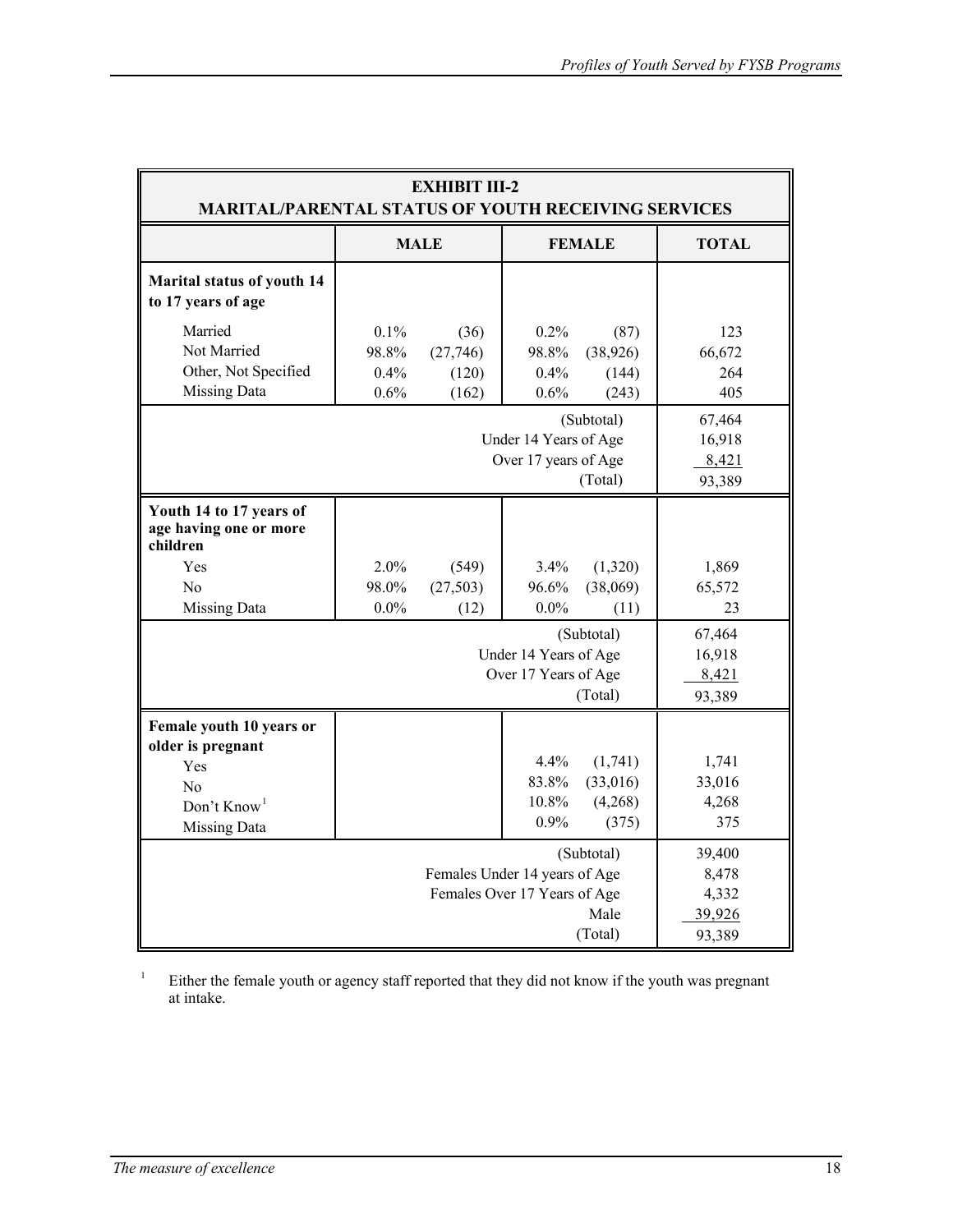### **EXHIBIT III-3**



#### **NUMBER OF DAYS YOUTH AWAY FROM HOME WHEN SERVICES BEG/**



# **PROXIMITY OF AGENCY PROVIDING SERVICE**



### **RELATIVE TO HOME CERTIFY AND SERVICE**<br>**DISTANCE OF AGENCY PROVIDING SERVICE RELATIVE TO HOME**

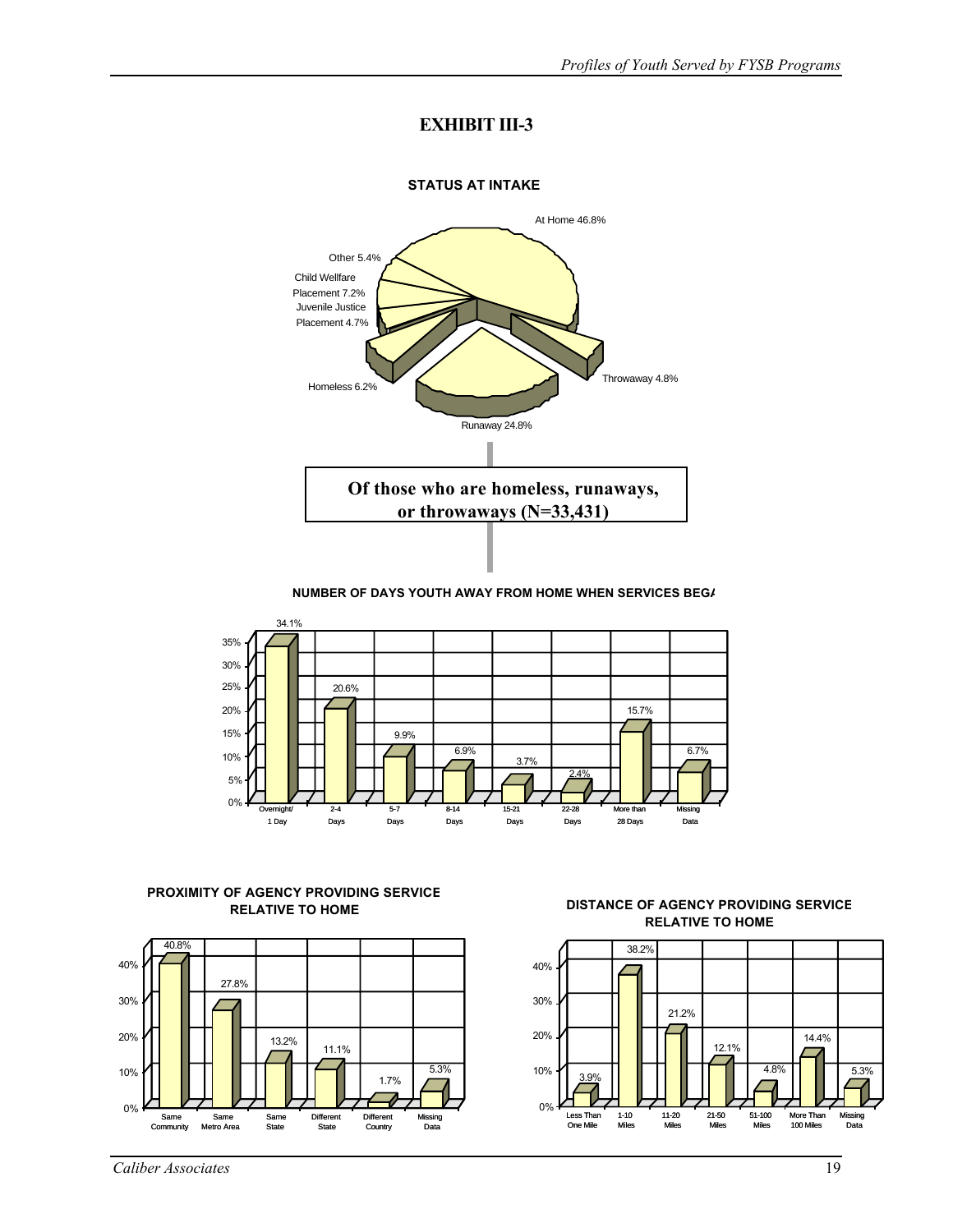Among those who were classified as runaway, throwaway or homeless at intake  $(N=33,431)$ :

- ? 73 percent had primarily lived with their parents or legal guardian in the past year.
- ? 44 percent had lived in only one place in the month prior to intake.
- ? 45 percent had been living with their parents or legal guardian just prior to program intake.
- ? 74 percent had run away from home in the past.
- ? 65 percent had entered the RHY program within one week of leaving home.
- ? 68 percent had entered a RHY program within the same community or metropolitan area of their home.

Exhibit III-3 presents further information on runaway, throwaway, and homeless youth, including time away from home, proximity of the reporting agency to youth's home, and distance the youth travelled away from home to the agency.

### **1.3 Family Characteristics**

The youth's parents typically were:

- ? Designated as the legal guardian, although this was more likely to be biological mother only (46%) than both biological parents (24%)
- ? Likely to be unemployed?only about half of the mother and father figures were employed (53% and 50%, respectively).

The majority of families were *not* receiving unearned income (73%).

### **1.4 Education**

Most of the youth receiving services from FYSB-funded programs were school-aged, 19 years old or younger (98%). Most school-age youth were attending school, either regularly (55%) or irregularly (18%). Most were in regular education classes, only six percent were reported to be attending special education classes or alternative/homebound programs.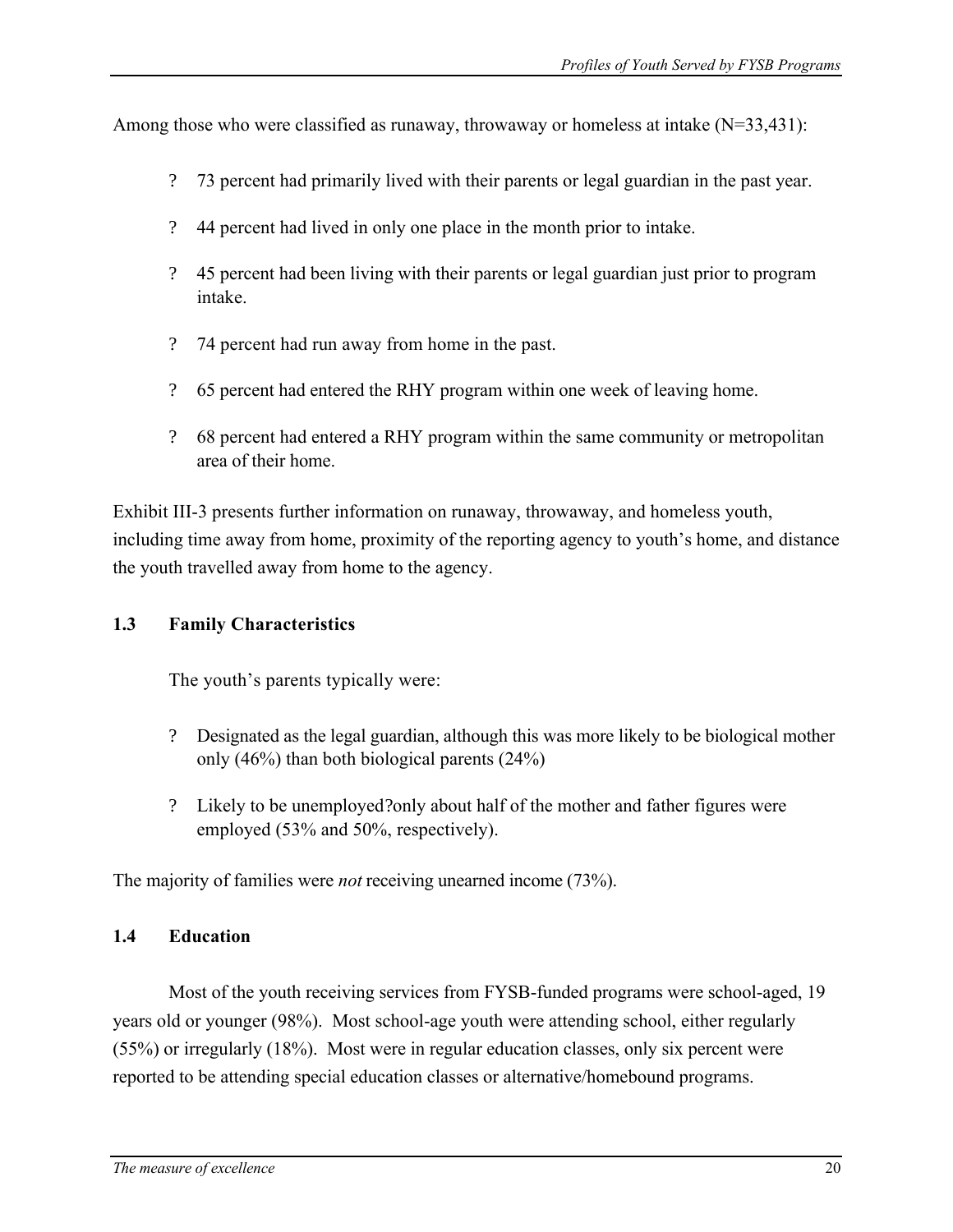Although three-quarters of the school-aged youth were attending school, only 60 percent of all youth aged 13 and older were working at their age-appropriate grade level.<sup>11</sup> Working at or about age-appropriate grade level was defined for the analyses as the expected grade for students' age, plus or minus one year. Thus, a 13-year old would be at or about grade level if he/she were in sixth, seventh, or eighth grade. Exhibit III-4 displays the proportion of youth aged 13 to 24 who were working close to grade level. As this exhibit indicates, the older these youth were, the less likely they were to be working at their expected grade level.



### **1.5 Youth Problems**

The youth data collection form was designed to record information about problems facing runaway and homeless youth. The form includes 14 general problem areas, each divided into three or more sub-areas. Problem areas and sub-areas specified on the form are displayed in Exhibit III-5.

The most common problems experienced by youth were in the areas of household dynamics, psychological issues, some form of maltreatment (i.e., physical, emotional, or sexual

 $11$ Because information on the last grade completed was not collected in detail below grade 5, conclusions cannot be made about the number of youth younger than 11 whose last completed grade is age-appropriate.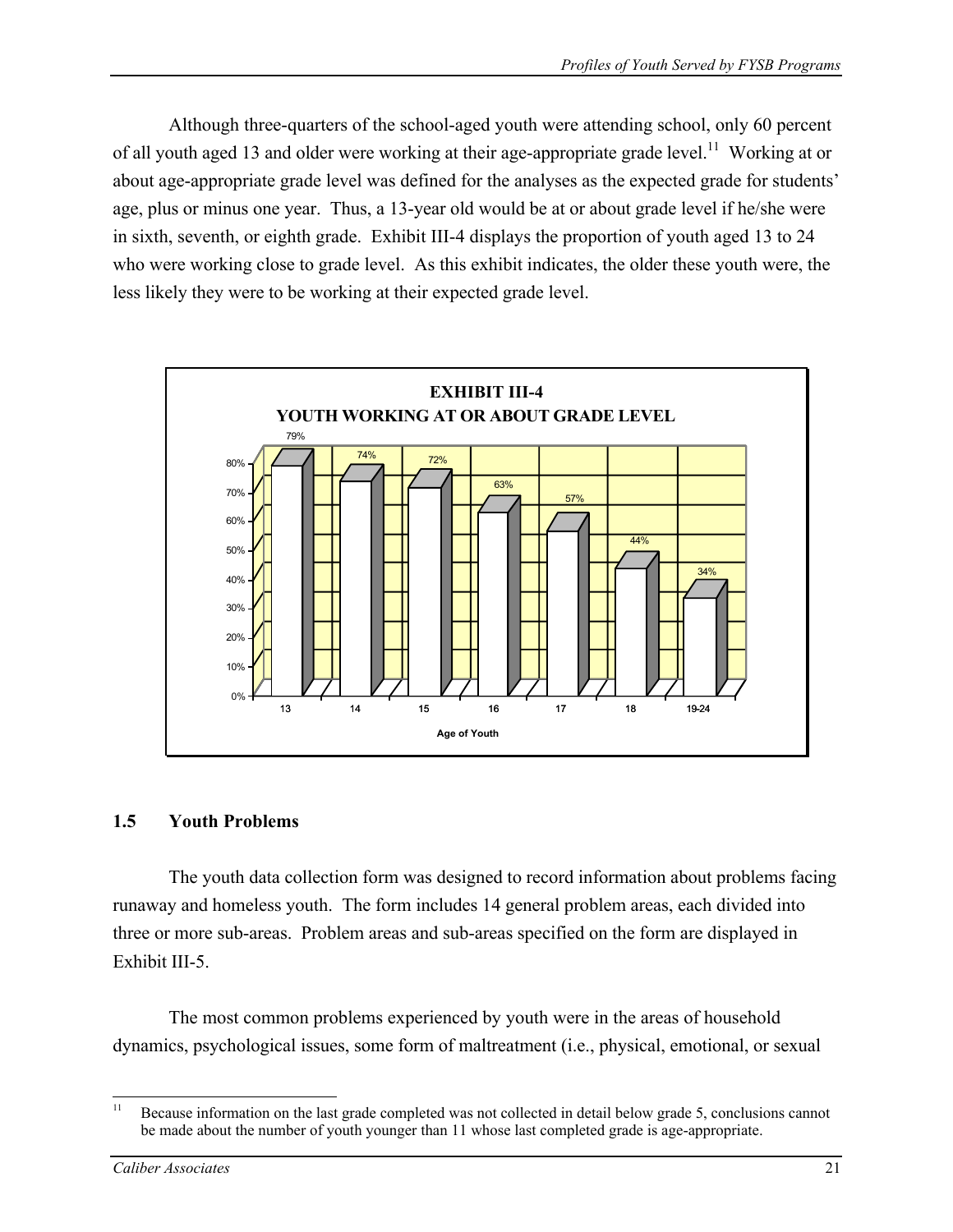| <b>EXHIBIT III-5</b><br>YOUTH PROBLEM AREAS INCLUDED IN RHYMIS YOUTH DATA COLLECTION FORM                                                                                                                                                                                                                                                                                                                                                            |                                                                                                                                                                                                                                                                                                                                                                                                                                                                                                            |  |  |  |
|------------------------------------------------------------------------------------------------------------------------------------------------------------------------------------------------------------------------------------------------------------------------------------------------------------------------------------------------------------------------------------------------------------------------------------------------------|------------------------------------------------------------------------------------------------------------------------------------------------------------------------------------------------------------------------------------------------------------------------------------------------------------------------------------------------------------------------------------------------------------------------------------------------------------------------------------------------------------|--|--|--|
| <b>Household Dynamics</b><br>Relationship with Father Figure<br>Relationship with Mother Figure<br>Relationship with Parent's Partner<br>Relationship Between Parent Figures<br>Relationship with Spouse/Partner<br>Relationship with Foster/Group Home Member<br>Relationship with Other Household Member<br>No Parental Figure<br>Youth Unsupervised<br>Divorced Family<br><b>Blended Family</b><br>Youth Wants to Live with Other Parent<br>Other | <b>Psychological Issues</b><br><b>Youth Depressed</b><br>Youth Suicidal<br>Poor Self Image<br>Youth's Sexuality/Behavior<br>Youth's Sexual Orientation<br>Parent Figure's Sexuality/Behavior<br>Parent Figure's Sexual Orientation<br>Searching for Biological Parent<br>Racial/Ethnic Identity<br>Loss and Grief Issues of Youth<br>Abandonment<br>Suicidal Friend(s) of Youth<br>Suicidal Family Member(s)<br>Witnessed Violent Crime<br>Crime Victim<br>Mental Health Program of Family Member<br>Other |  |  |  |
| <b>Housing Issues</b><br>Youth Homeless<br><b>Family Homeless</b><br>Youth Rejected from Homeless Shelter<br>Custody Change<br>Chose to Leave Previous Residence<br>Forced to Leave Previous Residence<br>Legally Evicted from Previous Residence<br>Other                                                                                                                                                                                           | <b>Health Issues</b><br>Youth Has/Suspects Sexually Transmitted<br>Disease<br>Youth Has/Suspects HIV/AIDS Infection<br>Family Planning/Pregnancy<br><b>Eating Disorder</b><br>Youth Physically Challenged<br>Youth Not Appropriately Using Medication<br>Health Problem of Family Member<br>Other Chronic Health Problem of Youth<br>Other Current Health Problem of Youth                                                                                                                                 |  |  |  |
| <b>School/Education Issues</b><br><b>Bad Grades</b><br>Illiteracy<br>Learning Disability<br>Cannot Get Along with Teachers<br>Poor School Attendance/Truancy<br>Dropped Out<br>Suspended<br>Expelled<br>Other                                                                                                                                                                                                                                        | <b>Youth Having Trouble Getting Services</b><br><b>Child Protective Services</b><br>Social Services<br>Alcohol and Other Drug Treatment Program<br>Day Care<br><b>Education Program</b><br>Other                                                                                                                                                                                                                                                                                                           |  |  |  |
| <b>Physical Abuse/Assault</b><br>By Father Figure<br>By Mother Figure<br>By Parent's Partner<br>By Spouse/Partner<br>By Foster/Group Home Member<br>By Other Household Member<br>By Other Non-Household Member<br>Domestic Violence<br>Youth Assaulting Other                                                                                                                                                                                        | <b>Socialization Issues</b><br>Lack of Social Skills<br>Problem with Peers<br>Violent Youth Behavior<br>Gang Involvement by Youth<br>Cult Involvement<br><b>Survival Sex</b><br>Prostitution<br><b>Selling Drugs</b><br>Other                                                                                                                                                                                                                                                                              |  |  |  |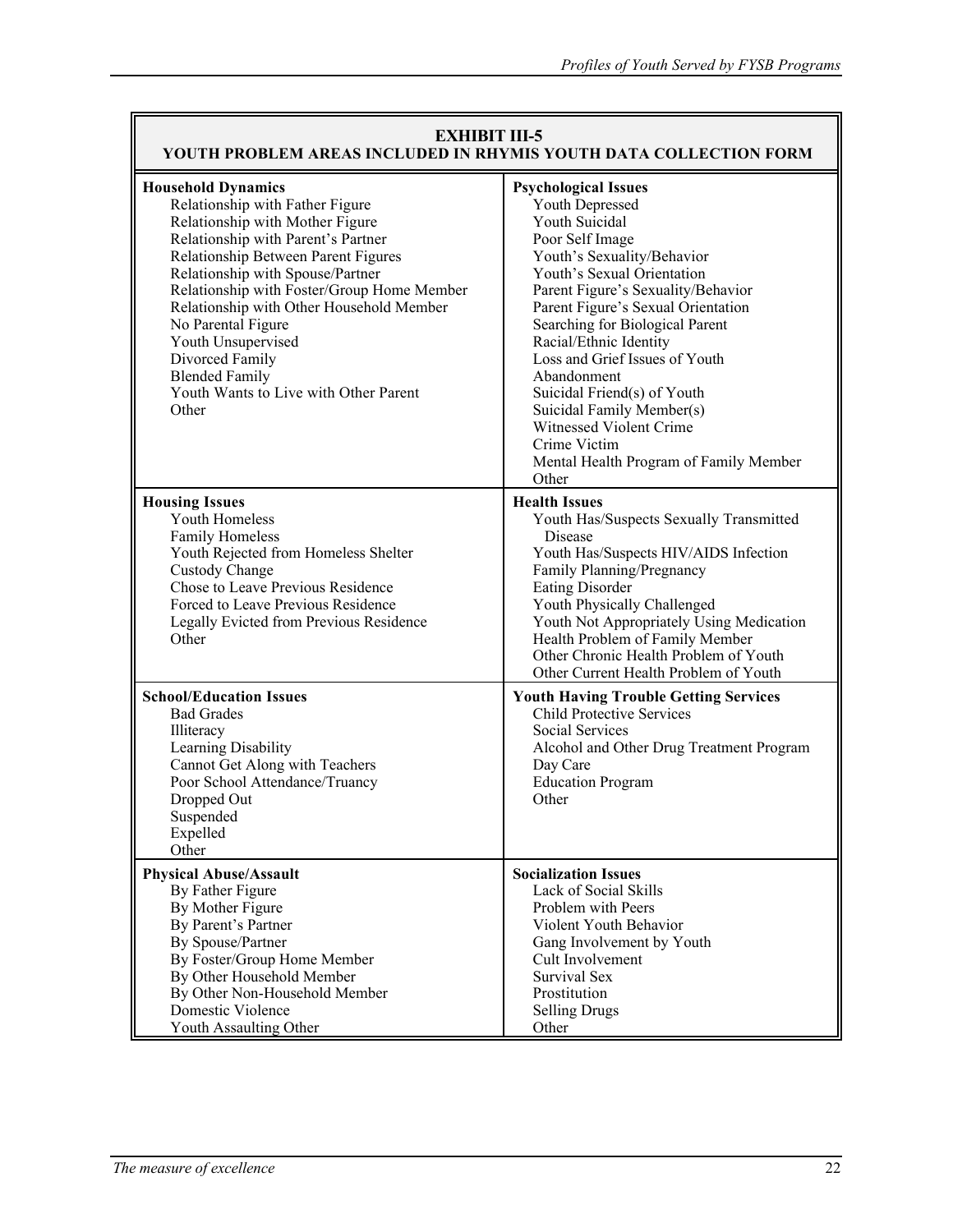| <b>EXHIBIT III-5 (Continued)</b><br>YOUTH PROBLEM AREAS INCLUDED IN RHYMIS YOUTH DATA COLLECTION FORM                                                                                                                                                            |                                                                                                                                                                                                                                                                                                                                                                                            |  |  |  |
|------------------------------------------------------------------------------------------------------------------------------------------------------------------------------------------------------------------------------------------------------------------|--------------------------------------------------------------------------------------------------------------------------------------------------------------------------------------------------------------------------------------------------------------------------------------------------------------------------------------------------------------------------------------------|--|--|--|
| <b>Sexual Abuse/Assault</b><br>By Father Figure<br>By Mother Figure<br>By Parent's Partner<br>By Spouse/Partner<br>By Foster/Group Home Member<br>By Other Household Member<br>By Other Non-Household Member<br>Youth Assaulting Other<br><b>Emotional Abuse</b> | <b>Neglect</b><br>By Father Figure<br>By Mother Figure<br>By Parent's Partner<br>By Spouse/Partner<br>By Foster/Group Home Member<br>By Other Household Member<br>Youth Neglecting Child<br>Youth Neglecting Spouse/Partner                                                                                                                                                                |  |  |  |
| By Father Figure<br>By Mother Figure<br>By Parent's Partner<br>By Spouse/Partner<br>By Foster/Group Home Member<br>By Other Household Member<br>By Other Non-Household Member<br>Youth Abusing Household Member                                                  | <b>Involvement With Justice System</b><br>Youth Charged with Misdemeanor<br>Youth Charged with Felony<br>Alcohol or Other Drug Possession/Distribution<br>(Youth)<br>Drug Possession/Distribution (Parent Figure)<br>Youth on Probation/Suspended Sentence<br>Youth on Parole<br>Youth in Need of Supervision<br>Household Member<br>Spouse/Partner<br>Immigration/Naturalization<br>Other |  |  |  |
| <b>Alcohol and Other Drug Abuse</b><br>Substance Abuse by Household Member<br>Substance Abuse by Spouse/Partner<br>Substance Abuse by Youth                                                                                                                      | Unemployment<br>Father Figure<br>Mother Figure<br>Parent's Partner<br>Spouse/Partner<br>Youth Unemployment                                                                                                                                                                                                                                                                                 |  |  |  |

abuse or neglect), and school and education. Overall, the analysis of problem areas indicated the following:

- ? *Household Dynamics*—Nearly all youth were reported to have experienced household dynamics problems (87%). They most often experienced conflicts with mother figures (64%), father figures (47%), or parent's partner (11%). About one in ten youth were reported to have a problem resulting from conflict between parents, while two in ten experienced problems stemming from family divorce.
- ? *Psychological Issues*—More than two-thirds of youth were reported to have at least one psychological problem (69%). The most common of these problems were depression (40%), poor self-image (38%), loss and grief issues (18%), and abandonment (17%). More than a quarter of the youth also had contemplated suicide (29%), though fewer had attempted it (16%). Being a victim of (8%) or witnessing (8%) a violent crime also were mentioned as psychological problems.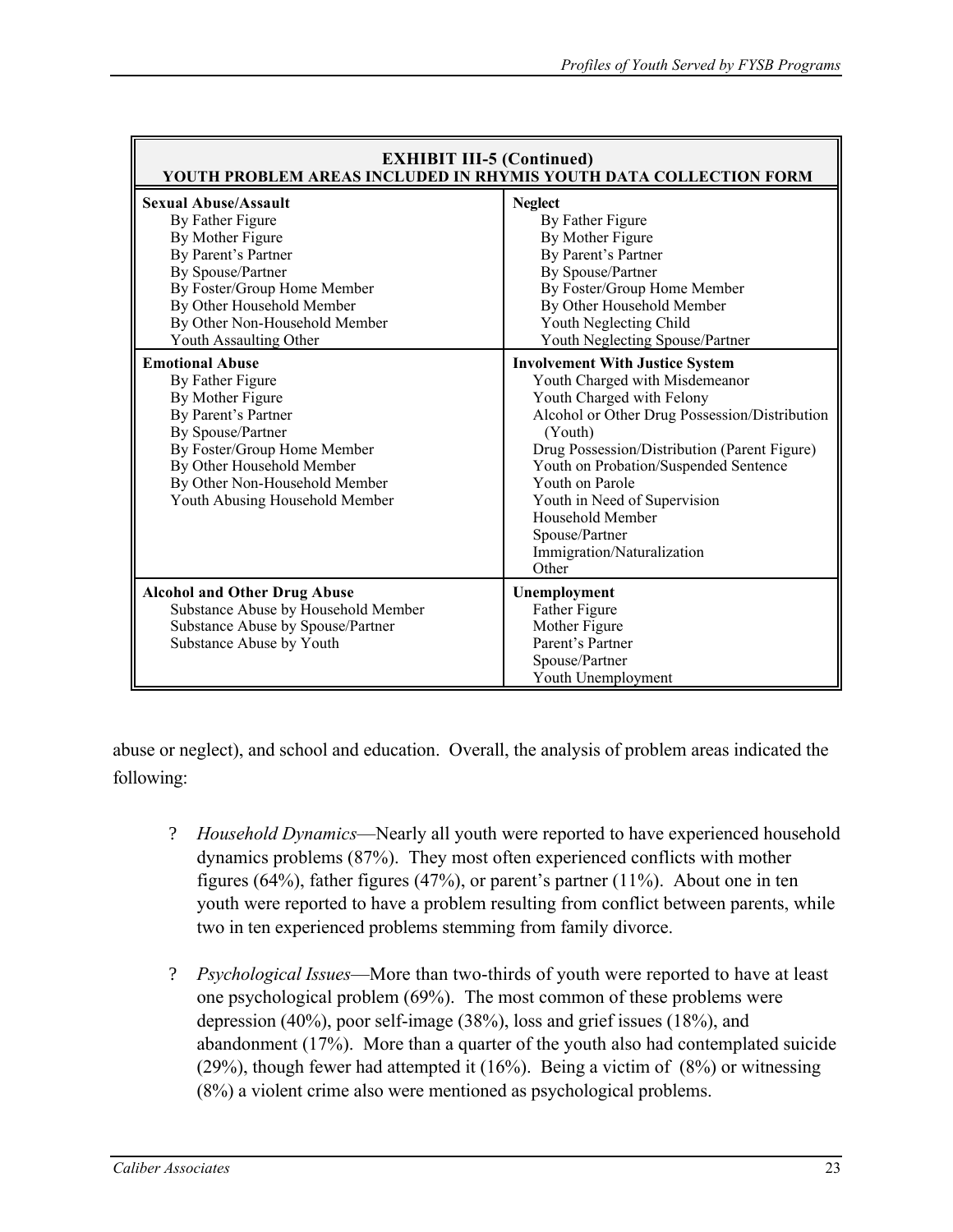- ? *Maltreatment*—More than half of all youth (56%) had been victims of some type of maltreatment including emotional abuse (38%), physical abuse (33%), neglect (25%), and sexual abuse (15%). Some youth also were reported to have assaulted, abused, or neglected another person (10%).
- ? *School/Education Issues*—Many youth were reported to have some type of problem with school (62%). The problems most frequently experienced included bad grades (32%), poor attendance or truancy (29%), and conflicts with teachers (16%). Some youth had dropped out of school (10%) or had been expelled or suspended (23%).<sup>12</sup>
- ? *Substance Use*—More than half of the youth had used tobacco, alcohol, or other drugs (55%) and roughly a third (35%) indicated that they or a family member had a personal problem with alcohol or drugs. Of all youth, regarding lifetime and recent substance use:
	- ? 52 percent had used alcohol; of those, nearly three quarters (72%) had used alcohol within the last six months and more than half (52%) indicated that they had consumed five or more alcoholic beverages at one sitting.
	- ? 35 percent had used marijuana and of those, 77 percent had used marijuana within the last six months.
	- ? 10 percent had used over-the-counter drugs and of those, 62 percent had used them some time during the last six months.
	- ? 8 percent had used inhalants and of those, 52 percent had used inhalants within the last six months.
	- ? 7 percent had used cocaine and of those, 59 percent had used it during the past six months.
	- ? 4 percent had used crack at some time and of those, 61 percent had used it within the last six months.
	- ? 52 percent of the youth had tried some form of tobacco and of those, 83 percent had used it during the last six months.

Other youth problem areas reported in RHYMIS included socialization (44%), housing issues (42%), involvement with the justice system (31%), personal or family unemployment (23%), health (18%), and difficulty getting services (12%).

 $12$ Youth school attendance problems (e.g., poor attendance, dropping out, suspension) do not necessarily reflect their school status at intake, but rather may reflect long-term problems, recent problems, or problems that occurred after intake.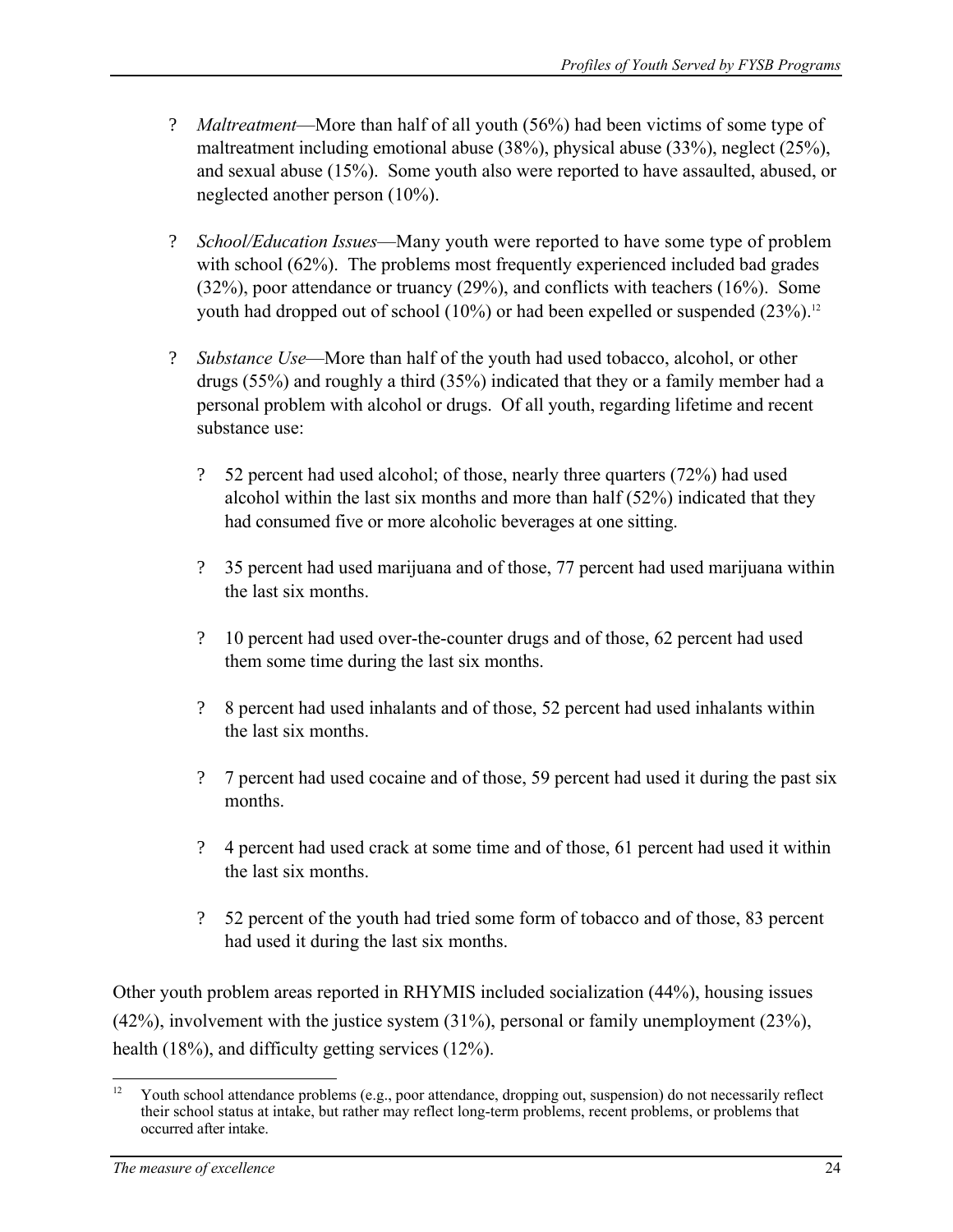Most youth receiving services from FYSB-funded programs were reported to have problems in multiple areas, most commonly some combination of household dynamics, psychological issues, maltreatment, and school problems. Analysis of the co-occurance of these four predominant problem areas indicates that about one-third of all youth had problems in all four areas, and about two-thirds of all youth had problems with at least three out of four problem areas. Thus, it can be expected that, regardless of their presenting problem, youth being served by FYSB-funded programs most likely will be experiencing problems in some or all of these four most common problem areas.

# **1.6 Comparison of Youth Data from RHYMIS with Youth Data from the** *Youth with Runaway, Throwaway, and Homeless Experiences Study*

The previous sections provided a portrait of youth who sought service from FYSBfunded agencies. The portrait remains incomplete, however, until these youth are placed into the context of American youth in general and, more specifically, the broader population of runaway and homeless youth. What characteristics do the youth reported in the RHYMIS database share with other runaway and homeless youth? With U.S. youth residing at home? To provide this context, data on youth from the RHYMIS database were compared to data collected on three groups of youth during the *Youth with Runaway, Throwaway, and Homeless Experiences Study*  (YRTH) conducted by Research Triangle Institute for FYSB in 1992-1993. There were three separate components of this study:

- ? Youth living in shelters?a nationally representative survey of 640 youth, aged 12 to 21, residing in 23 Federally and non-Federally funded youth shelters
- ? Youth on the street?a purposive sample of 600 youth found on the streets or in other public places in 10 urban areas
- ? Youth living at home?a nationally representative household sample of 6,496 youth, aged 12 to 17, from the 1992-1993 Youth Risk Behavior Supplement of the National Health Interview Survey.

The youth represented in RHYMIS and the youth represented in the three YRTH studies were compared in two ways:

? RHYMIS youth living at home and aged 12 to 17 were compared to the YRTH athome component of youth aged 12 to 17 on demographic characteristics and runaway experiences.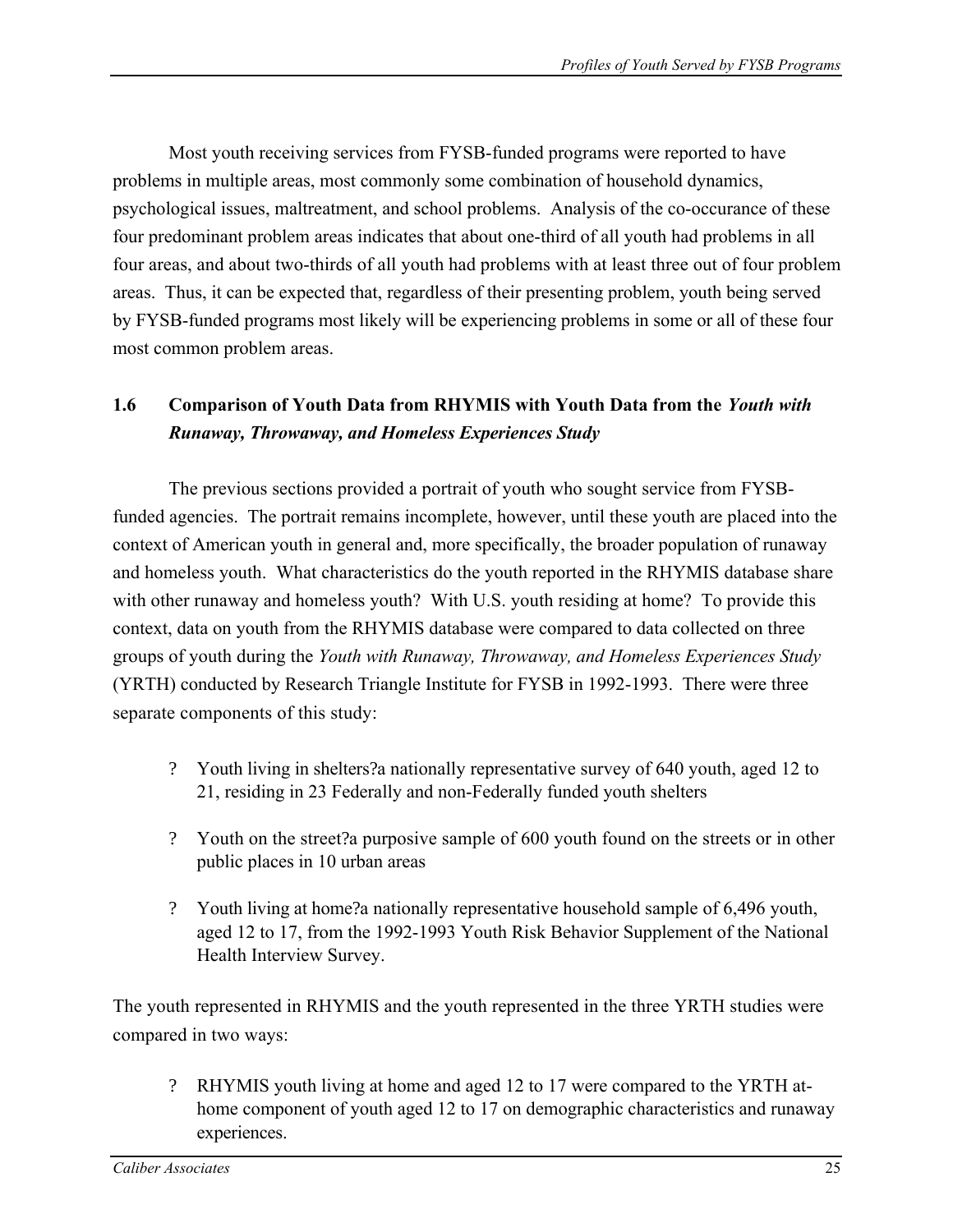? RHYMIS runaway, homeless, and throwaway youth were compared to participants in the YRTH shelter and street components on demographic characteristics, runaway experiences, problem areas, and substance use.

Exhibit III-6, III-7, and III-8 present these detailed comparisons. Following are the key findings from these comparisons.

On most relevant characteristics, RHYMIS youth were similar to both the general population of youth and other sheltered or street youth. Key differences identified in the comparison of RHYMIS youth to YRTH youth included:

- ? *Age*—RHYMIS youth overall are slightly older than youth in the general population, but RHYMIS runaway, homeless, and throwaway youth are younger than other sheltered and street youth.<sup>13</sup>
- ? *Gender*—RHYMIS youth were somewhat more likely than youth in the general population to be female.
- ? *Ethnicity*—The ethnic distribution of RHYMIS youth was more similar to that of youth in the general population than the ethnic distribution of sheltered or street youth.
- ? *Previous Runaway Experience*—RHYMIS youth were more likely than youth in the general population to have run away, but overall, they were less likely than sheltered and street youth to have runaway previously.
- ? *School*—RHYMIS youth were less likely to be enrolled in school than were either the general population of youth or other sheltered youth.14
- ? *Problems*—RHYMIS youth were reported to have more problems with school, home conflict, and abandonment/neglect than sheltered and street youth; however, they had fewer problems with emotional abuse and being asked or forced to leave home.
- ? *Substance Use*—The level of substance use by RHYMIS youth was similar to that of sheltered youth but lower than that of street youth.
- ? *Suicide*—RHYMIS youth were less likely than sheltered or street youth to have attempted suicide.

 $13$ On average, RHYMIS runaway, homeless, and throwaway youth are slightly more than one year younger than YRTH sheltered and street youth.

<sup>&</sup>lt;sup>14</sup> School status was not asked of YRTH youth on the street.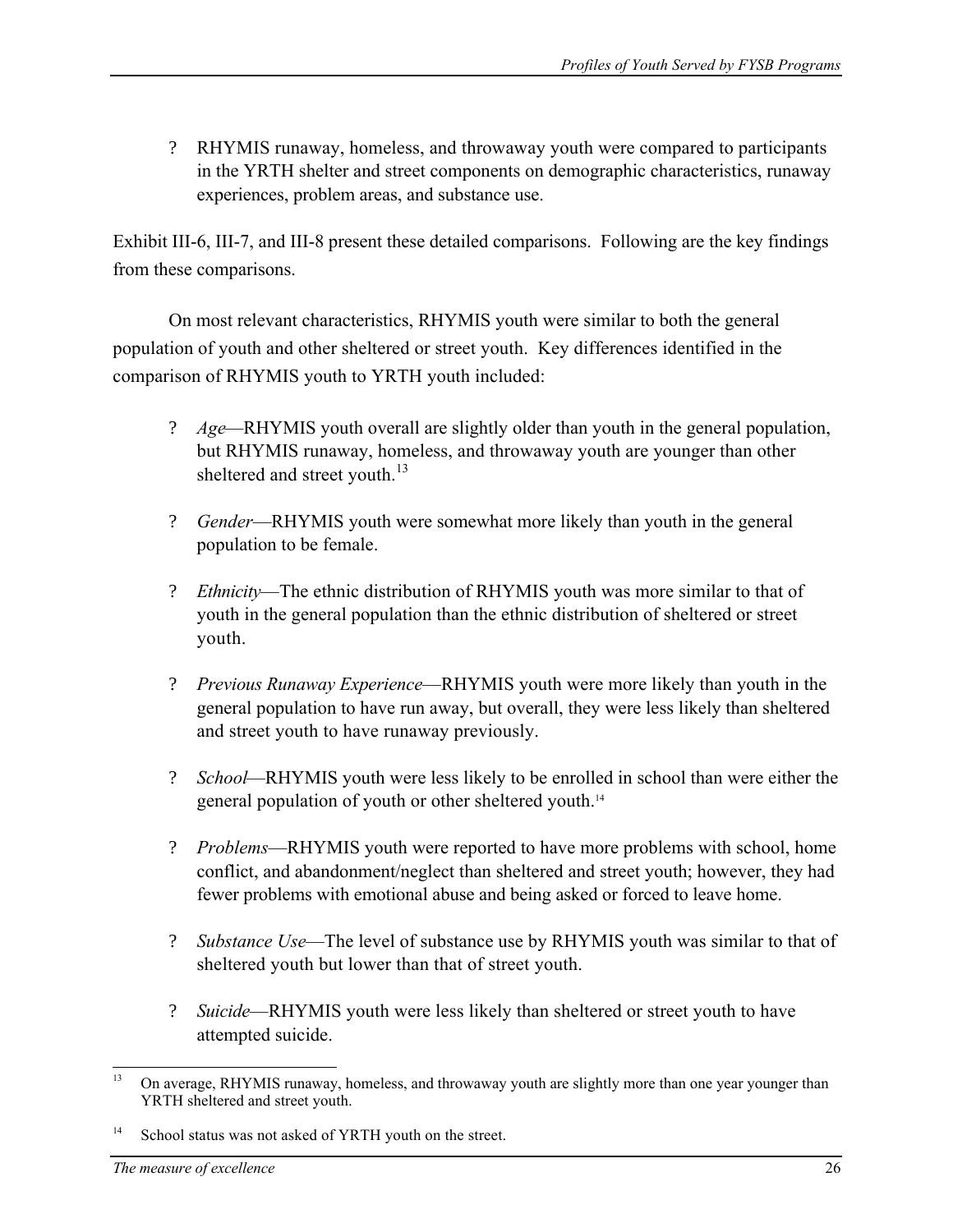| <b>EXHIBIT III-6</b><br><b>COMPARISON OF DEMOGRAPHIC CHARACTERISTICS</b><br>OF YOUTH LIVING AT HOME (AGED 12-17) |         |       |  |  |  |  |  |
|------------------------------------------------------------------------------------------------------------------|---------|-------|--|--|--|--|--|
| <b>RHYMIS Youth Living</b><br>YRTH At-Home<br>at Home $(N=38,535)$<br>Component (N=6,496)                        |         |       |  |  |  |  |  |
| Mean Age (in years)                                                                                              | 14.8    | 14.4  |  |  |  |  |  |
| Gender                                                                                                           |         |       |  |  |  |  |  |
| Female                                                                                                           | 55.9%   | 49%   |  |  |  |  |  |
| <b>Ethnicity</b>                                                                                                 |         |       |  |  |  |  |  |
| White                                                                                                            | 64.3%   | 61%   |  |  |  |  |  |
| African American                                                                                                 | 19.2%   | 16%   |  |  |  |  |  |
| Hispanic                                                                                                         | 11.5%   | 18%   |  |  |  |  |  |
| Other                                                                                                            | $4.4\%$ | $5\%$ |  |  |  |  |  |
| Previous Runaway Experience                                                                                      | 35.1%   | 14.8% |  |  |  |  |  |
| Enrolled in School                                                                                               | 81.8%   | 95%   |  |  |  |  |  |

| <b>EXHIBIT III-7</b><br><b>DEMOGRAPHIC COMPARISONS OF YOUTH FROM RHYMIS AND YRTH</b>    |                                                          |                                                    |                                                    |                                                                |                                                        |  |  |  |
|-----------------------------------------------------------------------------------------|----------------------------------------------------------|----------------------------------------------------|----------------------------------------------------|----------------------------------------------------------------|--------------------------------------------------------|--|--|--|
|                                                                                         | <b>RHYMIS</b><br><b>Homeless</b><br>Youth<br>$(N=5,836)$ | <b>RHYMIS</b><br>Runaway<br>Youth<br>$(N=23, 128)$ | <b>RHYMIS</b><br>Throwaway<br>Youth<br>$(N=4,467)$ | <b>YRTH</b><br><b>Youth in</b><br><b>Shelters</b><br>$(N=640)$ | <b>YRTH</b><br>Youth on<br><b>Streets</b><br>$(N=600)$ |  |  |  |
| Mean Age (in years)                                                                     | 17                                                       | 15.4                                               | 16                                                 | 16.1                                                           | 17.9                                                   |  |  |  |
| Gender<br>Female                                                                        | 47.6%                                                    | 66.2%                                              | 54.5%                                              | 60.7%                                                          | 39.5%                                                  |  |  |  |
| <b>Ethnicity</b><br>White<br>African American<br>Hispanic<br>Other                      | 53.4%<br>26.9%<br>13.8%<br>6.2%                          | 62.0%<br>19.0%<br>12.5%<br>6.5%                    | 55.9%<br>29.5%<br>$9.8\%$<br>4.8%                  | 31.7%<br>40.7%<br>19.7%<br>7.9%                                | 45.9%<br>27.4%<br>17.7%<br>$9.0\%$                     |  |  |  |
| Previous Runaway Experience                                                             | 53.0%                                                    | 83.0%                                              | 56.0%                                              | 81.0%                                                          | 91.0%                                                  |  |  |  |
| <b>Enrolled in School</b><br>All youth<br>Youth ages 12-17<br>Family Receiving Unearned | 41.6%<br>55.1%                                           | 69.5%<br>70.7%                                     | 62.7%<br>66.3%                                     | 68.0%<br>82.0%                                                 | N/A<br>N/A                                             |  |  |  |
| Income                                                                                  | 48.3%                                                    | 35.1%                                              | 44.7%                                              | 45.0%                                                          | 39.0%                                                  |  |  |  |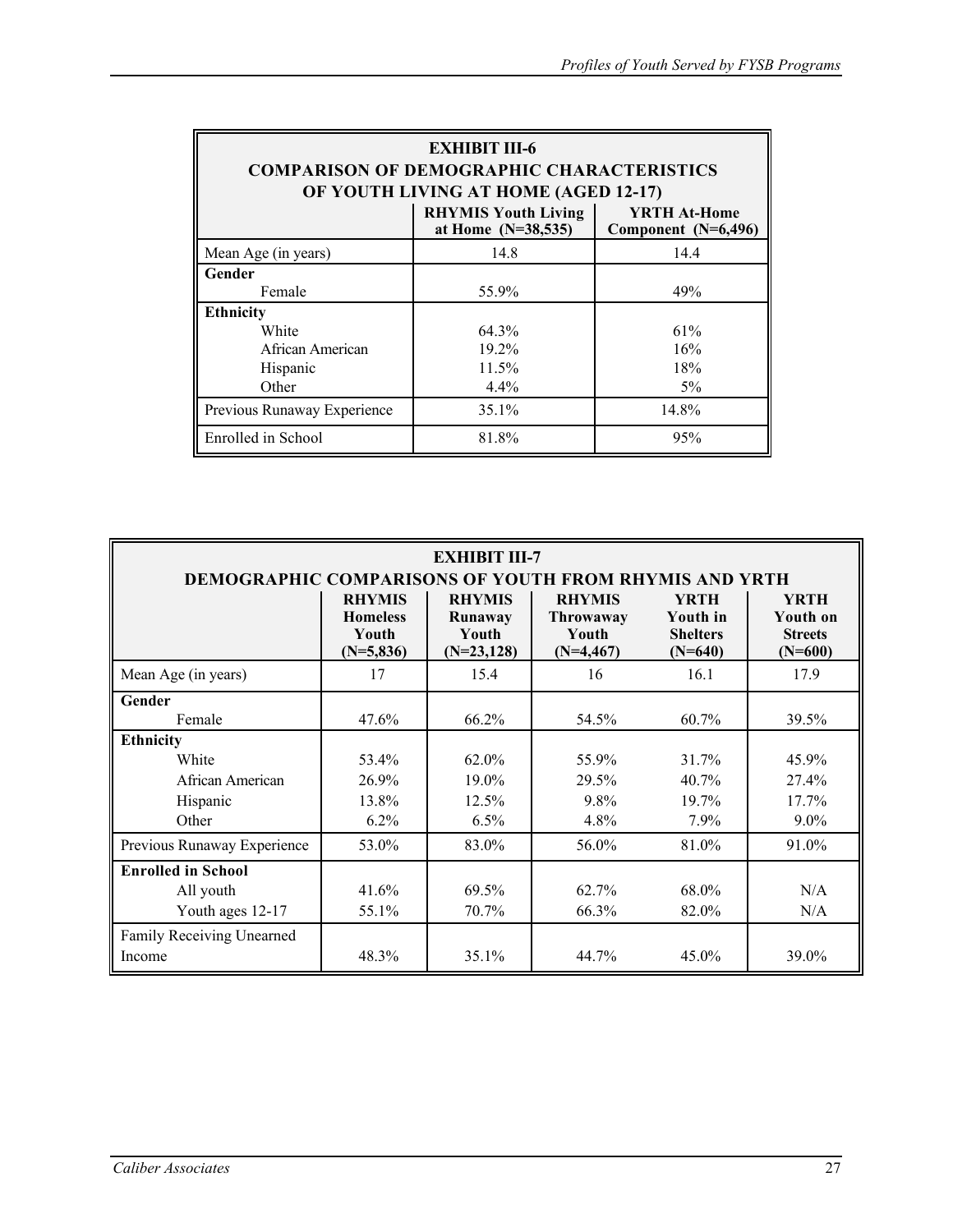| <b>EXHIBIT III-8</b><br><b>COMPARISONS OF PROBLEMS OF YOUTH FROM RHYMIS AND YRTH</b> |                                                          |                                                   |                                                    |                                                                |                                                     |  |  |  |
|--------------------------------------------------------------------------------------|----------------------------------------------------------|---------------------------------------------------|----------------------------------------------------|----------------------------------------------------------------|-----------------------------------------------------|--|--|--|
|                                                                                      | <b>RHYMIS</b><br><b>Homeless</b><br>Youth<br>$(N=5,836)$ | <b>RHYMIS</b><br>Runaway<br>Youth<br>$(N=23,128)$ | <b>RHYMIS</b><br>Throwaway<br>Youth<br>$(N=4,467)$ | <b>YRTH</b><br><b>Youth in</b><br><b>Shelters</b><br>$(N=640)$ | <b>YRTH</b><br>Youth on<br>the Streets<br>$(N=600)$ |  |  |  |
| <b>Problems Experienced by</b>                                                       |                                                          |                                                   |                                                    |                                                                |                                                     |  |  |  |
| Youth                                                                                |                                                          |                                                   |                                                    |                                                                |                                                     |  |  |  |
| Problems with Peers                                                                  | 20.7%                                                    | 19.5%                                             | 19.2%                                              | 18.3%                                                          | 30.4%                                               |  |  |  |
| <b>School Problems</b>                                                               | 65.6%                                                    | 62.1%                                             | 64.2%                                              | 22.0%                                                          | 37.8%                                               |  |  |  |
| Conflicts in Home                                                                    | 83.7%                                                    | 91.3%                                             | 94.3%                                              | 70.5%                                                          | 71.7%                                               |  |  |  |
| Alcohol Abuse by                                                                     |                                                          |                                                   |                                                    |                                                                |                                                     |  |  |  |
| Household Member                                                                     | 39.9%                                                    | 32.0%                                             | 40.9%                                              | 23.5%                                                          | 34.6%                                               |  |  |  |
| <b>Emotional Abuse</b>                                                               | 48.3%                                                    | 41.9%                                             | 54.1%                                              | 62.9%                                                          | 69.7%                                               |  |  |  |
| Physical Abuse                                                                       | 40.3%                                                    | 37.9%                                             | 43.8%                                              | 44.6%                                                          | 44.0%                                               |  |  |  |
| Abandonment/Neglect                                                                  | 43.6%                                                    | 23.4%                                             | 45.3%                                              | 19.9%                                                          | 23.2%                                               |  |  |  |
| Asked or Forced to Leave                                                             |                                                          |                                                   |                                                    |                                                                |                                                     |  |  |  |
| Home                                                                                 | 24.1%                                                    | 5.5%                                              | 51.1%                                              | 50.1%                                                          | 53.0%                                               |  |  |  |
| <b>Substance Use by Youth</b>                                                        |                                                          |                                                   |                                                    |                                                                |                                                     |  |  |  |
| Tobacco                                                                              | 59.2%                                                    | 56.4%                                             | 56.7%                                              | 54.9%                                                          | 77.4%                                               |  |  |  |
| Alcohol                                                                              | 61.4%                                                    | 56.9%                                             | 59.5%                                              | 57.9%                                                          | 79.4%                                               |  |  |  |
| Inhalants                                                                            | 11.8%                                                    | 10.1%                                             | $8.1\%$                                            | 9.2%                                                           | 22.6%                                               |  |  |  |
| Marijuana                                                                            | 46.2%                                                    | 39.8%                                             | 42.2%                                              | 41.7%                                                          | 73.1%                                               |  |  |  |
| Cocaine                                                                              | 14.6%                                                    | 8.2%                                              | 8.7%                                               | 8.3%                                                           | 24.7%                                               |  |  |  |
| Crack                                                                                | 9.2%                                                     | 4.7%                                              | 5.0%                                               | 6.1%                                                           | 26.4%                                               |  |  |  |
| Stimulants                                                                           | 16.7%                                                    | 13.2%                                             | 12.2%                                              | 8.8%                                                           | 28.1%                                               |  |  |  |
| Depressants                                                                          | 10.1%                                                    | 5.8%                                              | 6.6%                                               | $0.9\%$                                                        | 23.7%                                               |  |  |  |
| Hallucinogens                                                                        | 19.1%                                                    | 13.3%                                             | 13.5%                                              | 11.9%                                                          | 36.3%                                               |  |  |  |
| Needles                                                                              | 4.2%                                                     | 1.7%                                              | 2.0%                                               | 1.5%                                                           | 15.8%                                               |  |  |  |
| <b>Suicide</b>                                                                       |                                                          |                                                   |                                                    |                                                                |                                                     |  |  |  |
| Attempted                                                                            | 19.8%                                                    | 18.7%                                             | 18.9%                                              | 26.0%                                                          | 32.0%                                               |  |  |  |

These analyses identified few differences between youth seeking services from FYSB-funded programs and youth in the general population or sheltered or street youth. Some of the differences identified (e.g., lower substance use by RHYMIS youth than youth on the street) highlight the importance of continuing services that keep RHYMIS youth off the streets and lower their risk for serious problems. Other differences identified (e.g., more frequent school problems among RHYMIS youth, including a lower probability of being enrolled school) suggest potential areas for targeted improvement of RHY programs.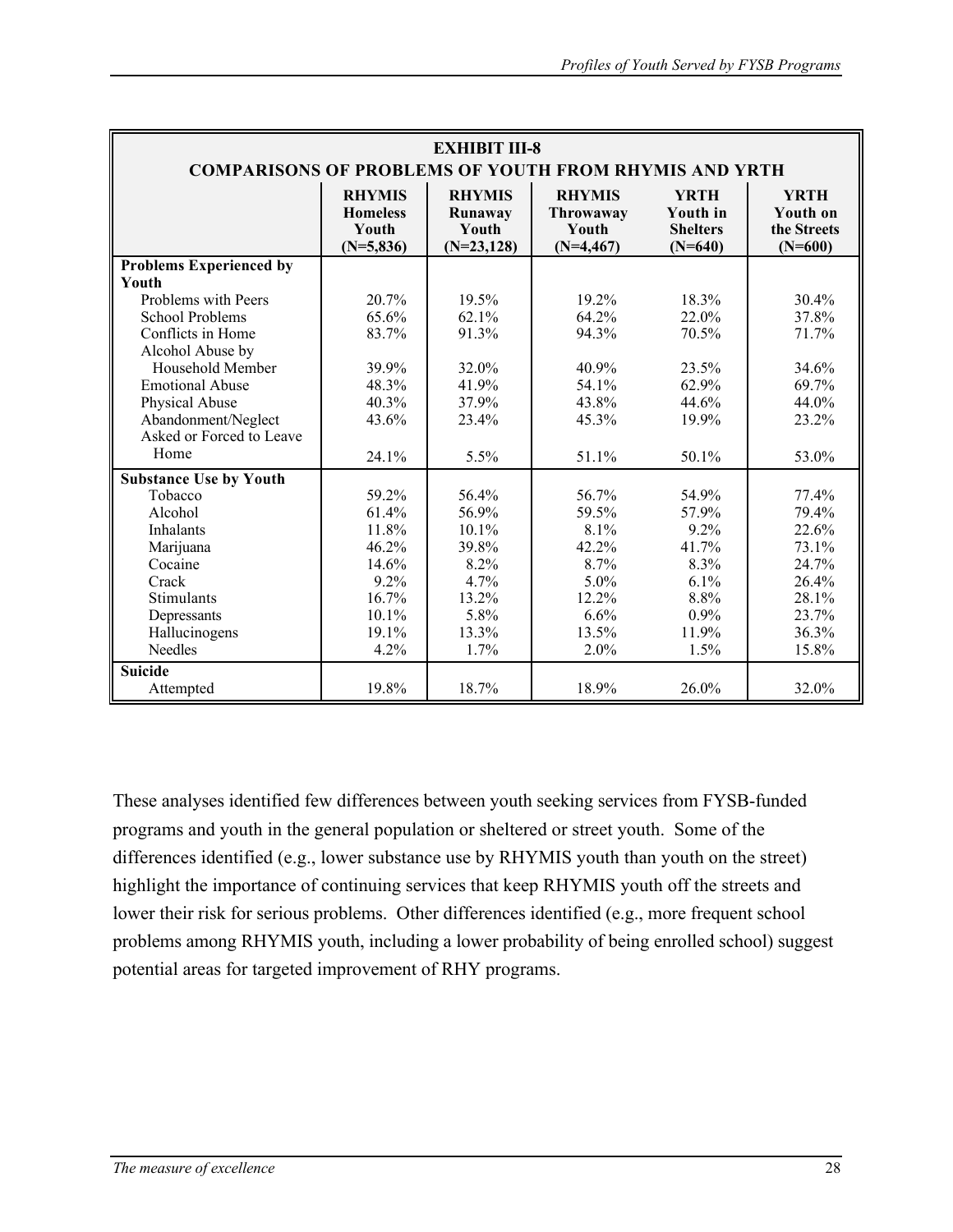# **2. PROFILE OF YOUTH WITH DIFFERENT STATUS AT INTAKE**

Youth receiving services from FYSB-funded programs came to the host agencies for various reasons. Almost half still lived at home at the time of intake by the agency, but many had run away from home, been "kicked out" of their homes, or were homeless for other reasons. A small proportion of the youth served by these agencies came to FYSB-funded programs from a juvenile justice or child welfare placement. Comparisons of the youth in these different circumstances are presented in Exhibit III-9.15

Key differences between the groups included:

- ? *Age*—Youth living at home and youth entering the programs from child welfare placements tended to be younger than other youth served.
- ? *Gender*—Youth placed by the juvenile justice system were much more likely to be male, while other groups of youth were more likely to be female or nearly evenly split between the sexes.
- ? *Ethnicity*—African-Americans are consistently overrepresented in all groups, though less so among the runaway and at-home youth.

Differences between these groups in guardianship, school performance, maltreatment, alcohol or drug use, and runaway experiences are not large enough to have significant programmatic implications.

# **3. PROFILE OF YOUTH FROM THE TEN FEDERAL REGIONS**

FYSB uses the Federally implemented division of its States into ten Regions to facilitate providing technical assistance to agencies receiving Federal funding. Exhibit III-10 displays the ten Federal Regions and the distribution of agencies receiving RHY program grants and those that submitted RHYMIS data. Examining regional differences in youth profiles can provide valuable information on the unique needs of each Region. Exhibit III-11 presents the comparison of youth characteristics by Region. Key regional differences between the youth include:

? In all Regions, about two thirds of the youth served are living at home or are runaways, and most Regions, with the exception of Regions 8 and 9, serve more athome youth than runaway youth.

 $15$ Because their small number, emancipated youth and youth with other, but unspecified, statuses were excluded from the following comparisons. *Caliber Associates* 29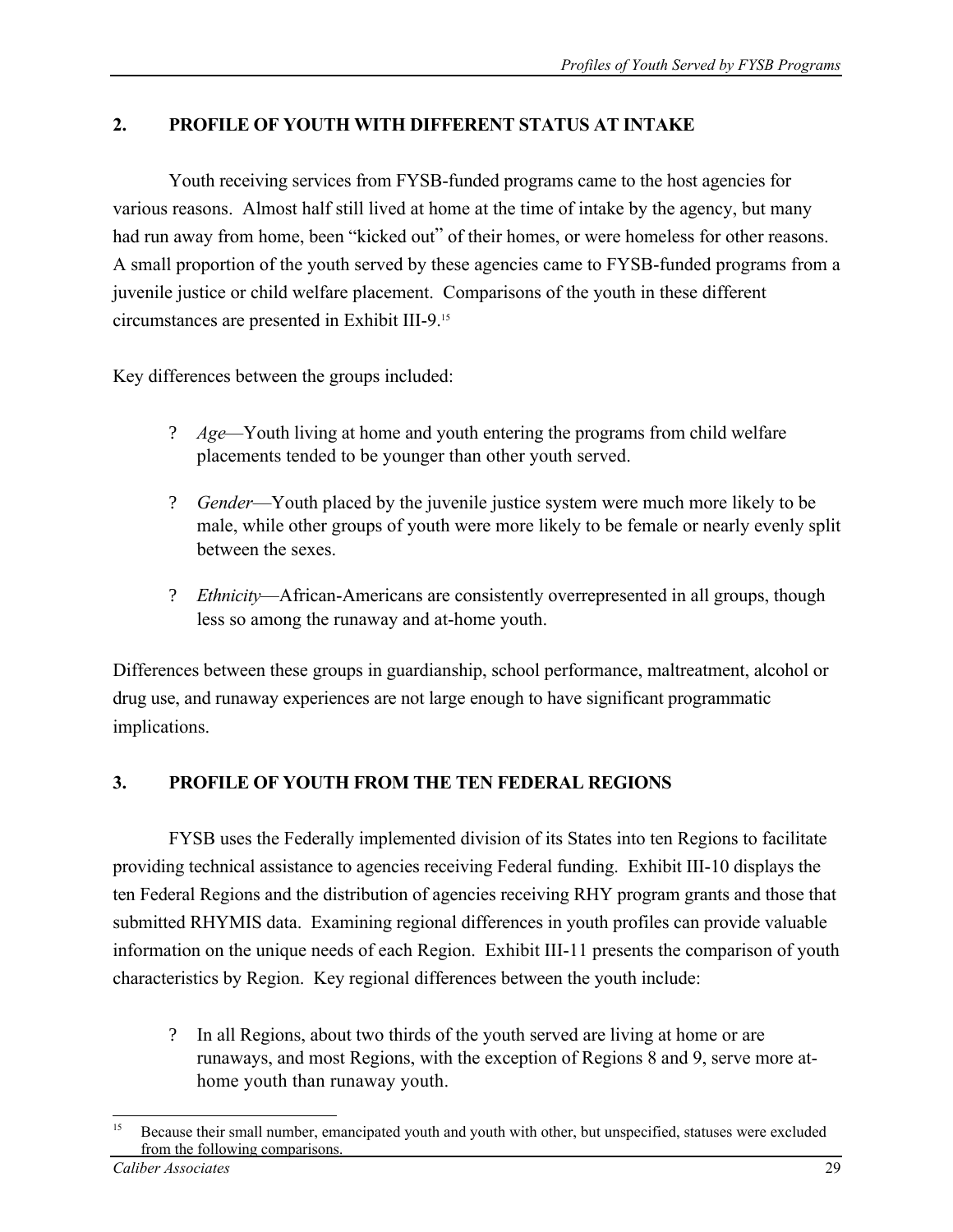Exhibit III-9

| <b>EXHIBIT III-9</b><br>YOUTH CHARACTERISTICS AND INTAKE STATUS                                                                                                                                                                              |                                                                   |                                                                   |                                                                  |                                                                   |                                                                                                         |                                                                                                      |  |
|----------------------------------------------------------------------------------------------------------------------------------------------------------------------------------------------------------------------------------------------|-------------------------------------------------------------------|-------------------------------------------------------------------|------------------------------------------------------------------|-------------------------------------------------------------------|---------------------------------------------------------------------------------------------------------|------------------------------------------------------------------------------------------------------|--|
|                                                                                                                                                                                                                                              | <b>RUNAWAY</b><br><b>YOUTH</b><br>$N=23,128$                      | <b>HOMELESS</b><br><b>YOUTH</b><br>$N = 5,836$                    | <b>THROWAWAY</b><br><b>YOUTH</b><br>$N=4,467$                    | <b>YOUTH</b><br><b>LIVING AT</b><br><b>HOME</b><br>$N=43,719$     | <b>YOUTH</b><br><b>PLACED BY</b><br><b>THE JUVENILE</b><br><b>JUSTICE</b><br><b>SYSTEM</b><br>$N=4,422$ | <b>YOUTH</b><br><b>PLACED BY</b><br><b>THE CHILD</b><br><b>WELFARE</b><br><b>SYSTEM</b><br>$N=6,728$ |  |
| Average Age (in years)                                                                                                                                                                                                                       | 15.4                                                              | 17                                                                | 16                                                               | 14.6                                                              | 15.6                                                                                                    | 14.7                                                                                                 |  |
| Gender<br>Female                                                                                                                                                                                                                             | 66.2%                                                             | 47.6%                                                             | 54.5%                                                            | 54.7%                                                             | 36.9%                                                                                                   | 53.1%                                                                                                |  |
| Ethnicity<br>White<br>African American<br>Hispanic<br>Native American<br>Asian/Pacific<br><b>Missing Data</b><br>Guardianship<br><b>Biological Mother Only</b><br><b>School Status</b><br>Youth 13 Years and Older Working<br>at Grade Level | 62.0%<br>19.0%<br>12.5%<br>2.9%<br>3.1%<br>0.5%<br>46.3%<br>67.5% | 53.4%<br>26.9%<br>13.8%<br>4.0%<br>1.4%<br>0.5%<br>34.6%<br>48.0% | 55.9%<br>29.5%<br>9.8%<br>2.1%<br>2.2%<br>0.5%<br>50.3%<br>60.3% | 64.4%<br>19.2%<br>12.5%<br>2.2%<br>2.2%<br>0.5%<br>51.8%<br>57.9% | 51.7%<br>27.6%<br>14.3%<br>3.3%<br>2.7%<br>0.4%<br>46.7%<br>58.3%                                       | 52.5%<br>31.8%<br>10.5%<br>3.2%<br>2.7%<br>0.4%<br>18.2%<br>56.8%                                    |  |
| <b>Any Maltreatment</b>                                                                                                                                                                                                                      | 59.8%                                                             | 68%                                                               | 73.6%                                                            | 48.8%                                                             | 47.4%                                                                                                   | 69.8%                                                                                                |  |
| <b>Alcohol or Drug Abuse</b>                                                                                                                                                                                                                 | 23.9%                                                             | 29.3%                                                             | 24.1%                                                            | 16.7%                                                             | 29.9%                                                                                                   | 19.4%                                                                                                |  |
| <b>Previous Runaway Experience</b>                                                                                                                                                                                                           | 83.2%                                                             | 52.9%                                                             | 55.5%                                                            | 33.0%                                                             | 51.2%                                                                                                   | 48.1%                                                                                                |  |
| <b>Youth Problems</b><br>Youth experiencing at least 3 of the 4 most<br>common problem areas (household dynamics,<br>psychological, maltreatment, school)                                                                                    | 65.1%                                                             | 68.7%                                                             | 74.8%                                                            | $60.1\%$                                                          | 54.2%                                                                                                   | 66.2%                                                                                                |  |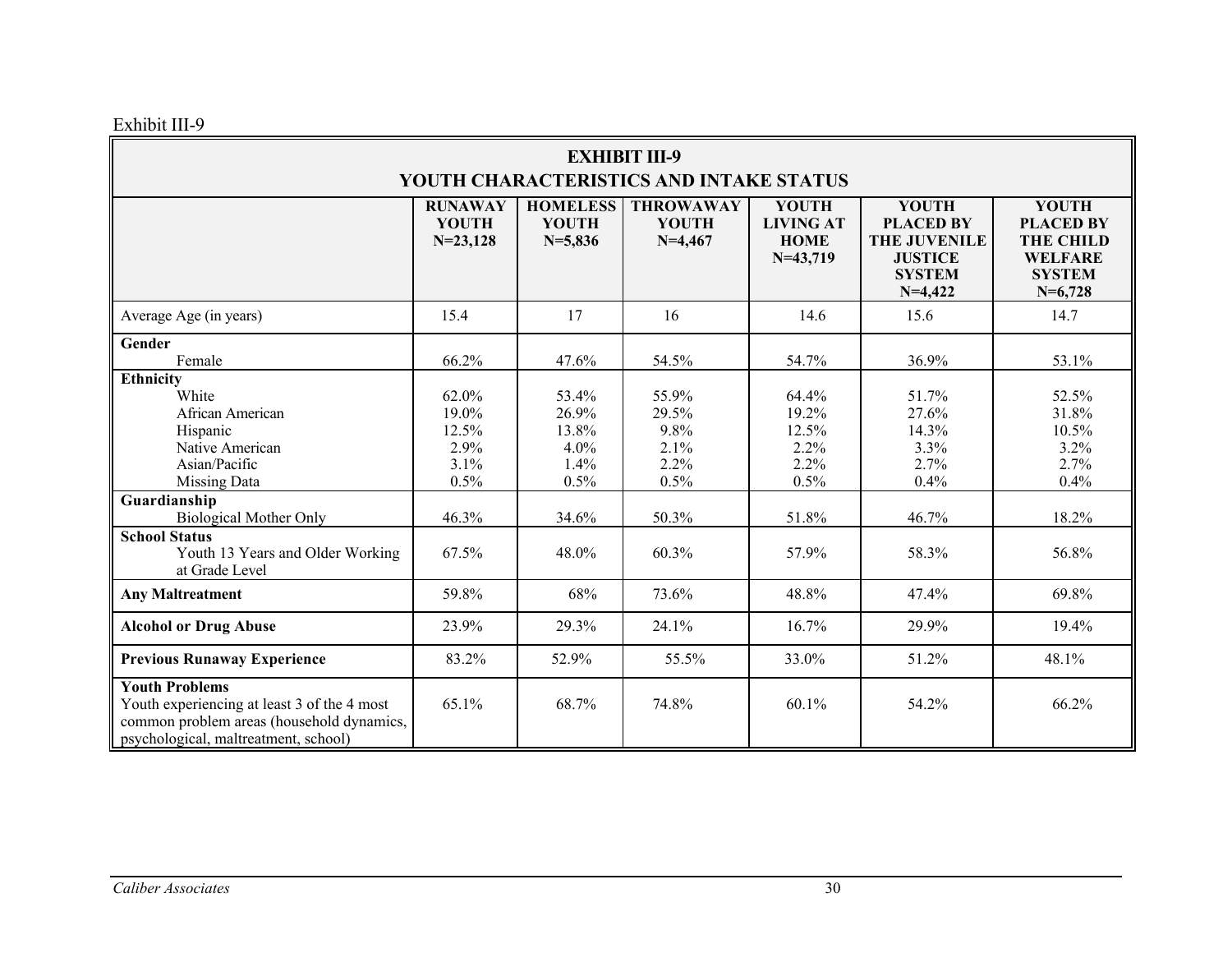### **EXHIBIT III-10 TOTAL NUMBER OF FUNDED AGENCIES AND NUMBER OF AGENCY AND YOUTH RECORDS IN RHYMIS FROM EACH FEDERAL REGION**

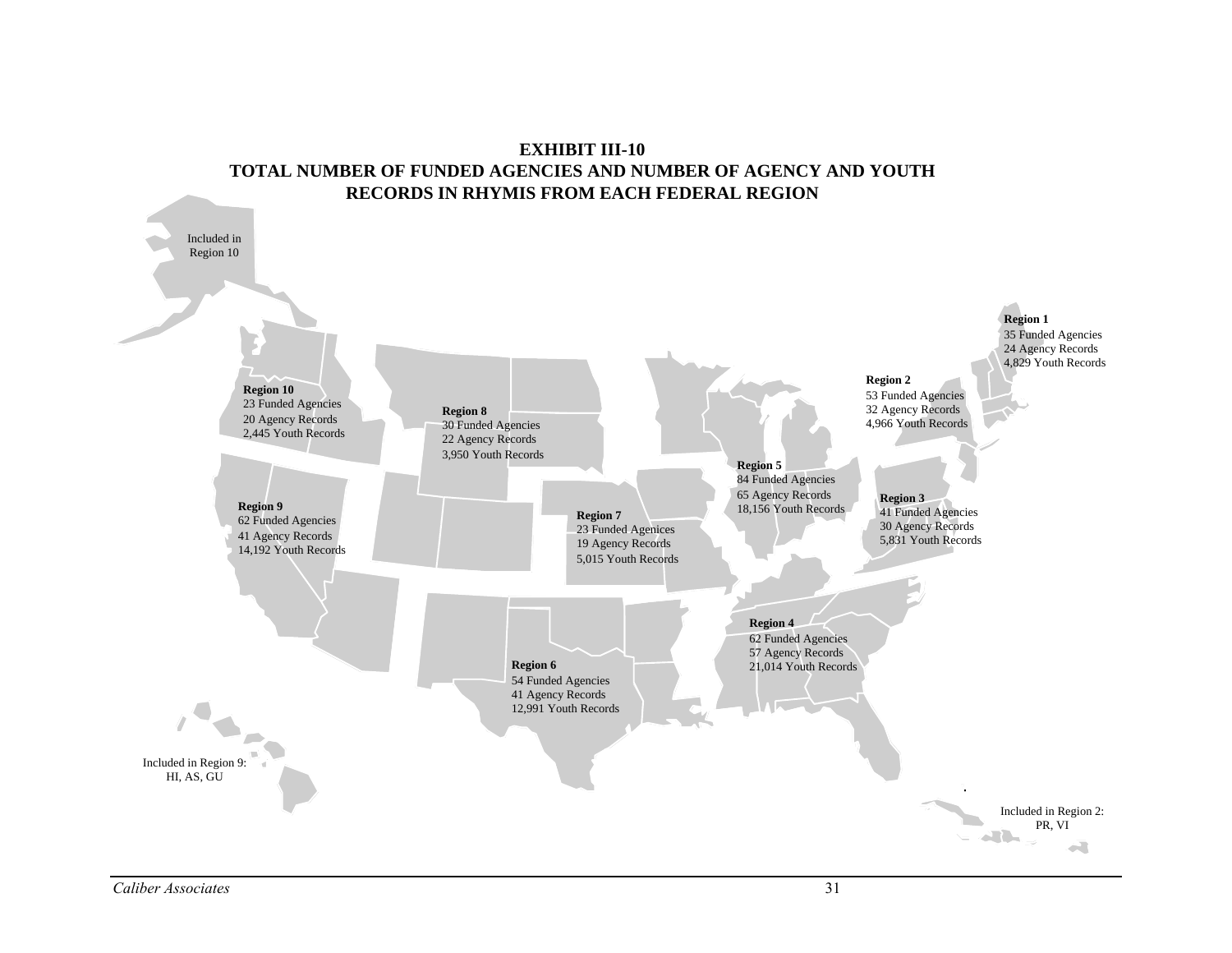| <b>EXHIBIT III-11</b>                                                                                                                                          |               |                |               |                         |               |               |               |               |               |               |
|----------------------------------------------------------------------------------------------------------------------------------------------------------------|---------------|----------------|---------------|-------------------------|---------------|---------------|---------------|---------------|---------------|---------------|
| <b>COMPARISON OF YOUTH FROM THE TEN FEDERAL REGIONS</b>                                                                                                        |               |                |               |                         |               |               |               |               |               |               |
|                                                                                                                                                                | <b>REGION</b> | <b>REGION</b>  | <b>REGION</b> | <b>REGION</b>           | <b>REGION</b> | <b>REGION</b> | <b>REGION</b> | <b>REGION</b> | <b>REGION</b> | <b>REGION</b> |
|                                                                                                                                                                | 1             | $\overline{2}$ | 3             | $\overline{\mathbf{4}}$ | 5             | 6             | 7             | 8             | 9             | <b>10</b>     |
|                                                                                                                                                                | $N=4,829$     | $N=4,966$      | $N = 5,831$   | $N = 21,014$            | $N=18,156$    | $N=12,991$    | $N = 5,015$   | $N=3,950$     | $N=14,192$    | $N=2,445$     |
| Average Age (in years)                                                                                                                                         | 15.45         | 15.53          | 15.17         | 14.85                   | 15.07         | 14.8          | 15.25         | 15.9          | 15.32         | 15.31         |
| Gender                                                                                                                                                         |               |                |               |                         |               |               |               |               |               |               |
| Female                                                                                                                                                         | 52.9%         | 59.0%          | 62.2%         | 54.5%                   | 60.1%         | 50.5%         | 56.8%         | 50.6%         | 58.0%         | 57.9%         |
| <b>RHY Status</b>                                                                                                                                              |               |                |               |                         |               |               |               |               |               |               |
| Runaway                                                                                                                                                        | 14.6%         | 27.2%          | 23.3%         | 22.6%                   | 23.5%         | 17.2%         | 18.0%         | 36.4%         | 38.5%         | 26.9%         |
| Homeless                                                                                                                                                       | 11.0%         | 13.6%          | 4.3%          | 3.6%                    | 5.2%          | 4.3%          | 8.3%          | 12.9%         | 6.3%          | 12.6%         |
| Throwaway                                                                                                                                                      | 5.5%          | 7.1%           | 6.7%          | 3.1%                    | 6.1%          | 2.6%          | 5.1%          | 5.4%          | 4.8%          | 8.5%          |
| At home                                                                                                                                                        | 45.7%         | 36.2%          | 38.2%         | 53.8%                   | 52.9%         | 54.1%         | 45.5%         | 28.6%         | 36.9%         | 36.9%         |
| Emancipated                                                                                                                                                    | .3%           | 1.0%           | .3%           | $.1\%$                  | $.2\%$        | $.2\%$        | $.5\%$        | 1.3%          | $.2\%$        | $.2\%$        |
| Juvenile Justice                                                                                                                                               | 4.5%          | 2.1%           | 4.5%          | 5.6%                    | 3.5%          | 8.0%          | 4.7%          | 5.0%          | 3.4%          | 3.2%          |
| Child Welfare                                                                                                                                                  | 12.0%         | 7.7%           | 17.5%         | 6.8%                    | 4.2%          | 8.1%          | 11.8%         | 5.3%          | 3.6%          | 7.6%          |
| Other                                                                                                                                                          | 6.5%          | 5.1%           | 5.3%          | 4.3%                    | 4.4%          | 5.6%          | 6.0%          | 5.0%          | 6.3%          | 4.1%          |
| Ethnicity                                                                                                                                                      |               |                |               |                         |               |               |               |               |               |               |
| White                                                                                                                                                          | 70.6%         | 55.1%          | 57.2%         | 65.8%                   | 63.2%         | 51.4%         | 71.8%         | 74.0%         | 50.0%         | 74.0%         |
| African American                                                                                                                                               | 15.3%         | 26.9%          | 31.2%         | 27.0%                   | 27.7%         | 19.6%         | 17.3%         | 6.2%          | 12.7%         | 4.8%          |
| Hispanic                                                                                                                                                       | 8.7%          | 14.6%          | 7.4%          | 4.6%                    | 4.6%          | 23.9%         | 4.9%          | 12.4%         | 25.6%         | 7.3%          |
| Native American                                                                                                                                                | 1.7%          | 1.5%           | 1.5%          | 1.1%                    | 2.9%          | 4.1%          | 2.9%          | 4.9%          | 2.6%          | 9.4%          |
| Asian/Pacific                                                                                                                                                  | 1.9%          | 1.2%           | 2.4%          | 1.1%                    | 1.1%          | 1.0%          | 1.0%          | 2.1%          | 8.6%          | 4.4%          |
| <b>Missing Data</b>                                                                                                                                            | 1.8%          | .7%            | .4%           | .4%                     | .3%           | $.2\%$        | 2.1%          | $.5\%$        | $.5\%$        | $.1\%$        |
| Guardianship                                                                                                                                                   |               |                |               |                         |               |               |               |               |               |               |
| <b>Biological Mother Only</b>                                                                                                                                  | 37.9%         | 44.0%          | 41.2%         | 48.1%                   | 50.0%         | 46.8%         | 41.4%         | 41.4%         | 46.4%         | 46.5%         |
| <b>School Status</b>                                                                                                                                           |               |                |               |                         |               |               |               |               |               |               |
| Youth 13 Years and Older                                                                                                                                       | 64.9%         | 63.1%          | 66.3%         | 63.1%                   | 66.3%         | 58.8%         | 67.8%         | 69.3%         | 71.2%         | 69.7%         |
| Working at Grade Level                                                                                                                                         |               |                |               |                         |               |               |               |               |               |               |
| <b>Any Maltreatment</b>                                                                                                                                        | 65.3%         | 57.5%          | 58.4%         | 47.1%                   | 55.1%         | 56.3%         | 63.8%         | 55.1%         | 60.5%         | 68.3%         |
| <b>Alcohol or Drug Abuse</b>                                                                                                                                   | 28.7%         | 16.0%          | 18.5%         | 14.6%                   | 15.8%         | 21.0%         | 23.1%         | 36.5%         | 29.4%         | 31.5%         |
| <b>Previous Runaway Experience</b>                                                                                                                             | 47.9%         | 51.2%          | 52.7%         | 44.7%                   | 46.4%         | 49.0%         | 53.6%         | 63.3%         | 58.4%         | 57.9%         |
| <b>Youth Problems</b><br>Youth experiencing at least 3 of<br>the 4 most common problem areas<br>(household dynamics, psychologi-<br>cal, maltreatment, school) | 73.4%         | 63.0%          | 60.9%         | 57.2%                   | 61.5%         | 64.2%         | 72.0%         | 61.1%         | 64.8%         | 74.3%         |

Exhibit III-11 (comparison of youth characteristics by region)

*The measure of excellence* 32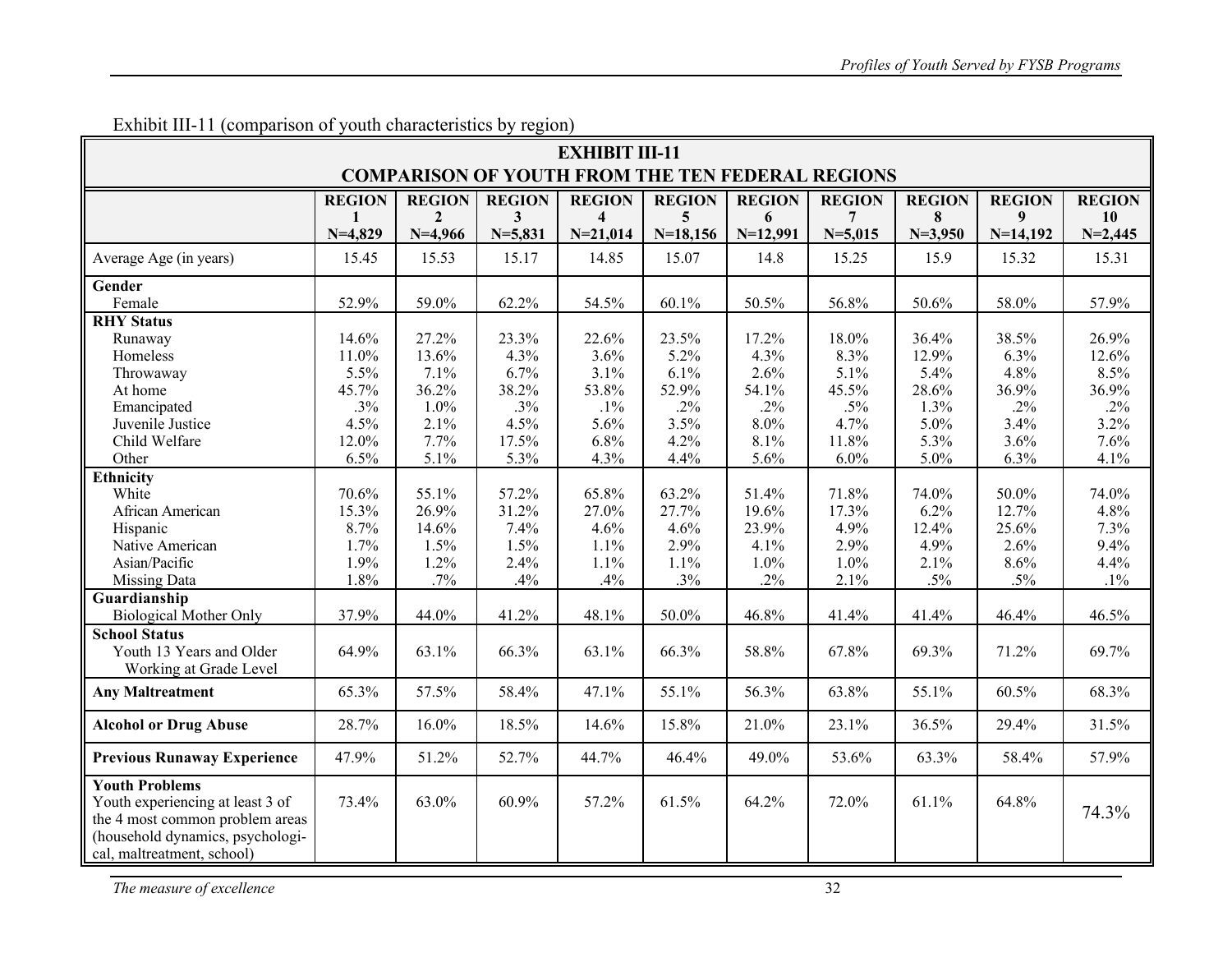? Differences in the ethnic makeup of youth served reflect regional differences in the general population (e.g., Region 9, which includes the States of California, Arizona, and Nevada, had the highest proportion [26%] of Hispanic youth).

Most youth across the Regions were working at or about grade level in school. A large proportion had been maltreated, and about 20 percent reported alcohol and drug use. In all Regions, about half of all youth had run away from home before, and in all but one Region, more than 60 percent of youth in all Regions reportedly had experienced problems in the cluster of four commonly occurring problem areas (i.e., household dynamics, psychological, maltreatment, and school). Thus, overall, little regional variation was observed among the population of RHYMIS youth served.

## **4. ANALYSIS OF YOUTH NEEDS AND SERVICES**

Given that the youth served by the FYSB-funded agencies experience many problems, this analysis addressed two questions regarding program services: what services have youth received to deal with their problems, and what gaps exist between youth needs and agency provision of services? The youth profile data collection instrument included 11 major categories of service that youth might receive from the agency: counseling/therapy, hotline support, support groups, alternative housing, education, health, alcohol and other drug prevention, life skills training, recreation, legal, and employment. This section first presents information on the setting and type of services provided to all youth. Results of a more in-depth analysis to determine the extent to which youth received the services they needed are then presented.

Youth treated by FYSB-funded RHY programs could have received services in either long-term or short-term residential settings or non-residential settings.<sup>16</sup> Exhibit III-12 presents the distribution of youth receiving services in each type of setting, by Region. Overall, youth most commonly received services from short-term residential programs (61%) and non-residential programs (34%). Regions 2, 8 and 10 provided a greater proportion of youth with treatment in long-term residential settings than did other Regions.

Exhibit III-13 presents the proportions of youth who received services in each of the 11 unique service categories. The vast majority of youth (84%) received some form of counseling/

 $16^{1}$ 16 As specified in the *RHYMIS Data Elements and Definitions Manual*, **short-term residential services** include emergency and core services (e.g., bed, clothing, food, basic nurturing, protection, crisis intervention, counseling, referral) usually for no longer than 14 days. **Long-term residential services** include structured shelter care, transitional living programs, and independent living programs, in-depth assessments of youth needs, and planning for behavior, education, psychological and placement services. **Non-residential services**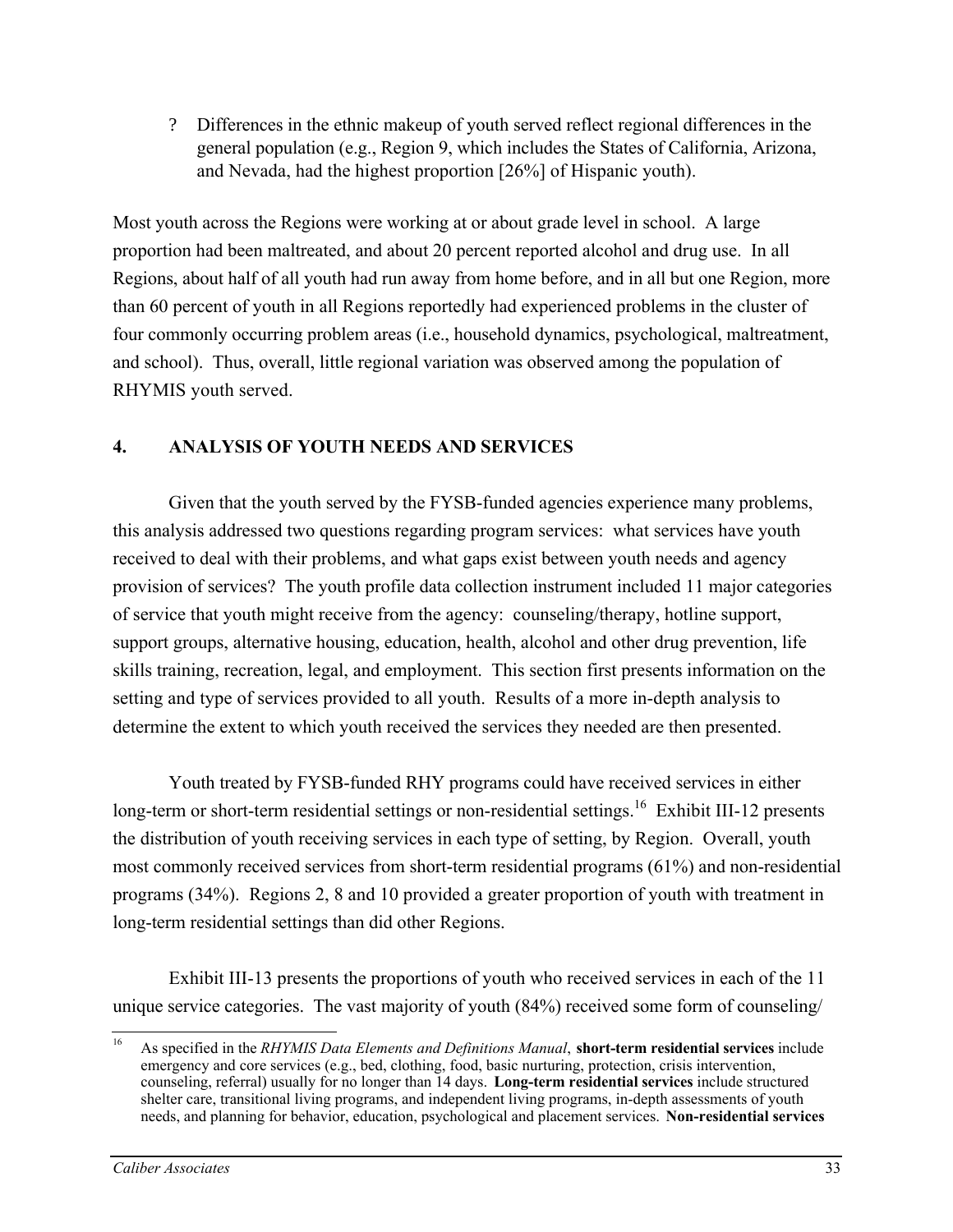| <b>EXHIBIT III-12</b><br><b>TYPE OF SERVICE RECEIVED BY YOUTH IN THE 10 FEDERAL REGIONS</b> |                                  |                                         |                                        |                            |                                                       |  |  |  |
|---------------------------------------------------------------------------------------------|----------------------------------|-----------------------------------------|----------------------------------------|----------------------------|-------------------------------------------------------|--|--|--|
| <b>REGION</b>                                                                               | <b>NUMBER OF</b><br><b>YOUTH</b> | <b>SHORT-TERM</b><br><b>RESIDENTIAL</b> | <b>LONG-TERM</b><br><b>RESIDENTIAL</b> | NON-<br><b>RESIDENTIAL</b> | <b>SERVICE</b><br><b>TYPE NOT</b><br><b>INDICATED</b> |  |  |  |
| Region 1                                                                                    | 4,829                            | 50.4%                                   | 4.6%                                   | 43.7%                      | 1.3%                                                  |  |  |  |
| Region 2                                                                                    | 4,966                            | 50.2%                                   | 13.3%                                  | 35.8%                      | $.7\%$                                                |  |  |  |
| Region 3                                                                                    | 5,831                            | 73.2%                                   | 2.1%                                   | 23.9%                      | $.8\%$                                                |  |  |  |
| Region 4                                                                                    | 21,014                           | 60.3%                                   | 2.1%                                   | 37.3%                      | $.3\%$                                                |  |  |  |
| Region 5                                                                                    | 18,156                           | 58.5%                                   | 1.9%                                   | 38.4%                      | 1.3%                                                  |  |  |  |
| Region 6                                                                                    | 12,991                           | $60.0\%$                                | 3.7%                                   | 36.1%                      | $.1\%$                                                |  |  |  |
| Region 7                                                                                    | 5,015                            | 74.6%                                   | $6.0\%$                                | 19.2%                      | $.1\%$                                                |  |  |  |
| Region 8                                                                                    | 3,950                            | 47.9%                                   | 15.7%                                  | 35.2%                      | 1.2%                                                  |  |  |  |
| Region 9                                                                                    | 14,192                           | 68.5%                                   | 3.3%                                   | 26.2%                      | 2.0%                                                  |  |  |  |
| Region 10                                                                                   | 2,445                            | 59.6%                                   | 10.1%                                  | 29.9%                      | .4%                                                   |  |  |  |
| <b>TOTAL</b>                                                                                | 93,389                           | 61.1%                                   | 4.2%                                   | 33.8%                      | 0.9%                                                  |  |  |  |

Note: Percentages sum to 100 across the rows, by Region.

| <b>EXHIBIT III-13</b><br><b>SERVICES RECEIVED BY YOUTH</b> |                                                         |  |  |  |  |  |
|------------------------------------------------------------|---------------------------------------------------------|--|--|--|--|--|
| <b>SERVICE</b>                                             | <b>PROPORTION OF YOUTH</b><br><b>RECEIVING SERVICES</b> |  |  |  |  |  |
| Counseling/Therapy                                         | 84.0%                                                   |  |  |  |  |  |
| Hotline                                                    | 33.3%                                                   |  |  |  |  |  |
| <b>Support Group</b>                                       | $6.4\%$                                                 |  |  |  |  |  |
| <b>Alternative Housing</b>                                 | 11.1%                                                   |  |  |  |  |  |
| Education                                                  | 22.2%                                                   |  |  |  |  |  |
| <b>Health Services</b>                                     | 20.3%                                                   |  |  |  |  |  |
| Alcohol/Other Drug Prevention                              | 33.4%                                                   |  |  |  |  |  |
| Life Skills Training                                       | 34.2%                                                   |  |  |  |  |  |
| Recreation                                                 | 36.5%                                                   |  |  |  |  |  |
| Legal Services                                             | $1.7\%$                                                 |  |  |  |  |  |
| Employment                                                 | $4.7\%$                                                 |  |  |  |  |  |

 $\overline{a}$ 

are provided to youth who do not reside or no longer reside at the program or at a facility operated by the program, including aftercare.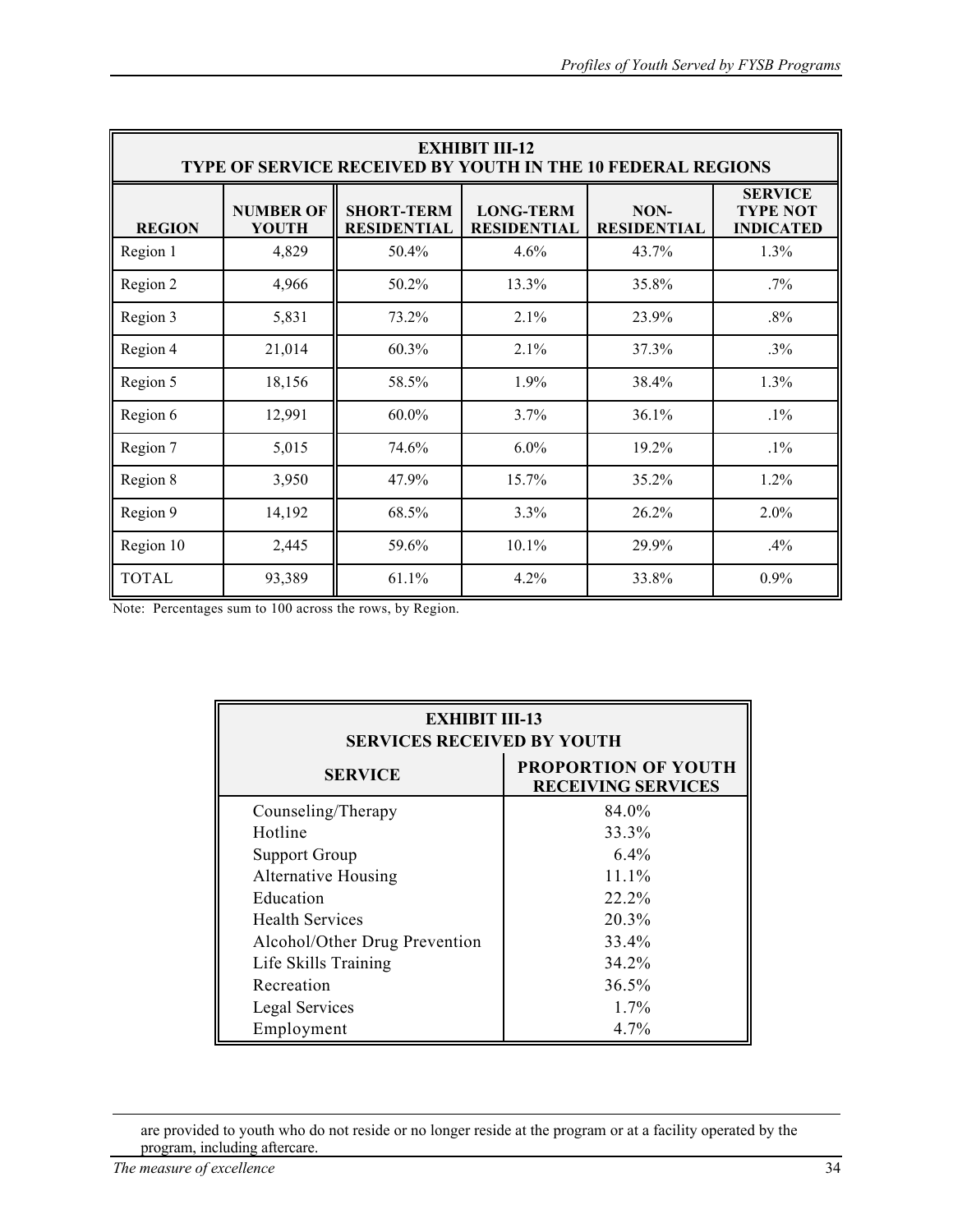therapy. Recreation and life skills training were provided to more than a third of the youth (37% and 34%, respectively).

In order to assess the extent to which youth who needed services actually received them, service categories were identified that would be appropriate for dealing with each of the 13 problem areas included in the youth profile instrument. For example, a youth who reported being physically abused would likely need counseling/therapy services, while a youth with health problems would likely need health services. Exhibit III-14 displays the service categories identified as appropriate for each problem area. Using data from the "Youth Problems" and "Services to Youth" components of the youth profile instrument, subgroups of youth with particular types of problems were identified. Information on the services provided to these youth was examined to determine the proportion that received the services specified in Exhibit III-14. The existence of a gap between needs (as defined by the problem areas) and services can be inferred when youth with problems in a specific area did not receive the specified service. Exhibit III-15 displays the results of these examinations. Key findings from these analyses include:

- ? More than 8 in 10 youth needing counseling/therapy received it, regardless of which particular problem they experienced.
- ? Slightly less than half of youth needing alcohol/drug prevention, life skills training, or recreation received these services.
- ? About one in four youth with health issues received health services.
- ? Less than one in ten youth who might have benefited from support groups, legal services, or employment assistance received these services.

Although this analysis provides some insight into the gap between youth needs and services, the results must be interpreted cautiously. Without knowing more about specific problems, it is difficult to determine the appropriate service required. For example, youth on parole would be classified as having "legal problems," but may not need legal services. Further, youth could accept or reject services; thus some gaps between problems identified and services received may have resulted from lack of use rather than lack of availability. RHYMIS does not contain the level of detail about youth problems/needs or service use to assess this issue fully.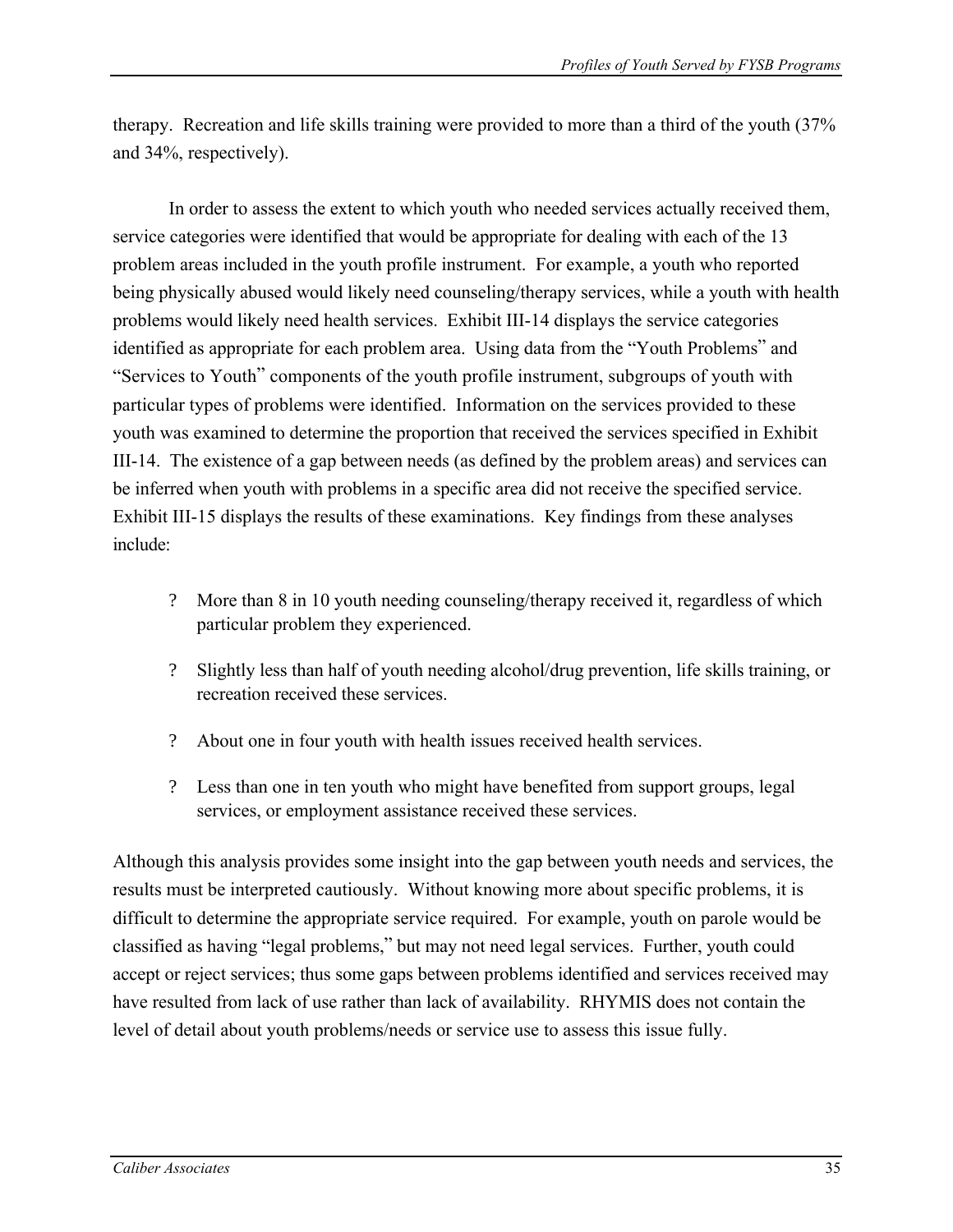| <b>EXHIBIT III-14</b><br>YOUTH PROBLEM AREAS AND RELATED SERVICE CATEGORIES |                                                                                                 |  |  |  |  |  |
|-----------------------------------------------------------------------------|-------------------------------------------------------------------------------------------------|--|--|--|--|--|
| <b>PROBLEMS</b>                                                             | <b>SERVICES</b>                                                                                 |  |  |  |  |  |
| <b>Household Dynamics</b>                                                   | Counseling/Therapy<br>Hotline<br><b>Support Groups</b>                                          |  |  |  |  |  |
| <b>Housing Issues</b>                                                       | <b>Alternative Housing</b>                                                                      |  |  |  |  |  |
| <b>School/Education Issues</b>                                              | <b>Youth Education</b>                                                                          |  |  |  |  |  |
| <b>Psychological Issues</b>                                                 | Counseling/Therapy<br>Hotline<br><b>Support Groups</b>                                          |  |  |  |  |  |
| <b>Health Issues</b>                                                        | <b>Health Care</b>                                                                              |  |  |  |  |  |
| <b>Physical Abuse</b>                                                       | Counseling/Therapy                                                                              |  |  |  |  |  |
| <b>Sexual Abuse</b>                                                         | Counseling/Therapy                                                                              |  |  |  |  |  |
| <b>Emotional Abuse</b>                                                      | Counseling/Therapy                                                                              |  |  |  |  |  |
| <b>Neglect</b>                                                              | Counseling/Therapy                                                                              |  |  |  |  |  |
| <b>Alcohol and Other Drug Abuse</b>                                         | Alcohol and Other Drug Prevention<br>Counseling/Therapy<br>Health Care<br><b>Support Groups</b> |  |  |  |  |  |
| <b>Socialization Issues</b>                                                 | Counseling/Therapy<br>Life Skills Training<br><b>Recreation Activities</b>                      |  |  |  |  |  |
| <b>Involvement with Juvenile</b><br><b>Justice/Criminal Justice System</b>  | Alcohol and Other Drug Prevention<br>Legal Services<br><b>Alternative Housing</b>               |  |  |  |  |  |
| Unemployment                                                                | Employment<br>Life Skills Training                                                              |  |  |  |  |  |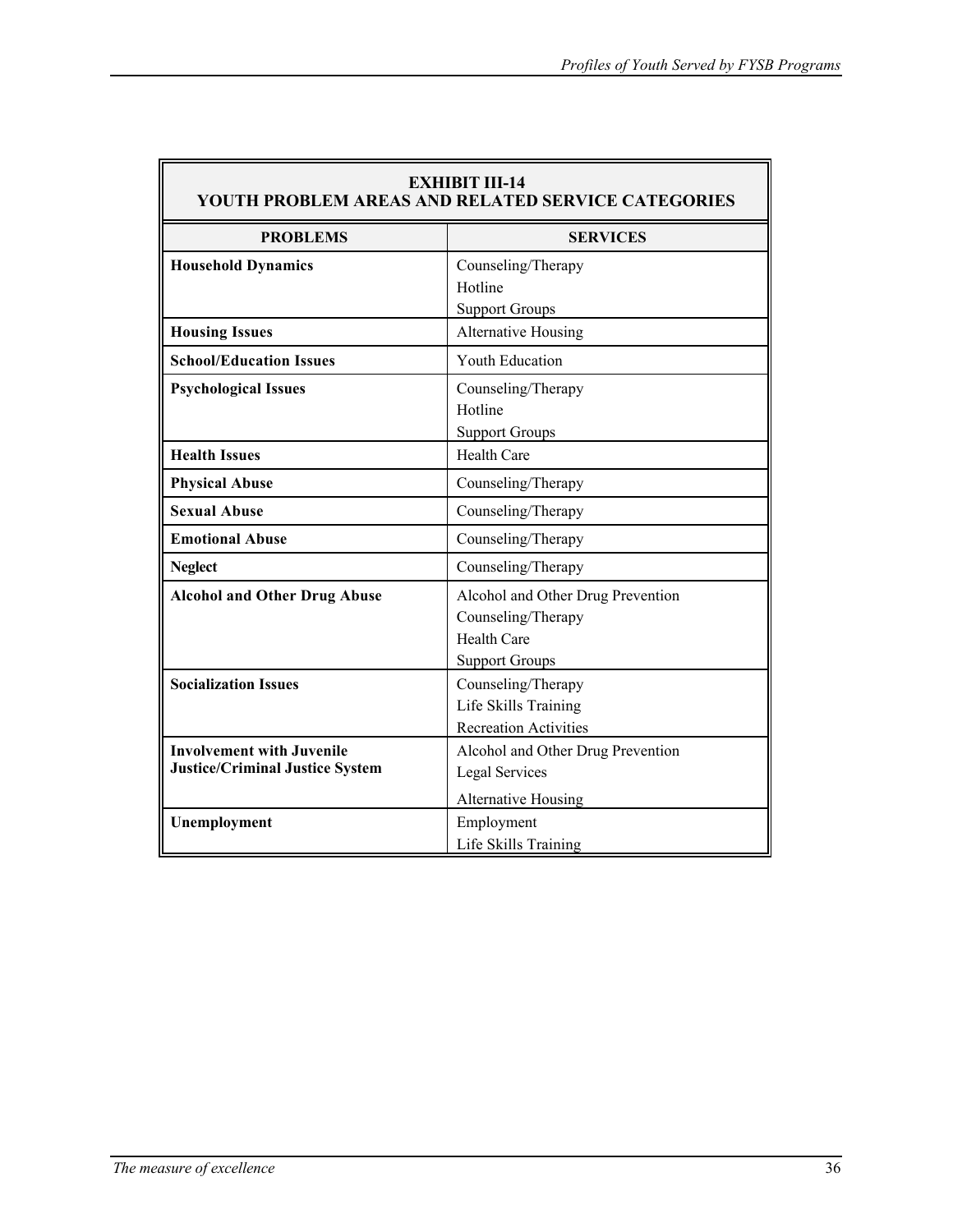| <b>EXHIBIT III-15</b><br><b>SERVICES RECEIVED AMONG SUBGROUPS OF YOUTH</b><br><b>WITH PARTICULAR PROBLEMS</b> |                                   |                                                          |  |  |  |  |  |
|---------------------------------------------------------------------------------------------------------------|-----------------------------------|----------------------------------------------------------|--|--|--|--|--|
| <b>PROBLEMS</b>                                                                                               | <b>SERVICE</b><br><b>RECEIVED</b> | <b>PROPORTION</b><br><b>RECEIVING</b><br><b>SERVICES</b> |  |  |  |  |  |
| <b>Household Dynamics</b>                                                                                     | Counseling/Therapy                | 85.8%                                                    |  |  |  |  |  |
| $(N=81,759)$                                                                                                  | Hotline                           | 35.1%                                                    |  |  |  |  |  |
|                                                                                                               | <b>Support Groups</b>             | 6.8%                                                     |  |  |  |  |  |
| Housing Issues (N=38,911)                                                                                     | Alternative Housing               | 16.5%                                                    |  |  |  |  |  |
| <b>School/Education Issues</b><br>$(N=57,957)$                                                                | Education                         | 25.3%                                                    |  |  |  |  |  |
| Psychological Issues (N=64,294)                                                                               | Counseling/Therapy                | 86.0%                                                    |  |  |  |  |  |
|                                                                                                               | Hotline                           | 37.1%                                                    |  |  |  |  |  |
|                                                                                                               | <b>Support Groups</b>             | 7.1%                                                     |  |  |  |  |  |
| Health Issues $(N=16,744)$                                                                                    | <b>Health Care</b>                | 28.7%                                                    |  |  |  |  |  |
| Physical Abuse $(N=30,796)$                                                                                   | Counseling/Therapy                | 86.2%                                                    |  |  |  |  |  |
| Sexual Abuse $(N=14,217)$                                                                                     | Counseling/Therapy                | 85.5%                                                    |  |  |  |  |  |
| Emotional Abuse (N=35,000)                                                                                    | Counseling/Therapy                | 86.4%                                                    |  |  |  |  |  |
| <b>Neglect</b> (N=22,952)                                                                                     | Counseling/Therapy                | 85.7%                                                    |  |  |  |  |  |
| <b>Alcohol and Other Drug Abuse</b>                                                                           | Alcohol/Drug Prevention           | 45.0%                                                    |  |  |  |  |  |
| $(N=33,035)$                                                                                                  | Counseling/Therapy                | 85.3%                                                    |  |  |  |  |  |
|                                                                                                               | <b>Health Services</b>            | 26.6%                                                    |  |  |  |  |  |
|                                                                                                               | <b>Support Group</b>              | 9.4%                                                     |  |  |  |  |  |
| Socialization Issues (N=41,449)                                                                               | Counseling/Therapy                | 86.3%                                                    |  |  |  |  |  |
|                                                                                                               | Life Skills Training              | 40.6%                                                    |  |  |  |  |  |
|                                                                                                               | Recreation                        | 42.0%                                                    |  |  |  |  |  |
| <b>Involvement with Juvenile</b>                                                                              | Alcohol/Drug Prevention           | 41.0%                                                    |  |  |  |  |  |
| <b>Justice/Criminal Justice System</b><br>$(N=28,968)$                                                        | <b>Legal Services</b>             | 2.9%                                                     |  |  |  |  |  |
|                                                                                                               | <b>Alternative Housing</b>        | 13.8%                                                    |  |  |  |  |  |
| Unemployment $(N=21,726)$                                                                                     | <b>Employment Services</b>        | 8.5%                                                     |  |  |  |  |  |
|                                                                                                               | Life Skills Training              | 40.5%                                                    |  |  |  |  |  |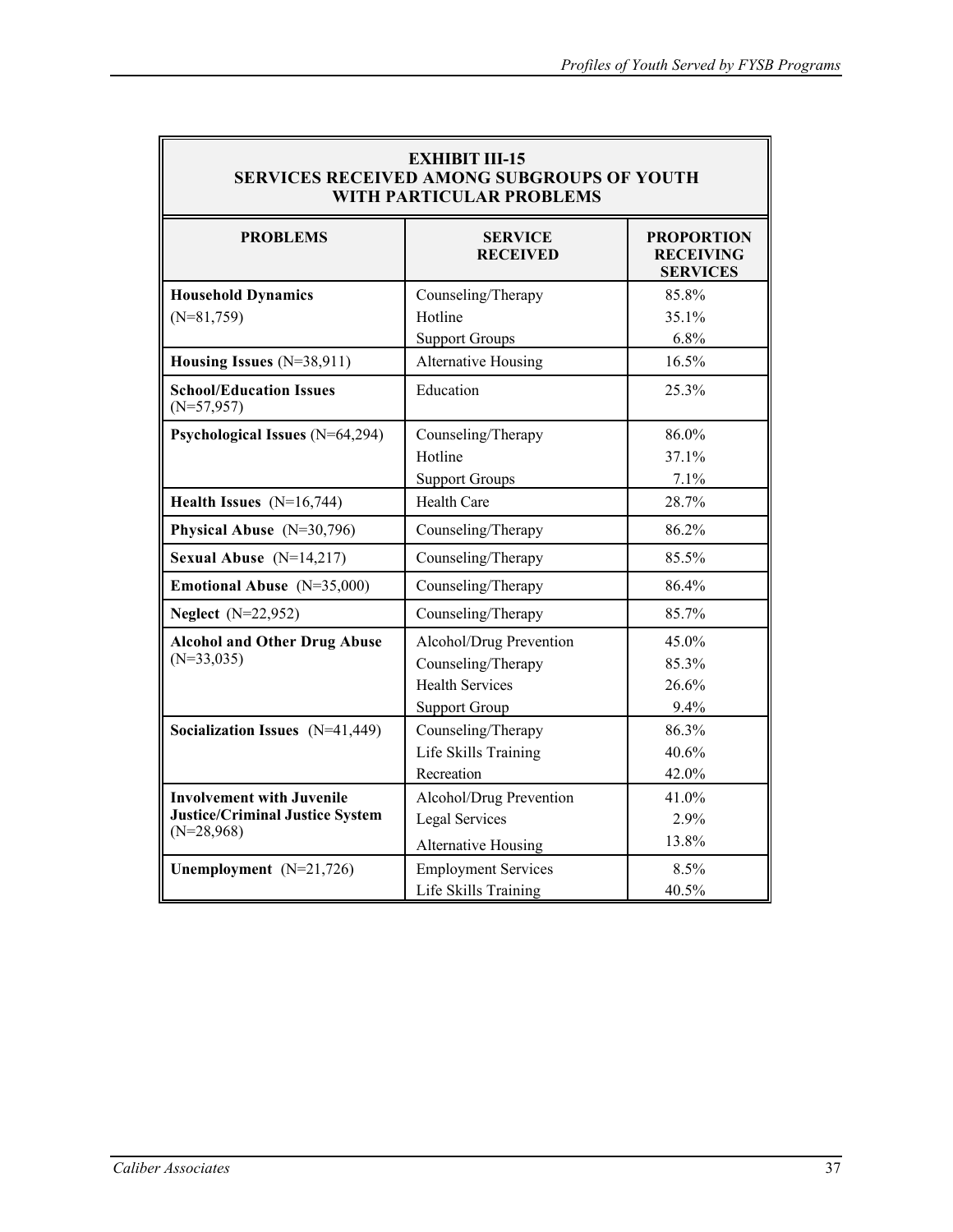# **5. ANALYSIS OF YOUTH OUTCOMES**

While RHYMIS youth profile information is focused mainly on status at intake and during program services, a limited amount of "outcome" information is recorded at program exit. These limited data indicate positive outcomes for many youth at program exit. Exit data included in the analysis database indicate that:

- ? 57 percent of all the youth completed their respective programs.
- ? 46 percent of the youth aged 19 and under (N=91,645) were attending school regularly at exit from the program. Of the youth who had not been attending school regularly at intake, 24% were attending regularly at exit. Of the youth who had dropped out, been suspended, or been expelled at intake, 14% were attending school regularly at exit.<sup>17</sup>
- ? Outcomes were better for youth who stayed in programs for longer times (15 to 530 days) than for youth in programs for two weeks or less:
	- Among youth in programs for 1 to 14 days ( $N=41,718$ ), 50 percent were attending school regularly at program exit. Of the youth who were not attending school regularly at intake, 25 percent were attending school regularly at exit, and of those who had dropped out or been expelled or suspended from school, 14 percent were attending school regularly at program exit.
	- Among youth in programs for 15 to 530 days  $(N=30,296)$ , 57 percent were attending school regularly at program exit. Of the youth attending school irregularly at intake, 34 percent were attending school regularly at exit, and of those who had dropped out of school or been expelled or suspended, 22 percent were attending school regularly at exit.

Outcome indicators currently available in RHYMIS are short-term measures of program success. RHYMIS could be used for ongoing monitoring of longer-term effects of program participation with some modification to include the collection of follow-up information on the youth.

 $\overline{a}$ These analysis also were conducted on the sub-group of youth most likely to be impacted by program involvement, those who remained in the program for 15 to 530 days (N=30,308). Of these youth, 57 percent were attending school regularly at exit from the program. In addition, of the youth not attending school regularly at intake, 34% were attending regularly at exit. Of the youth who had dropped out, been suspended, or been expelled at intake, 22% were attending school regularly at exit.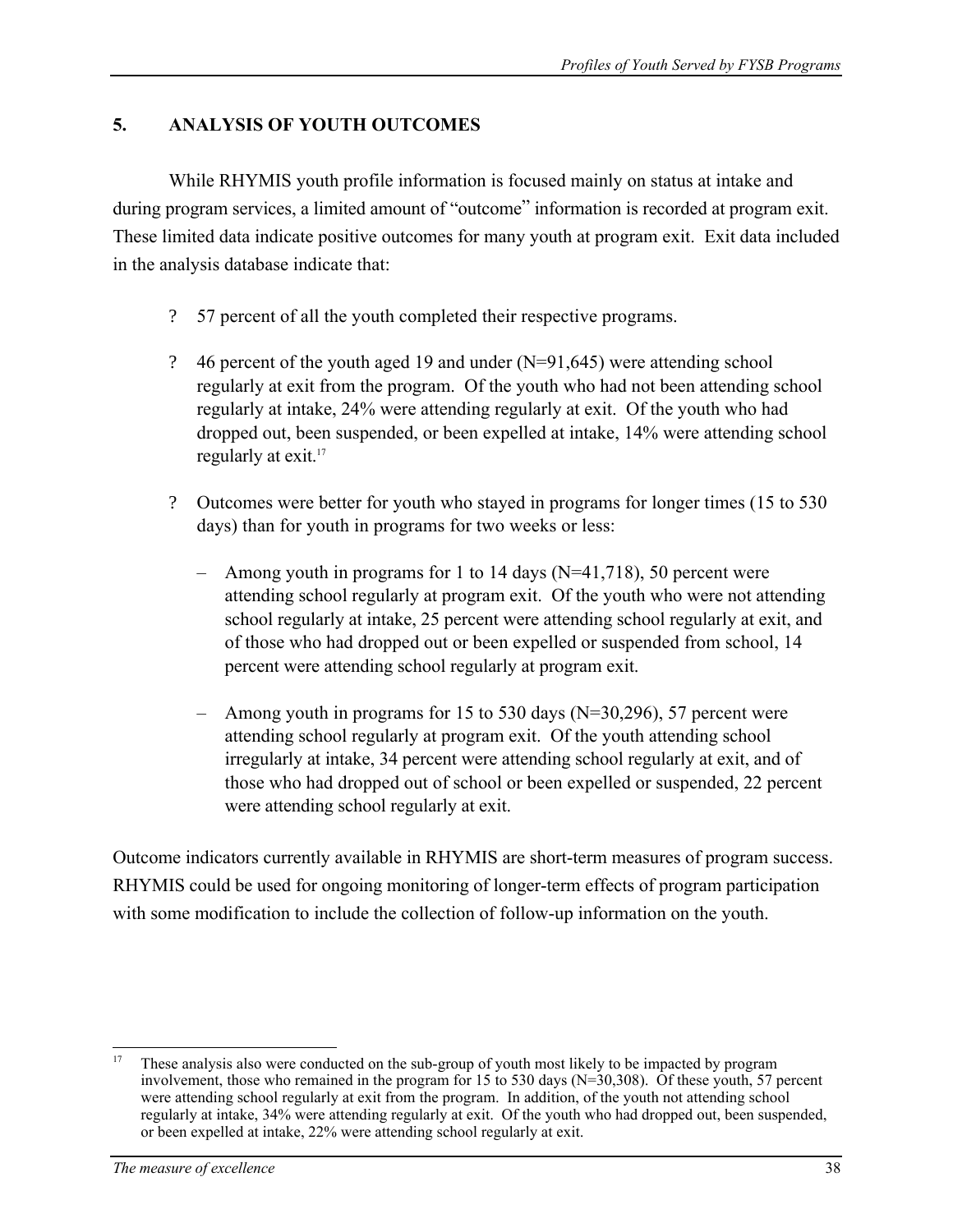# **IV. PROFILES OF AGENCIES PROVIDING SERVICES TO YOUTH**

This chapter presents key findings from the analysis of agency data included in RHYMIS. The analyses examined the number of agencies that received funding from FYSB, the services that agencies provided to youth, and agency staff characteristics. Agency information also was reviewed from a sample of program monitoring instruments, a comprehensive tool for peer review of agency activities. These findings provide important insight into the characteristics and activities of agencies receiving FYSB funding to provide RHY services. Since not all FYSBfunded agencies had been incorporated into the RHYMIS by June 1995, the initial set of analyses focused on assessing whether those agencies in the database could be viewed as a representative sample of all FYSB-funded agencies.

### **1. REPRESENTATIVENESS OF AGENCY DATABASES**

During fiscal years 1992 through 1995, 467 unique agencies received funding from FYSB to support one or more of the three FYSB programs for runaway and homeless youth. Not all of these agencies were included in RHYMIS by June 1995. Training and technical assistance on RHYMIS began for grantees in FY 1993 and, while eventually all agencies could be expected to participate, it takes substantial time to bring all grantees on board. Therefore, the RHYMIS data available for analysis in June 1995 represented only a portion of the funded agencies.

To determine how well the available agency data represented all agencies receiving FYSB funding for RHY programs, the analyses first assessed the regional representatives of agencies included in RHYMIS databases. These regional analyses were limited to fiscal years 1993 and 1994.<sup>18</sup> Exhibit IV-1 presents a summary of these analyses. The data demonstrate few regional differences in levels of agency reporting, suggesting that the agency analyses reported in this chapter were not unduly influenced by the strengths or limitations of a single Region.

### **2. PROGRAM FUNDING**

A total of 192 agencies had program funding information for fiscal years 1993 and/or 1994. For 1993, 131 unique agencies reported and for 1994, 132 unique agencies reported. Among these agencies, 71 reported for both 1993 and 1994.

<sup>18</sup> Very few agencies submitted data for FY 1992, and, because RHYMIS data for this study were aggregated prior to the end of FY 1995, before agencies were required to report on FY 1995, FY 1995 agency records were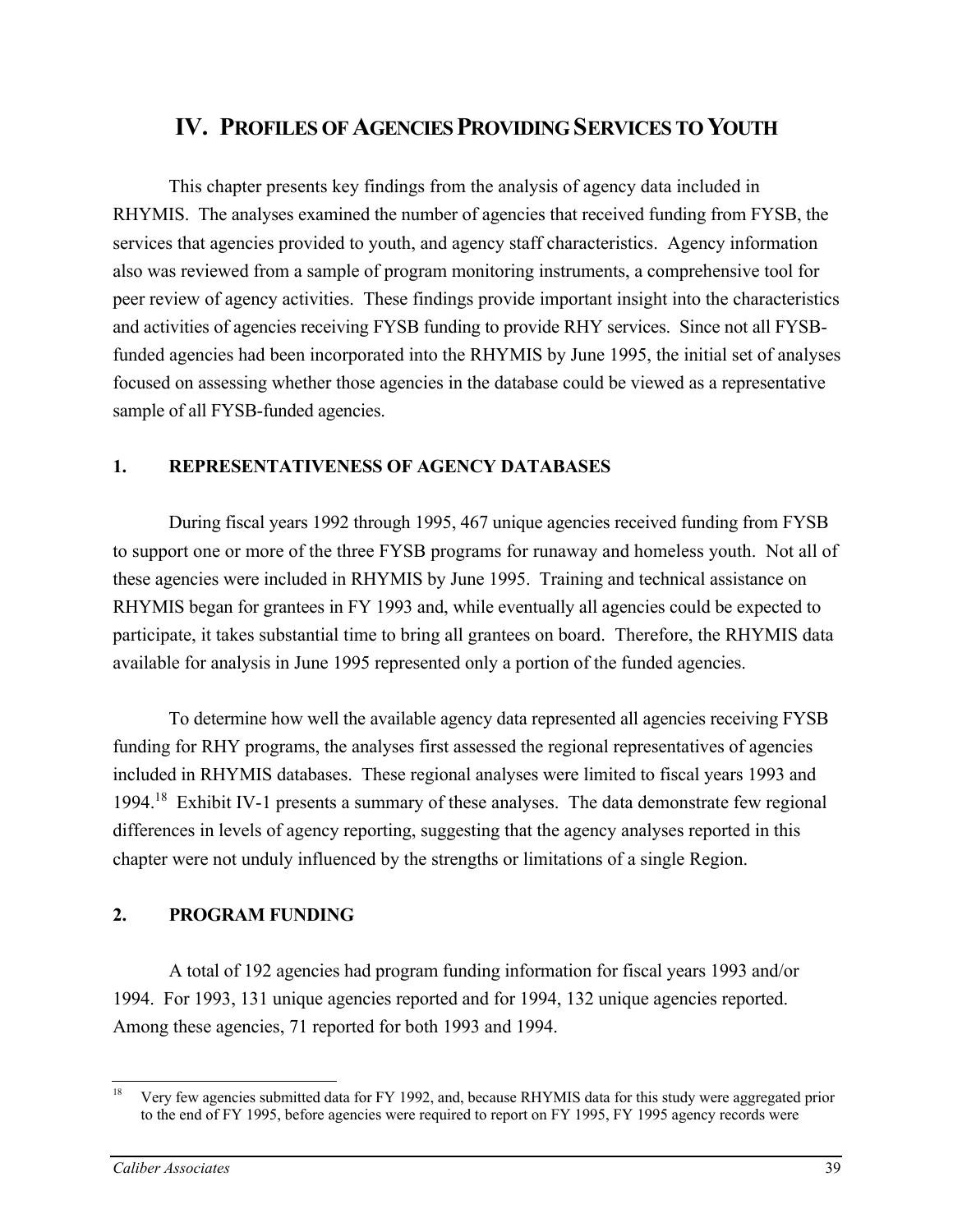| <b>EXHIBIT IV-1</b><br>RHYMIS AGENCY DATA RECEIVED FROM THE TEN FEDERAL REGIONS<br><b>FY 1993 and/or FY 1994</b> |                                                                                                   |                                                                                             |                                                                                                              |                                                                                              |                                                                                                               |  |  |  |
|------------------------------------------------------------------------------------------------------------------|---------------------------------------------------------------------------------------------------|---------------------------------------------------------------------------------------------|--------------------------------------------------------------------------------------------------------------|----------------------------------------------------------------------------------------------|---------------------------------------------------------------------------------------------------------------|--|--|--|
| <b>Region</b>                                                                                                    | <b>Total Number</b><br>of Unique<br><b>Agencies That</b><br><b>Received RHY</b><br><b>Funding</b> | Number of<br><b>Agencies</b><br>Included in the<br><b>Agency Funding</b><br><b>Database</b> | <b>Percent of Total</b><br><b>Agencies</b><br><b>Included</b> in<br><b>Agency Funding</b><br><b>Database</b> | Number of<br><b>Agencies</b><br>Included in the<br><b>Agency Services</b><br><b>Database</b> | <b>Percent of Total</b><br><b>Agencies</b><br><b>Included</b> in<br><b>Agency Services</b><br><b>Database</b> |  |  |  |
| Region 1                                                                                                         | 34                                                                                                | 12                                                                                          | 35.3%                                                                                                        | 10                                                                                           | 29.4%                                                                                                         |  |  |  |
| Region 2                                                                                                         | 46                                                                                                | 17                                                                                          | 37.0%                                                                                                        | 16                                                                                           | 34.8%                                                                                                         |  |  |  |
| Region 3                                                                                                         | 41                                                                                                | 16                                                                                          | 39.0%                                                                                                        | 14                                                                                           | 34.1%                                                                                                         |  |  |  |
| Region 4                                                                                                         | 59                                                                                                | 29                                                                                          | 49.2%                                                                                                        | 24                                                                                           | 40.7%                                                                                                         |  |  |  |
| Region 5                                                                                                         | 78                                                                                                | 34                                                                                          | 43.6%                                                                                                        | 26                                                                                           | 33.3%                                                                                                         |  |  |  |
| Region 6                                                                                                         | 46                                                                                                | 25                                                                                          | 54.3%                                                                                                        | 22                                                                                           | 47.8%                                                                                                         |  |  |  |
| Region 7                                                                                                         | 23                                                                                                | 10                                                                                          | 43.5%                                                                                                        | 10                                                                                           | 43.5%                                                                                                         |  |  |  |
| Region 8                                                                                                         | 23                                                                                                | 12                                                                                          | 52.2%                                                                                                        | 11                                                                                           | 47.8%                                                                                                         |  |  |  |
| Region 9                                                                                                         | 57                                                                                                | 25                                                                                          | 43.9%                                                                                                        | 24                                                                                           | 42.1%                                                                                                         |  |  |  |
| Region 10                                                                                                        | 23                                                                                                | 12                                                                                          | 52.2%                                                                                                        | 9                                                                                            | 39.1%                                                                                                         |  |  |  |
| <b>TOTAL</b>                                                                                                     | 430                                                                                               | 192                                                                                         | 44.7%                                                                                                        | 166                                                                                          | 38.6%                                                                                                         |  |  |  |

Of the 192 agencies with program funding information, 92 percent received BCP grants, 23 percent received TLP grants, and 27 percent received DAPP grants. Exhibit IV-2 displays the percentages of agencies receiving grant funds in each Region, by program, for each fiscal year. Comparing grant information across Regions indicates that at least three-quarters of the reporting agencies in all 10 Regions had BCP grants, but the proportion of agencies receiving TLP and DAPP grants varies considerably by Region.

### incomplete.

 $\overline{a}$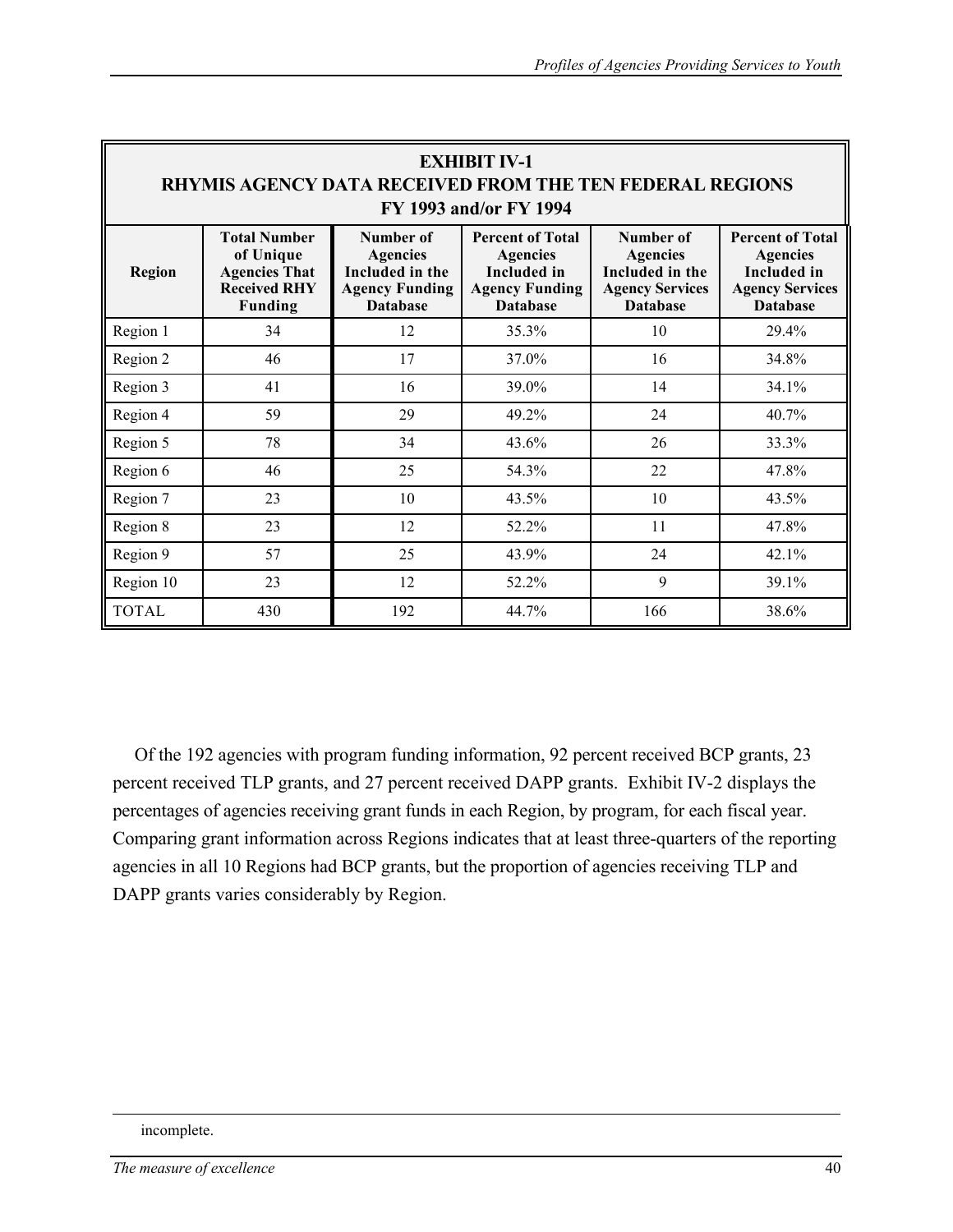|                                                                                                    | <b>EXHIBIT IV-2</b>                                 |                |                                                                          |         |                                                                          |                |                                                                           |         |  |
|----------------------------------------------------------------------------------------------------|-----------------------------------------------------|----------------|--------------------------------------------------------------------------|---------|--------------------------------------------------------------------------|----------------|---------------------------------------------------------------------------|---------|--|
| <b>PROGRAM FUNDING FOR FISCAL YEARS 1993 AND 1994</b><br>IN THE TEN FEDERAL REGIONS <sup>1,2</sup> |                                                     |                |                                                                          |         |                                                                          |                |                                                                           |         |  |
| <b>Region</b>                                                                                      | Number of<br><b>Agencies Reporting</b><br>$(N=192)$ |                | <b>Proportion of</b><br><b>Reporting Agencies</b><br>that had BCP Grants |         | <b>Proportion of</b><br><b>Reporting Agencies</b><br>that had TLP Grants |                | <b>Proportion of</b><br><b>Reporting Agencies</b><br>that had DAPP Grants |         |  |
|                                                                                                    | FY 1993                                             | <b>FY 1994</b> | FY 1993                                                                  | FY 1994 | FY 1993                                                                  | <b>FY 1994</b> | <b>FY 1993</b>                                                            | FY 1994 |  |
| Region 1                                                                                           | 8                                                   | 7              | 75%                                                                      | 86%     | 50%                                                                      | 43%            | 88%                                                                       | 71%     |  |
| Region 2                                                                                           | 9                                                   | 13             | 78%                                                                      | 77%     | 44%                                                                      | 31%            | 44%                                                                       | 15%     |  |
| Region 3                                                                                           | 11                                                  | 12             | 100%                                                                     | 92%     | 27%                                                                      | 17%            | 18%                                                                       | 25%     |  |
| Region 4                                                                                           | 22                                                  | 13             | 82%                                                                      | 92%     | 14%                                                                      | $0\%$          | 18%                                                                       | 15%     |  |
| Region 5                                                                                           | 22                                                  | 26             | 91%                                                                      | 92%     | 27%                                                                      | 15%            | 27%                                                                       | 19%     |  |
| Region 6                                                                                           | 15                                                  | 20             | 93%                                                                      | $100\%$ | 20%                                                                      | 20%            | 13%                                                                       | 10%     |  |
| Region 7                                                                                           | 9                                                   | 6              | 89%                                                                      | 100%    | 33%                                                                      | 33%            | 33%                                                                       | 33%     |  |
| Region 8                                                                                           | 8                                                   | 8              | 100%                                                                     | 100%    | 0%                                                                       | 13%            | 25%                                                                       | 13%     |  |
| Region 9                                                                                           | 21                                                  | 19             | 95%                                                                      | 90%     | 10%                                                                      | 5%             | 29%                                                                       | 32%     |  |
| Region 10                                                                                          | 6                                                   | 8              | 83%                                                                      | 88%     | 17%                                                                      | 50%            | 50%                                                                       | 38%     |  |
| <b>TOTAL</b>                                                                                       | 131                                                 | 132            | 89%                                                                      | 92%     | 22%                                                                      | 19%            | 30%                                                                       | 24%     |  |

<sup>1</sup> Percentages by Region for each fiscal year will not total 100 percent because the agencies could have received funding from more than one of these grant programs.

<sup>2</sup> The total number of agencies reporting in 1993 and the total number reporting in 1994 does not equal the total number of agencies reporting overall (N=192) because 71 of the agencies received funding and reported data in *both* fiscal years.

# **3. AGENCY SERVICES**

Of the 192 agencies that reported grant funding data, 166 provided information about the services they have available, either directly or through referrals to other agencies. The vast majority of these 166 agencies provided services in all of the 13 RHYMIS-specified service areas. Exhibit IV-3 displays the proportion of agencies reporting the availability of specific services associated with each service area for FY 1994. These proportions indicate that:

? The overwhelming majority of agencies made available services in all service areas (either directly or through referral)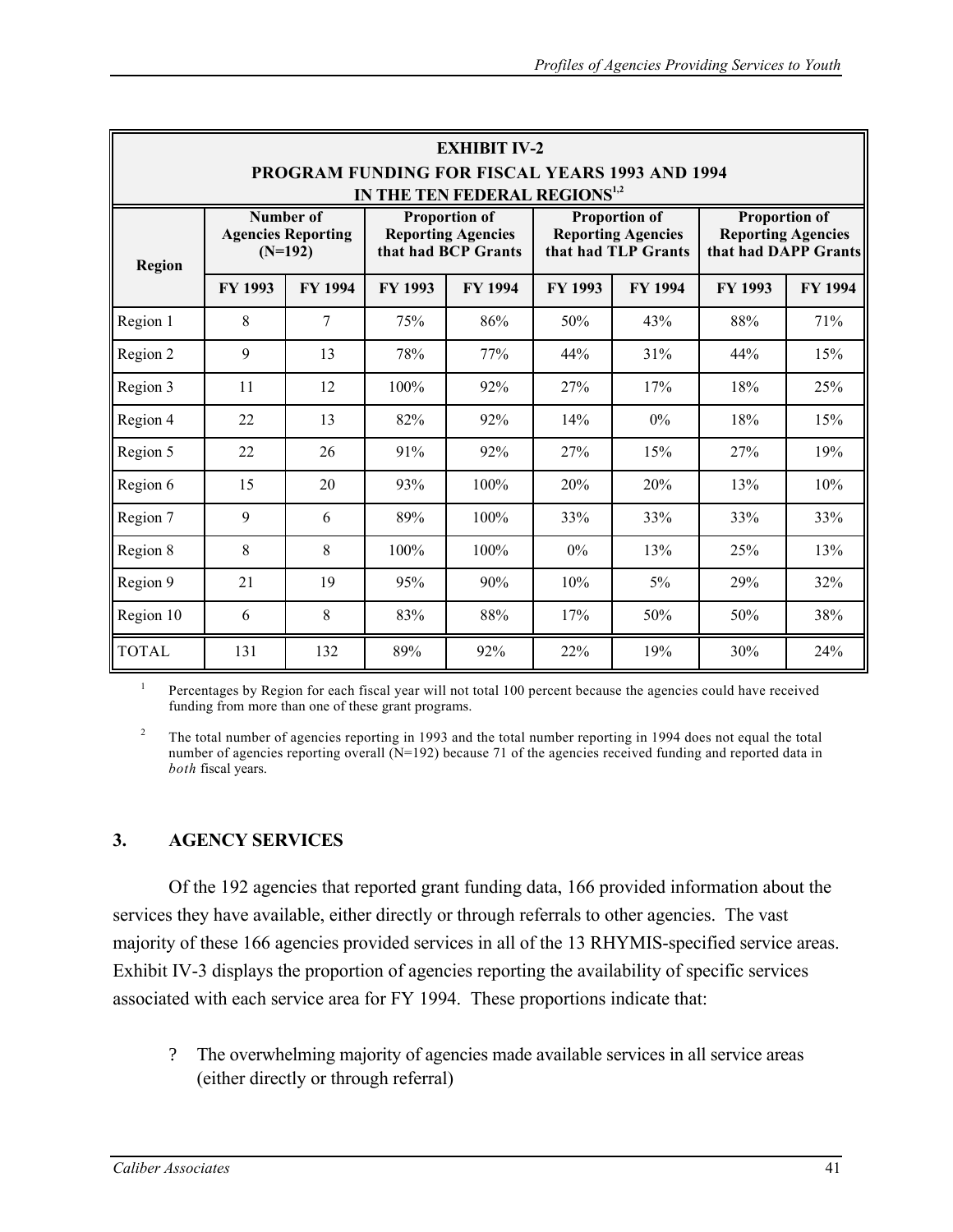| <b>EXHIBIT IV-3</b><br><b>SPECIFIC SERVICES AVAILABLE FROM AGENCIES - FY 1994</b> |                                              |                            |              |  |  |  |  |
|-----------------------------------------------------------------------------------|----------------------------------------------|----------------------------|--------------|--|--|--|--|
|                                                                                   | Percent of Agencies Making Service Available |                            |              |  |  |  |  |
| <b>Services</b>                                                                   | <b>Directly</b>                              | <b>By Referral</b><br>Only | <b>Total</b> |  |  |  |  |
| <b>Counseling/Therapy</b>                                                         |                                              |                            |              |  |  |  |  |
| Crisis Intervention                                                               | 96%                                          | 3%                         | 99%          |  |  |  |  |
| Individual (Youth)                                                                | 96                                           | 3                          | 99           |  |  |  |  |
| Individual (Parent)                                                               | 80                                           | 15                         | 95           |  |  |  |  |
| Family                                                                            | 91                                           | 7                          | 98           |  |  |  |  |
| Home-Based                                                                        | 51                                           | 21                         | 72           |  |  |  |  |
| Group (Youth)                                                                     | 92                                           | 7                          | 99           |  |  |  |  |
| Group (Parent)                                                                    | 47                                           | 36                         | 83           |  |  |  |  |
| Outdoor Adventure/Challenge                                                       | 28                                           | 39                         | 67           |  |  |  |  |
| Peer (Youth)                                                                      | 64                                           | 21                         | 85           |  |  |  |  |
|                                                                                   | 49                                           | 25                         | 74           |  |  |  |  |
| <b>Expressive Art</b>                                                             |                                              |                            |              |  |  |  |  |
| Other                                                                             | 41                                           | 8                          | 49           |  |  |  |  |
| <b>Youth Education</b>                                                            |                                              |                            |              |  |  |  |  |
| Assessment                                                                        | 51                                           | 43                         | 94           |  |  |  |  |
| Tutoring                                                                          | 55                                           | 37                         | 92           |  |  |  |  |
| Alternative Education                                                             | 21                                           | 63                         | 84           |  |  |  |  |
| GED Prep/Test                                                                     | 24                                           | 66                         | 90           |  |  |  |  |
| <b>Vocational Training</b>                                                        | 7                                            | 78                         | 85           |  |  |  |  |
| Other                                                                             | 21                                           | 22                         | 43           |  |  |  |  |
| <b>Life Skills Training</b>                                                       |                                              |                            |              |  |  |  |  |
| <b>Communication Skills</b>                                                       | 96                                           | 3                          | 99           |  |  |  |  |
| Assertiveness                                                                     | 92                                           |                            | 97           |  |  |  |  |
| <b>Conflict Resolution</b>                                                        | 96                                           | $\frac{5}{3}$              | 99           |  |  |  |  |
| Goal Setting/Life Planning                                                        | 95                                           | $\overline{4}$             | 99           |  |  |  |  |
| <b>Budgeting</b>                                                                  | 67                                           | 21                         | 88           |  |  |  |  |
| Employment                                                                        | 60                                           | 30                         | 90           |  |  |  |  |
| Consumerism                                                                       | 54                                           | 26                         | 80           |  |  |  |  |
|                                                                                   | 88                                           | 10                         | 98           |  |  |  |  |
| Hygiene                                                                           | 81                                           |                            | 97           |  |  |  |  |
| Sex Education                                                                     |                                              | 16                         |              |  |  |  |  |
| Parenting Skills                                                                  | 71                                           | 22                         | 93           |  |  |  |  |
| Nutrition                                                                         | 75                                           | 17                         | 92           |  |  |  |  |
| Leisure Skills                                                                    | 86                                           | 9                          | 95           |  |  |  |  |
| Household Management                                                              | 75                                           | 18                         | 93           |  |  |  |  |
| Other                                                                             | 47                                           | 7                          | 54           |  |  |  |  |
| <b>Hotline</b>                                                                    |                                              |                            |              |  |  |  |  |
| Crisis Counseling                                                                 | 84                                           | 5                          | 89           |  |  |  |  |
| <b>Information and Referral</b>                                                   | 85                                           | 6                          | 91           |  |  |  |  |
| Other                                                                             | 41                                           | 2                          | 43           |  |  |  |  |
| <b>Basic Support Services (Food, etc.)</b>                                        |                                              |                            |              |  |  |  |  |
| Food                                                                              | 88                                           | 10                         | 98           |  |  |  |  |
| Clothing                                                                          | 87                                           | 11                         | 98           |  |  |  |  |
| <b>Emergency Shelter</b>                                                          | 85                                           | 13                         | 98           |  |  |  |  |
| Transportation                                                                    | 87                                           | 11                         | 98           |  |  |  |  |
| Other                                                                             | 50                                           | $\overline{4}$             | 54           |  |  |  |  |
| Outreach                                                                          |                                              |                            |              |  |  |  |  |
| Outreach Services in the Community                                                | 79                                           | 11                         | 90           |  |  |  |  |
| <b>EXHIBIT IV-3 (Continued)</b>                                                   |                                              |                            |              |  |  |  |  |

? The services least likely to be available were host homes (55%), transitional living (65%), and outdoor adventure/challenge services (54%).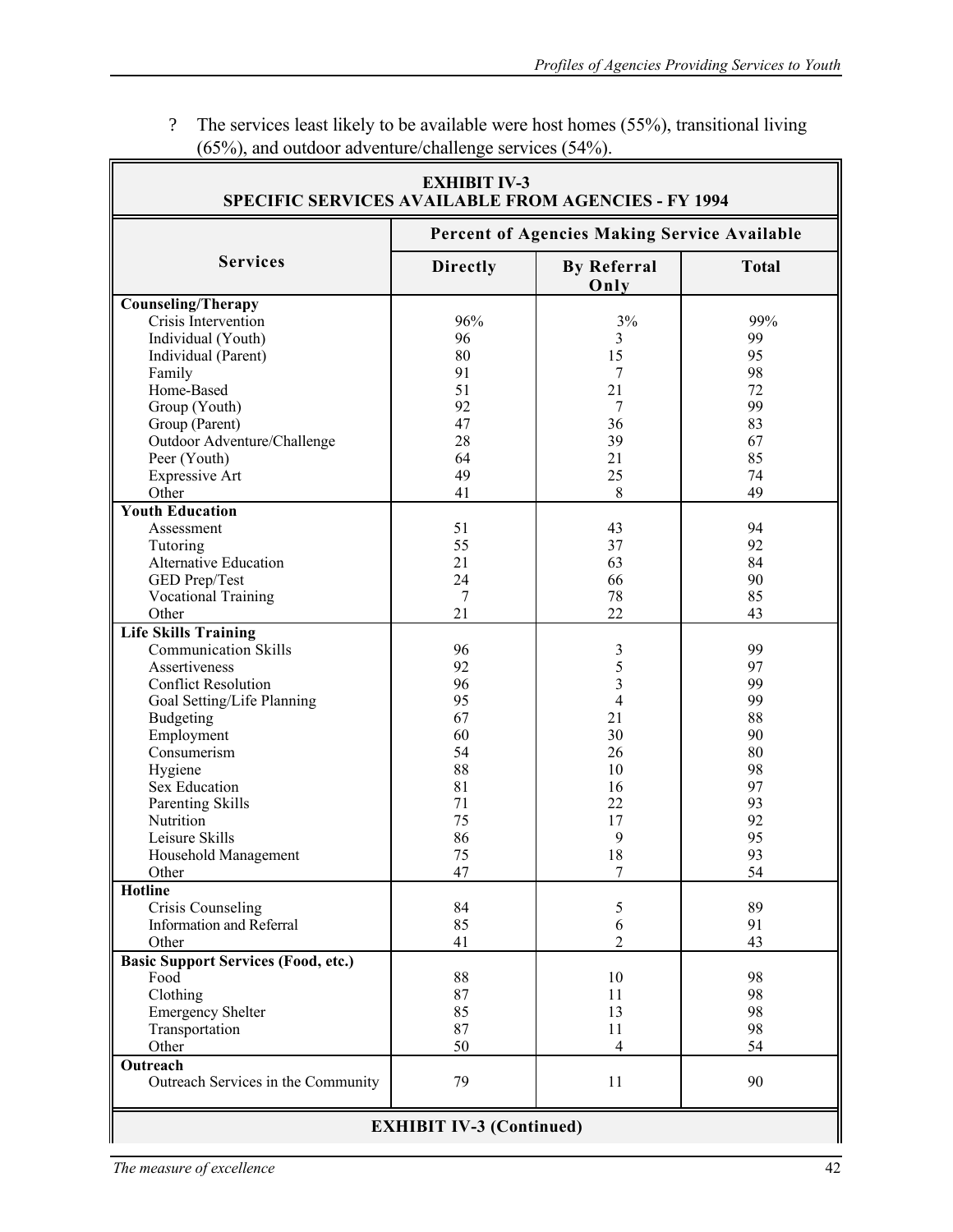| <b>SPECIFIC SERVICES AVAILABLE FROM AGENCIES - FY 1994</b> |                 |                                              |              |  |  |  |
|------------------------------------------------------------|-----------------|----------------------------------------------|--------------|--|--|--|
|                                                            |                 | Percent of Agencies Making Service Available |              |  |  |  |
| <b>Services</b>                                            | <b>Directly</b> | <b>By Referral</b><br>Only                   | <b>Total</b> |  |  |  |
| <b>Health Care</b>                                         |                 |                                              |              |  |  |  |
| General Medical                                            | 23%             | 71%                                          | 94%          |  |  |  |
| Dental                                                     | 5               | 84                                           | 89           |  |  |  |
| Psychological or Psychiatric                               | 20              | 75                                           | 95           |  |  |  |
| <b>Substance Abuse Assessment</b>                          | 44              | 49                                           | 93           |  |  |  |
| Alcohol and Other Drug Treatment                           | 16              | 77                                           | 93           |  |  |  |
| <b>Eating Disorders</b>                                    | 16              | 73                                           | 89           |  |  |  |
| Gynecological                                              | 7               | 85                                           | 92           |  |  |  |
| Pre-Natal                                                  | 6               | 85                                           | 91           |  |  |  |
| HIV/AIDS Related                                           | 29              | 64                                           | 93           |  |  |  |
| Other                                                      | 16              | 30                                           | 46           |  |  |  |
| <b>Alcohol and Other Drug Prevention</b>                   |                 |                                              |              |  |  |  |
| Education/Information                                      | 90              | 7                                            | 97           |  |  |  |
| Positive Peer Leadership                                   | 63              | 21                                           | 84           |  |  |  |
| <b>Alternative Activities/Recreation</b>                   | 75              | 18                                           | 93           |  |  |  |
| Refusal Skills                                             | 76              | 17                                           | 93           |  |  |  |
| <b>Substance Abuse Screening</b>                           | 52              | 41                                           | 93           |  |  |  |
| Other                                                      | 31              | 9                                            | 40           |  |  |  |
| <b>Alternate Housing</b>                                   |                 |                                              |              |  |  |  |
| Other Emergency Youth Shelter                              | 30              | 49                                           | 79           |  |  |  |
| Foster Home                                                | 10              | 74                                           | 84           |  |  |  |
| Host Home                                                  | 24              | 37                                           | 61           |  |  |  |
| Group Home                                                 | 22              | 60                                           | 82           |  |  |  |
| <b>Transitional Living Program</b>                         | 25              | 46                                           | 71           |  |  |  |
| <b>Independent Living Program</b>                          | 17              | 57                                           | 74           |  |  |  |
|                                                            | $\overline{4}$  | 79                                           | 83           |  |  |  |
| Job Corps<br><b>Residential Treatment</b>                  | 10              | 72                                           | 82           |  |  |  |
| Other                                                      | 11              | 31                                           | 42           |  |  |  |
|                                                            |                 |                                              |              |  |  |  |
| <b>Legal Services</b>                                      |                 |                                              |              |  |  |  |
| To the Youth                                               | $\overline{4}$  | 91                                           | 95           |  |  |  |
| To the Family                                              | $\overline{2}$  | 88                                           | 90           |  |  |  |
| <b>Recreational Activities</b>                             |                 |                                              |              |  |  |  |
| Organized Sports Activities                                | 64              | 25                                           | 89           |  |  |  |
| Arts and Crafts                                            | 80              | 16                                           | 96           |  |  |  |
| Field Trips                                                | 83              | 12                                           | 95           |  |  |  |
| Other                                                      | 47              | 6                                            | 53           |  |  |  |
| <b>Support Groups</b>                                      |                 |                                              |              |  |  |  |
| <b>Alcoholics Anonymous</b>                                | 10              | 84                                           | 94           |  |  |  |
| Narcotics/Cocaine Anonymous                                | 7               | 85                                           | 92           |  |  |  |
| Alateen                                                    | 6               | 84                                           | 90           |  |  |  |
| Alanon                                                     | $\overline{4}$  | 88                                           | 92           |  |  |  |
| Other                                                      | 22              | 31                                           | 53           |  |  |  |
| Employment                                                 |                 |                                              |              |  |  |  |
| <b>Career Counseling</b>                                   | 45              | 44                                           | 89           |  |  |  |
| <b>Job Training</b>                                        | 11              | 76                                           | 87           |  |  |  |
| Employment Referral/Placement                              | 24              | 62                                           | 86           |  |  |  |
| Job Corps Non-Residential                                  | 3               | $70\,$                                       | 73           |  |  |  |
| Other                                                      | 21              | 18                                           | 39           |  |  |  |
|                                                            |                 |                                              |              |  |  |  |

While an overwhelming majority of agencies made most services available to youth, some services were more commonly made available by referral to another agency, rather than directly from the FYSB-funded agency. Services most commonly available directly from the FYSB-funded agency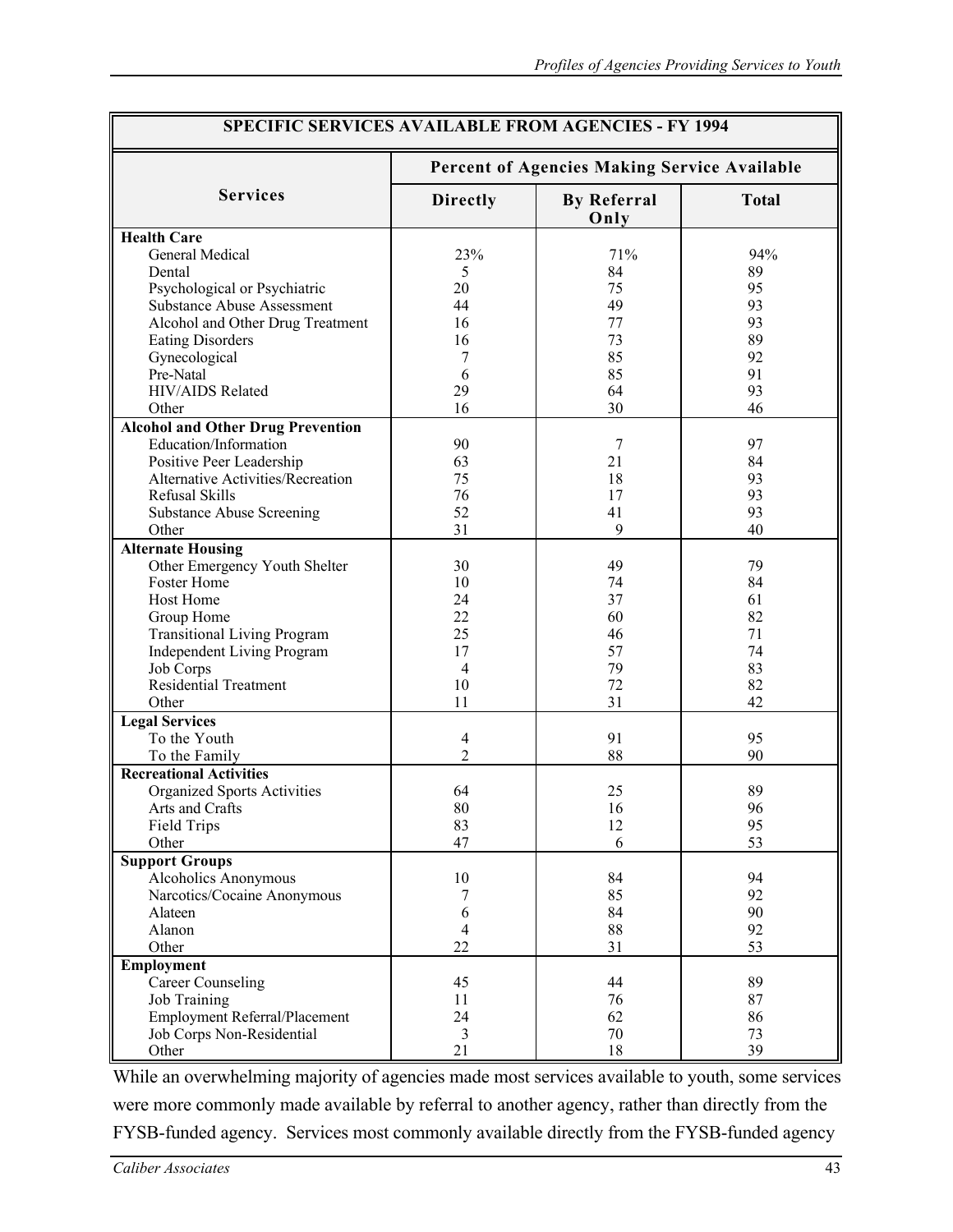included: counseling/therapy; hotline counseling, information and referral; basic support services; and community outreach. The service areas usually available only through referral included health care, legal services, support groups and employment services.

Regional comparisons of service availability show that, overall, practically all agencies in each Region provide services in all 13 service areas, either directly or through referrals (see Exhibit IV-4). These findings indicate that despite the regional differences in TLP and DAPP programs, some of the services associated with these programs (e.g., life skills training, alcohol and other drug prevention activities) are being provided at high levels across all Regions.

## **4. AGENCY STAFF**

More agencies provided staff data than provided either program funding or services data. As shown in Exhibit IV-5 (on page 47), 288 agencies across the ten Regions submitted information on their staff to RHYMIS. Exhibit IV-6 summarizes the basic demographic characteristics of agency staff for the 288 agencies that submitted staff data for FY 1992-95. Key findings included:

- ? A substantial majority (70%) of agency staff were female
- ? Over half (56%) held a bachelor's degree or higher
- ? The most common staff disciplines were psychology, counseling, and social work
- ? More than half (56%) had 2 or more years experience in RHY service
- ? Most staff (74%) provide program services

The majority of staff (57%) work full-time for their agency. Part-time employees tend to have fewer years of experience and receive lower salaries, as indicated in Exhibit IV-7.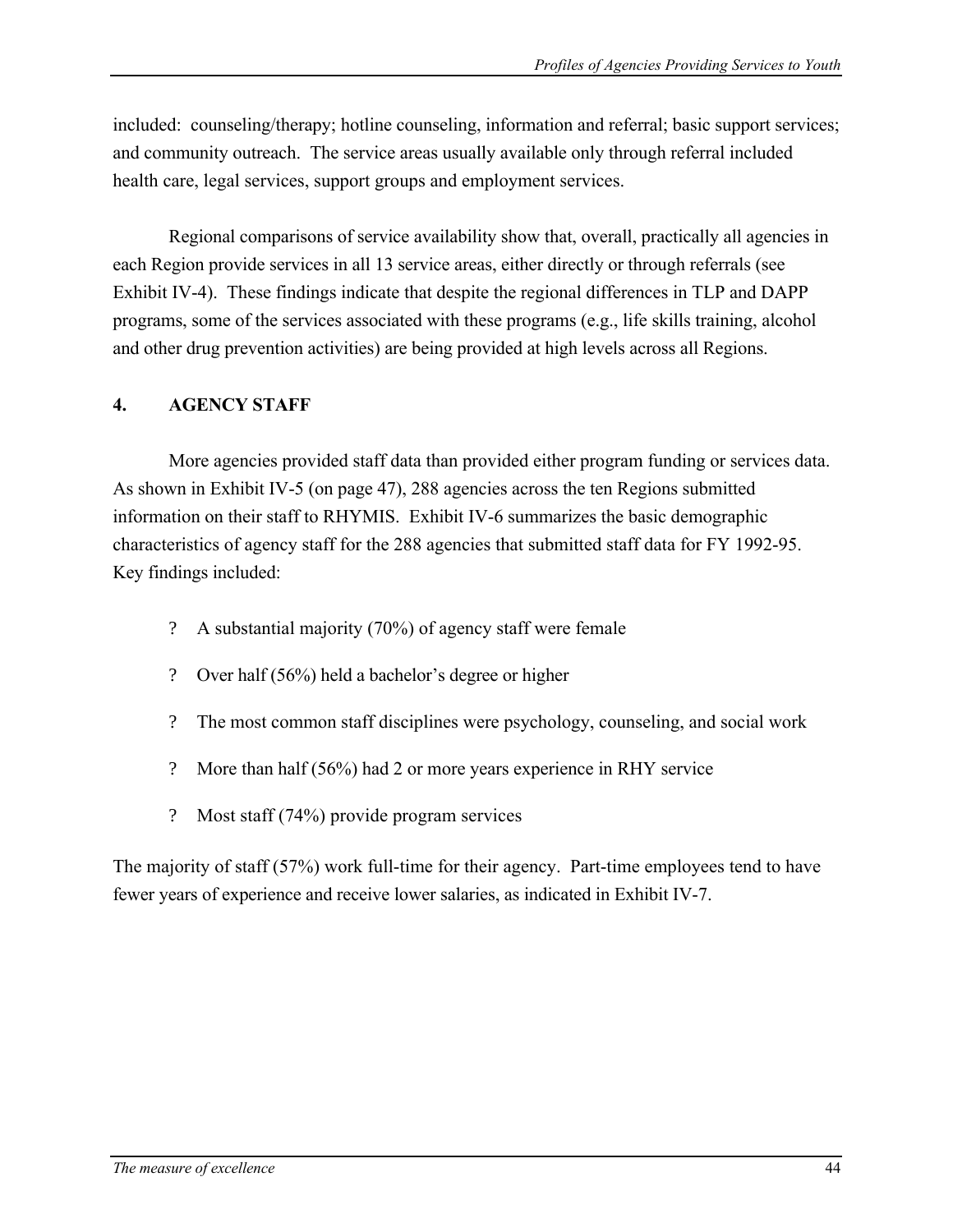| <b>EXHIBIT IV-4</b><br><b>SERVICES PROVIDED IN FISCAL YEARS 1993 AND 1994 IN THE TEN FEDERAL REGIONS'</b> |                                                                                                      |                                           |                   |                                                                                                             |            |                                                 |                                           |                                                                            |                                           |                                                           |                                           |                                                            |                                           |                                           |                                           |                                           |
|-----------------------------------------------------------------------------------------------------------|------------------------------------------------------------------------------------------------------|-------------------------------------------|-------------------|-------------------------------------------------------------------------------------------------------------|------------|-------------------------------------------------|-------------------------------------------|----------------------------------------------------------------------------|-------------------------------------------|-----------------------------------------------------------|-------------------------------------------|------------------------------------------------------------|-------------------------------------------|-------------------------------------------|-------------------------------------------|-------------------------------------------|
| Region                                                                                                    | <b>Number of</b><br>Agencies<br>Providing<br>Agencies<br>Counseling<br><b>Reporting</b><br>$(N=166)$ |                                           |                   | Agencies<br>Agencies<br>Providing<br>Providing<br><b>Life Skills</b><br><b>Education</b><br><b>Training</b> |            | <b>Agencies</b><br>Providing<br><b>Hotlines</b> |                                           | Agencies<br>Providing<br><b>Basic</b><br><b>Support</b><br><b>Services</b> |                                           | Agencies<br>Providing<br><b>Health</b><br><b>Services</b> |                                           | Agencies<br>Providing<br>Alcohol/Drug<br><b>Prevention</b> |                                           |                                           |                                           |                                           |
|                                                                                                           | $\overline{\mathbf{F}}\mathbf{Y}$<br>1993                                                            | $\overline{\mathbf{F}\mathbf{Y}}$<br>1994 | <b>FY</b><br>1993 | FY<br>1994                                                                                                  | FY<br>1993 | <b>FY</b><br>1994                               | $\overline{\textbf{F}\textbf{Y}}$<br>1993 | $\overline{\mathbf{F}}\mathbf{Y}$<br>1994                                  | $\overline{\mathbf{F}}\mathbf{Y}$<br>1993 | $\overline{\mathbf{F}}\mathbf{Y}$<br>1994                 | $\overline{\textbf{F}\textbf{Y}}$<br>1993 | $\overline{\mathbf{F}}\mathbf{Y}$<br>1994                  | $\overline{\mathbf{F}}\mathbf{Y}$<br>1993 | $\overline{\mathbf{F}}\mathbf{Y}$<br>1994 | $\overline{\mathbf{F}}\mathbf{Y}$<br>1993 | $\overline{\mathbf{F}\mathbf{Y}}$<br>1994 |
| Region 1                                                                                                  | 5                                                                                                    | 6                                         | 100%              | 100%                                                                                                        | 100%       | 100%                                            | 100%                                      | 100%                                                                       | 60%                                       | 100%                                                      | 100%                                      | 100%                                                       | 100%                                      | 100%                                      | 100%                                      | 100%                                      |
| Region 2                                                                                                  | 8                                                                                                    | 13                                        | 100%              | 100%                                                                                                        | 100%       | 100%                                            | 100%                                      | 100%                                                                       | 100%                                      | 100%                                                      | 100%                                      | 100%                                                       | 100%                                      | 100%                                      | 100%                                      | 100%                                      |
| Region 3                                                                                                  | 8                                                                                                    | 11                                        | 100%              | 100%                                                                                                        | 88%        | 100%                                            | 88%                                       | 100%                                                                       | 88%                                       | 100%                                                      | 88%                                       | 100%                                                       | 88%                                       | 100%                                      | 88%                                       | 100%                                      |
| Region 4                                                                                                  | 17                                                                                                   | 13                                        | 88%               | 100%                                                                                                        | 100%       | 100%                                            | 94%                                       | 100%                                                                       | 82%                                       | 77%                                                       | 94%                                       | 100%                                                       | 94%                                       | 100%                                      | 94%                                       | 100%                                      |
| Region 5                                                                                                  | 15                                                                                                   | 21                                        | 100%              | 100%                                                                                                        | 93%        | 91%                                             | 87%                                       | 100%                                                                       | 93%                                       | 95%                                                       | 87%                                       | 100%                                                       | 87%                                       | 100%                                      | 87%                                       | 100%                                      |
| Region 6                                                                                                  | 11                                                                                                   | 20                                        | 100%              | 100%                                                                                                        | 100%       | 100%                                            | 100%                                      | 100%                                                                       | 82%                                       | 85%                                                       | 100%                                      | 100%                                                       | 91%                                       | 90%                                       | 100%                                      | 95%                                       |
| Region 7                                                                                                  | 9                                                                                                    | 6                                         | 100%              | 100%                                                                                                        | 100%       | 100%                                            | 100%                                      | 100%                                                                       | 100%                                      | 100%                                                      | 100%                                      | 100%                                                       | 100%                                      | 100%                                      | 100%                                      | 100%                                      |
| Region 8                                                                                                  |                                                                                                      | 7                                         | 100%              | 100%                                                                                                        | 100%       | 100%                                            | 100%                                      | 100%                                                                       | 86%                                       | 100%                                                      | 100%                                      | 100%                                                       | 100%                                      | 100%                                      | 100%                                      | 100%                                      |
| Region 9                                                                                                  | 15                                                                                                   | 18                                        | 93%               | 100%                                                                                                        | 100%       | 100%                                            | 100%                                      | 100%                                                                       | 93%                                       | 83%                                                       | 100%                                      | 100%                                                       | 100%                                      | 94%                                       | 100%                                      | 94%                                       |
| Region 10                                                                                                 | 3                                                                                                    | 7                                         | 100%              | 100%                                                                                                        | 100%       | 100%                                            | 100%                                      | 100%                                                                       | 100%                                      | 86%                                                       | 100%                                      | 100%                                                       | 100%                                      | 100%                                      | 100%                                      | 86%                                       |

1 The sum of the total number of agencies reporting in 1993 and the total number reporting in 1994 does not equal the total number of agencies reporting overall (N=166) because 54 of the agencies received funding and reported data for *both* fiscal years.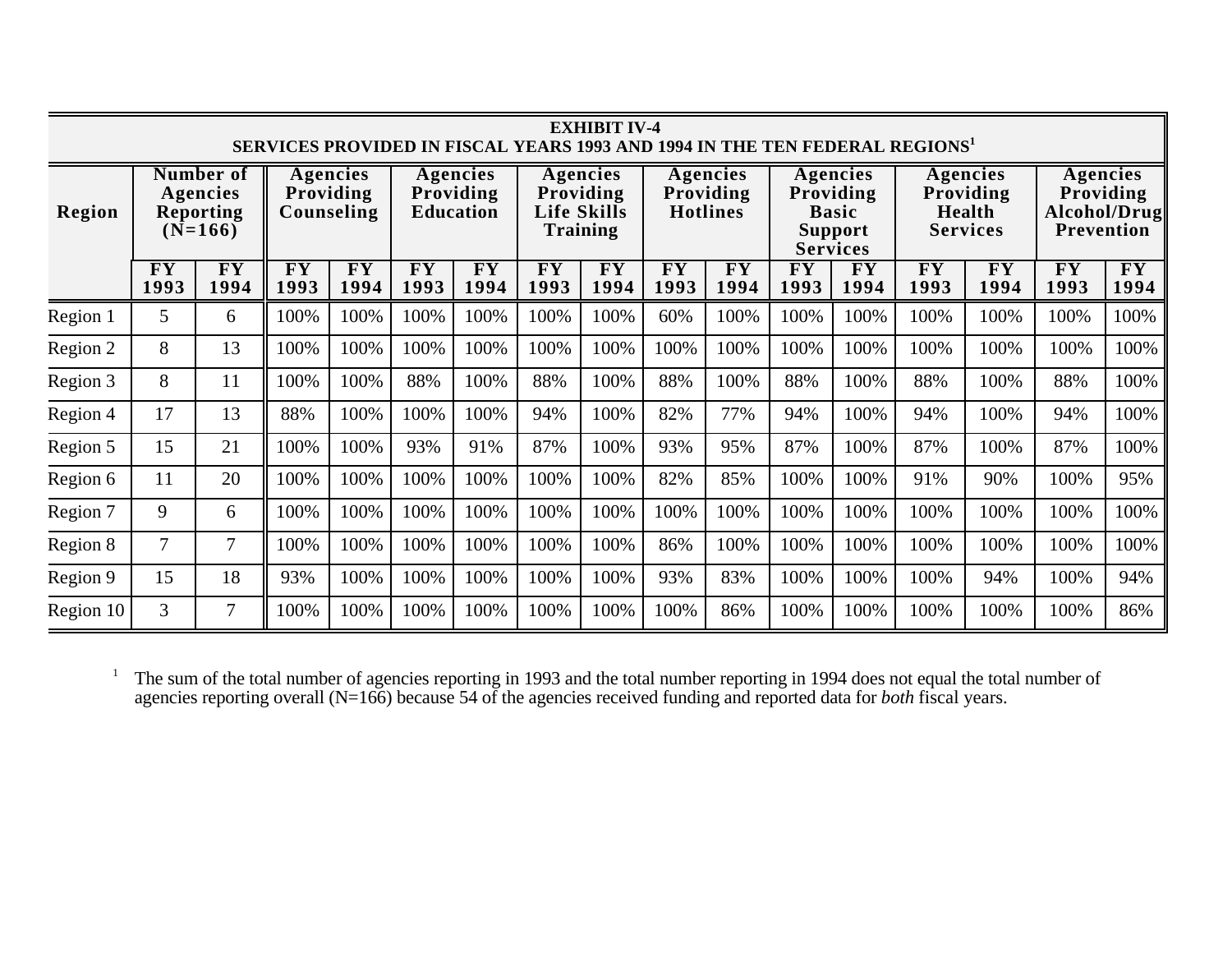|           | <b>EXHIBIT IV-4 (Continued)</b><br>SERVICES PROVIDED IN FISCAL YEARS 1993 AND 1994 IN THE TEN FEDERAL REGIONS <sup>1</sup> |                                      |            |                                                |                   |                                                                   |                                      |                                                   |                                           |                                                        |                                           |                                           |                                           |                                           |
|-----------|----------------------------------------------------------------------------------------------------------------------------|--------------------------------------|------------|------------------------------------------------|-------------------|-------------------------------------------------------------------|--------------------------------------|---------------------------------------------------|-------------------------------------------|--------------------------------------------------------|-------------------------------------------|-------------------------------------------|-------------------------------------------|-------------------------------------------|
| Region    | Number of<br>Agencies<br><b>Agencies</b><br>Providing<br><b>Reporting</b><br>Housing<br>$(N=166)$                          |                                      |            | Agencies<br>Providing<br><b>Legal Services</b> |                   | Agencies<br>Providing<br><b>Recreational</b><br><b>Activities</b> |                                      | Agencies<br>Providing<br><b>Support</b><br>Groups |                                           | Agencies<br>Providing<br>Employment<br><b>Services</b> |                                           | Agencies<br>Providing<br>Outreach         |                                           |                                           |
|           | $\overline{\mathbf{F}}\mathbf{Y}$<br>1993                                                                                  | ${\bf \overline{F}} {\bf Y}$<br>1994 | FY<br>1993 | $\overline{\mathbf{F}}\mathbf{Y}$<br>1994      | <b>FY</b><br>1993 | $\overline{\mathbf{F}}\mathbf{Y}$<br>1994                         | ${\bf \overline{F}} {\bf Y}$<br>1993 | $\overline{\mathbf{F}\mathbf{Y}}$<br>1994         | $\overline{\mathbf{F}}\mathbf{Y}$<br>1993 | ${\bf \overline{F}} {\bf \overline{Y}}$<br>1994        | $\overline{\mathbf{F}}\mathbf{Y}$<br>1993 | $\overline{\mathbf{F}}\mathbf{Y}$<br>1994 | $\overline{\mathbf{F}}\mathbf{Y}$<br>1993 | $\overline{\mathbf{F}}\mathbf{Y}$<br>1994 |
| Region 1  | 5                                                                                                                          | 6                                    | 100%       | 100%                                           | 80%               | 100%                                                              | 100%                                 | 100%                                              | 100%                                      | 100%                                                   | 100%                                      | 100%                                      | 100%                                      | 100%                                      |
| Region 2  | 8                                                                                                                          | 13                                   | 100%       | 100%                                           | 88%               | 100%                                                              | 100%                                 | 100%                                              | 100%                                      | 100%                                                   | 100%                                      | 92%                                       | 100%                                      | 100%                                      |
| Region 3  | 8                                                                                                                          | 11                                   | 88%        | 100%                                           | 88%               | 100%                                                              | 88%                                  | 100%                                              | 88%                                       | 100%                                                   | 88%                                       | 100%                                      | 100%                                      | 100%                                      |
| Region 4  | 17                                                                                                                         | 13                                   | 82%        | 92%                                            | 71%               | 92%                                                               | 88%                                  | 100%                                              | 82%                                       | 92%                                                    | 71%                                       | 77%                                       | 100%                                      | 100%                                      |
| Region 5  | 15                                                                                                                         | 21                                   | 87%        | 100%                                           | 80%               | 100%                                                              | 87%                                  | 95%                                               | 93%                                       | 91%                                                    | 87%                                       | 91%                                       | 100%                                      | 100%                                      |
| Region 6  | 11                                                                                                                         | 20                                   | 91%        | 80%                                            | 91%               | 85%                                                               | 100%                                 | 95%                                               | 100%                                      | 90%                                                    | 82%                                       | 80%                                       | 100%                                      | 100%                                      |
| Region 7  | 9                                                                                                                          | 6                                    | 100%       | 100%                                           | 89%               | 100%                                                              | 100%                                 | 100%                                              | 100%                                      | 100%                                                   | 89%                                       | 100%                                      | 100%                                      | 100%                                      |
| Region 8  | $\overline{7}$                                                                                                             | 7                                    | 86%        | 100%                                           | 86%               | 100%                                                              | 100%                                 | 100%                                              | 100%                                      | 100%                                                   | 100%                                      | 100%                                      | 100%                                      | 100%                                      |
| Region 9  | 15                                                                                                                         | 18                                   | 100%       | 94%                                            | 93%               | 94%                                                               | 93%                                  | 89%                                               | 100%                                      | 94%                                                    | 100%                                      | 89%                                       | 100%                                      | 100%                                      |
| Region 10 | 3                                                                                                                          | 7                                    | 100%       | 100%                                           | 100%              | 86%                                                               | 100%                                 | 100%                                              | 100%                                      | 100%                                                   | 100%                                      | 100%                                      | 100%                                      | 100%                                      |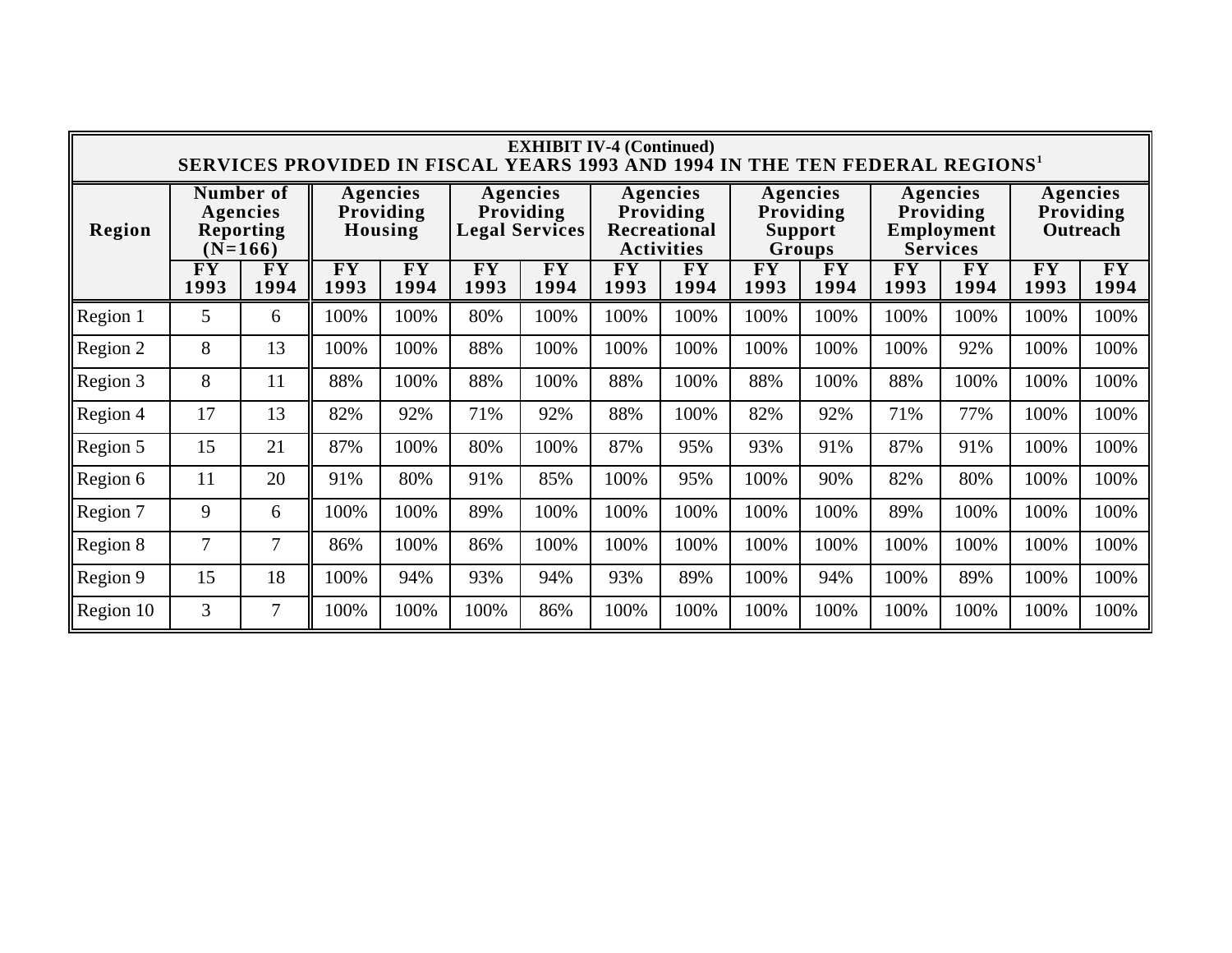| <b>EXHIBIT IV-5</b><br><b>RHYMIS STAFF DATA RECEIVED FROM THE TEN FEDERAL REGIONS,</b><br><b>OCTOBER 1991 THROUGH JUNE 1995</b> |                                                                                                |                                                                      |                                                                                    |  |  |  |  |
|---------------------------------------------------------------------------------------------------------------------------------|------------------------------------------------------------------------------------------------|----------------------------------------------------------------------|------------------------------------------------------------------------------------|--|--|--|--|
| Region                                                                                                                          | <b>Total Number of</b><br><b>Unique Agencies</b><br><b>That Received</b><br><b>RHY Funding</b> | Number of<br>Agencies<br><b>Included in Staff</b><br><b>Database</b> | <b>Percent of Total</b><br>Agencies<br><b>Included in Staff</b><br><b>Database</b> |  |  |  |  |
| Region 1                                                                                                                        | 35                                                                                             | 19                                                                   | 54.3%                                                                              |  |  |  |  |
| Region 2                                                                                                                        | 53                                                                                             | 25                                                                   | 47.2%                                                                              |  |  |  |  |
| Region 3                                                                                                                        | 41                                                                                             | 29                                                                   | 70.7%                                                                              |  |  |  |  |
| Region 4                                                                                                                        | 62                                                                                             | 44                                                                   | 71.0%                                                                              |  |  |  |  |
| Region 5                                                                                                                        | 84                                                                                             | 56                                                                   | 66.7%                                                                              |  |  |  |  |
| Region 6                                                                                                                        | 54                                                                                             | 33                                                                   | 61.1%                                                                              |  |  |  |  |
| Region 7                                                                                                                        | 23                                                                                             | 16                                                                   | 69.6%                                                                              |  |  |  |  |
| Region 8                                                                                                                        | 30                                                                                             | 14                                                                   | 46.7%                                                                              |  |  |  |  |
| Region 9                                                                                                                        | 62                                                                                             | 36                                                                   | 58.1%                                                                              |  |  |  |  |
| Region 10                                                                                                                       | 23                                                                                             | 16                                                                   | 69.6%                                                                              |  |  |  |  |
| <b>TOTALS</b>                                                                                                                   | 467                                                                                            | 288                                                                  | 61.6%                                                                              |  |  |  |  |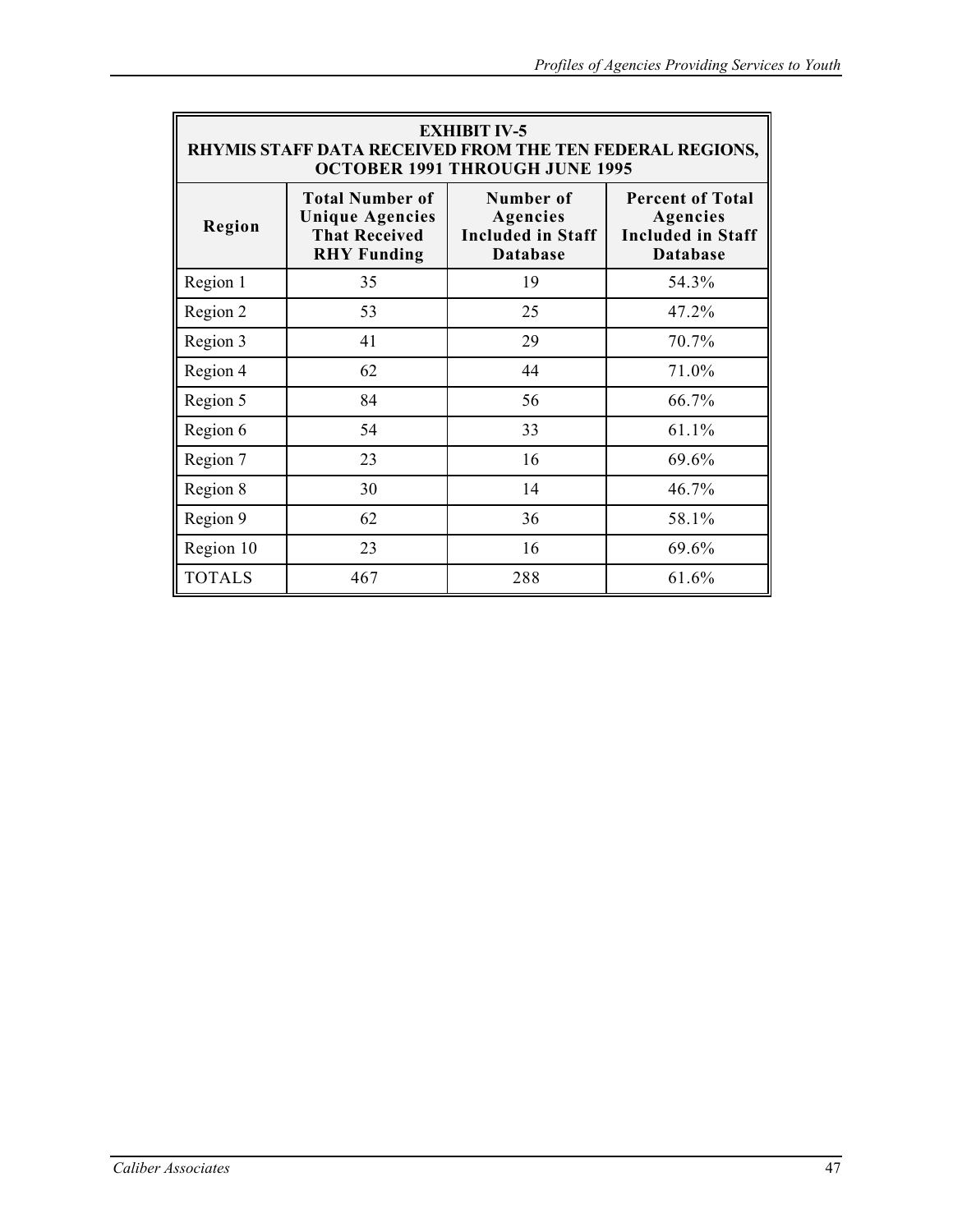| <b>EXHIBIT IV-6</b><br><b>AGENCY STAFF CHARACTERISTICS</b>                                                                                                                                                                      |                                                                         |                                                                           |  |  |  |  |
|---------------------------------------------------------------------------------------------------------------------------------------------------------------------------------------------------------------------------------|-------------------------------------------------------------------------|---------------------------------------------------------------------------|--|--|--|--|
|                                                                                                                                                                                                                                 | <b>NUMBER</b>                                                           | <b>PERCENTAGE</b>                                                         |  |  |  |  |
| <b>SEX</b><br>Female<br>Male<br>Missing Data<br>Total                                                                                                                                                                           | 4,518<br>1,863<br>37<br>6,418                                           | 70.4%<br>29.0<br>0.6<br>100.0%                                            |  |  |  |  |
| <b>ETHNICITY</b>                                                                                                                                                                                                                |                                                                         |                                                                           |  |  |  |  |
| White<br>African American<br>Hispanic<br>Asian/Pacific Islander<br>Native American<br>Missing Data<br>Total                                                                                                                     | 4,241<br>1,108<br>402<br>113<br>86<br>468<br>6,418                      | 66.1%<br>17.3<br>6.3<br>1.8<br>1.3<br>7.3<br>100.0%                       |  |  |  |  |
| <b>EDUCATION LEVEL</b>                                                                                                                                                                                                          |                                                                         |                                                                           |  |  |  |  |
| High School/GED<br>Associate Degree<br>Bachelor's Degree<br>Masters Degree<br>Doctorate Degree<br>Other (unspecified)<br>Missing Data<br>Total                                                                                  | 1,480<br>563<br>2,372<br>1,157<br>50<br>179<br>617<br>6,418             | 23.0%<br>8.8<br>37.0<br>18.0<br>0.8<br>2.8<br>9.6<br>100.0%               |  |  |  |  |
| <b>STAFF FIELD OF TRAINING1</b>                                                                                                                                                                                                 |                                                                         |                                                                           |  |  |  |  |
| Counseling<br>Criminology<br>Education<br>Family Systems<br>Medical/Health Care<br>Psychiatry<br>Psychology<br>Social Work<br>Other (not specified, not included above)<br>Not Applicable<br>YEARS OF EXPERIENCE IN RHY SERVICE | 1,652<br>572<br>883<br>827<br>282<br>87<br>1,835<br>1,656<br>919<br>478 | 25.7%<br>8.9<br>13.8<br>12.9<br>4.4<br>1.4<br>28.6<br>25.8<br>14.3<br>7.4 |  |  |  |  |
| Less than one year                                                                                                                                                                                                              | 1,407                                                                   | 21.9%                                                                     |  |  |  |  |
| 1-2 years<br>3-5 years<br>$6-10$ years<br>$11+$ years<br>Total                                                                                                                                                                  | 1,465<br>1,412<br>1,075<br>1,059<br>6,418                               | 22.9<br>22.0<br>16.7<br>16.5<br>100.0%                                    |  |  |  |  |
| <b>ROLE WITHIN AGENCY</b>                                                                                                                                                                                                       |                                                                         | 15.7%                                                                     |  |  |  |  |
| Management<br>Program Support<br><b>Resource Development</b><br>Missing Data<br>Total                                                                                                                                           | 1,005<br>4,773<br>83<br>557<br>6,418                                    | 74.4<br>1.3<br>8.7<br>100.0%                                              |  |  |  |  |
| <b>FULL-TIME/PART-TIME STATUS</b>                                                                                                                                                                                               |                                                                         |                                                                           |  |  |  |  |
| Part-Time<br>Full-Time<br>Missing Data<br>Total                                                                                                                                                                                 | 2,291<br>3,626<br>501<br>6,418                                          | 35.7%<br>56.5<br>7.8<br>100.0%                                            |  |  |  |  |

The sum of percentages for field of training will not total 100 percent because staff could indicate more than one area.

1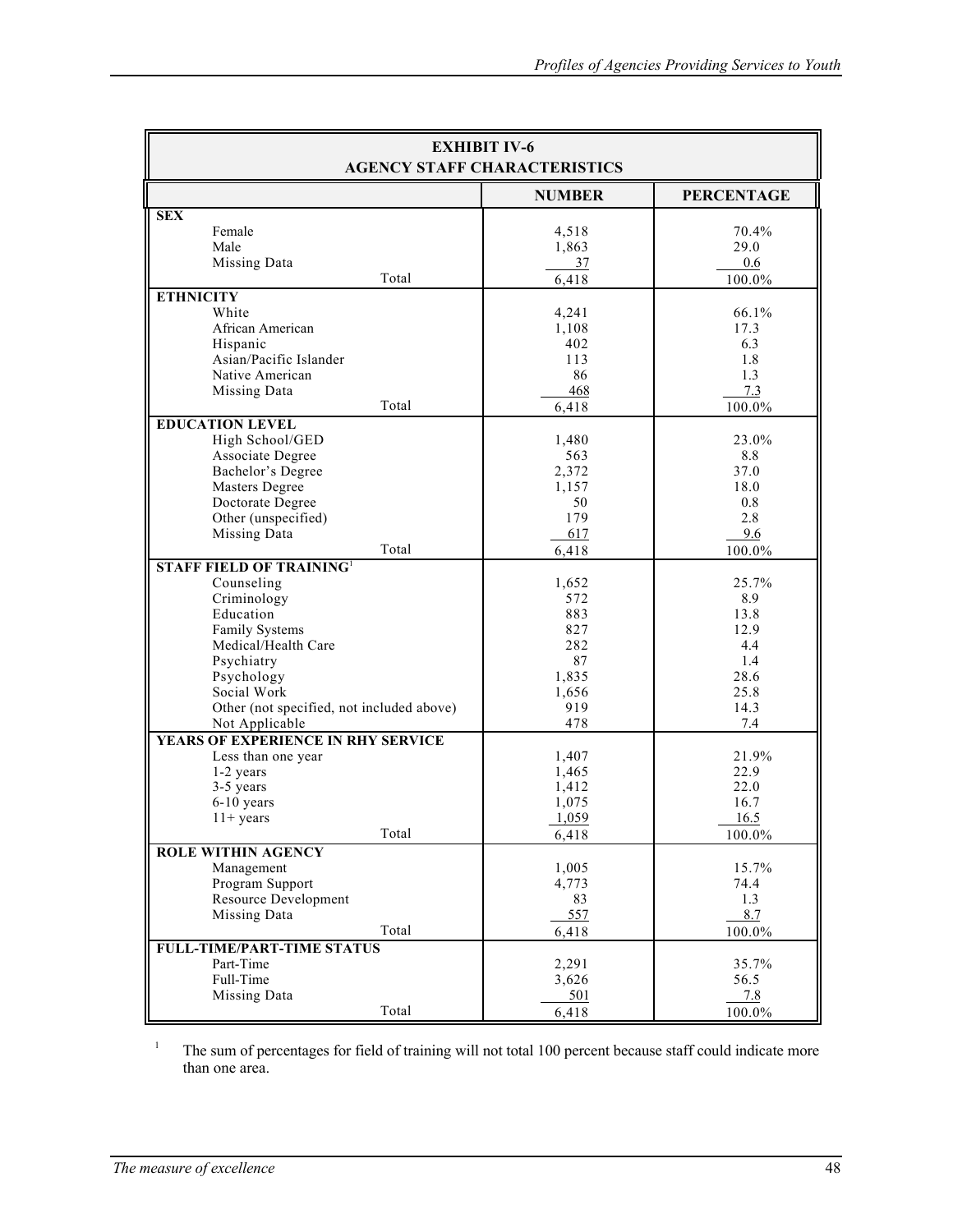| <b>EXHIBIT IV-7</b><br><b>EXPERIENCE AND SALARY CHARACTERISTICS FOR</b><br><b>FULL-TIME AND PART-TIME EMPLOYEES</b> |                                                                   |               |       |                       |                         |  |  |  |
|---------------------------------------------------------------------------------------------------------------------|-------------------------------------------------------------------|---------------|-------|-----------------------|-------------------------|--|--|--|
| <b>Staff Employment</b><br><b>Status</b>                                                                            | <b>Years of Experience</b><br>Annual<br>in Field<br><b>Salary</b> |               |       |                       |                         |  |  |  |
|                                                                                                                     | N                                                                 | Mean<br>Years | N     | Mean<br><b>Salary</b> | Median<br><b>Salary</b> |  |  |  |
| Full-Time Employee                                                                                                  | 3,543                                                             | 6.7           | 3,544 | \$16,454              | \$17,000                |  |  |  |
| Part-Time Employee                                                                                                  | 2,240                                                             | 4.3           | 2,240 | \$5,697               | \$4,940                 |  |  |  |
| <b>Missing Data</b>                                                                                                 | 635                                                               |               | 634   |                       |                         |  |  |  |
| Total                                                                                                               | 6,418                                                             |               | 6,418 |                       |                         |  |  |  |

Management staff are slightly more likely than other staff to be white, to have more education, and to be full-time employees. Management staff also tend to have worked longer for the agency, have more years of experience, and earn the highest salaries (see Exhibit IV-8).

| <b>EXHIBIT IV-8</b><br><b>EXPERIENCE AND SALARY CHARACTERISTICS FOR STAFF IN DIFFERENT ROLES</b> |                                        |                      |       |                                        |                         |                       |                         |  |
|--------------------------------------------------------------------------------------------------|----------------------------------------|----------------------|-------|----------------------------------------|-------------------------|-----------------------|-------------------------|--|
| <b>Staff Role</b>                                                                                | <b>Years of Service</b><br>with Agency |                      |       | <b>Years of Experience</b><br>in Field | Annual<br><b>Salary</b> |                       |                         |  |
|                                                                                                  | N                                      | Mean<br><b>Years</b> | N     | Mean<br><b>Years</b>                   | N                       | Mean<br><b>Salary</b> | Median<br><b>Salary</b> |  |
| Management                                                                                       | 972                                    | 5.0                  | 993   | 10.7                                   | 993                     | \$21,217              | \$22,656                |  |
| Program Support                                                                                  | 4,649                                  | 2.0                  | 4,713 | 4.7                                    | 4,714                   | \$10,362              | \$10,712                |  |
| <b>Resource Development</b>                                                                      | 83                                     | 1.7                  | 77    | 7.4                                    | 77                      | \$15,068              | \$15,800                |  |
| Missing Data                                                                                     | 714                                    |                      | 635   |                                        | 634                     |                       |                         |  |
| <b>TOTAL</b>                                                                                     | 6,418                                  |                      | 6,418 |                                        | 6,418                   |                       |                         |  |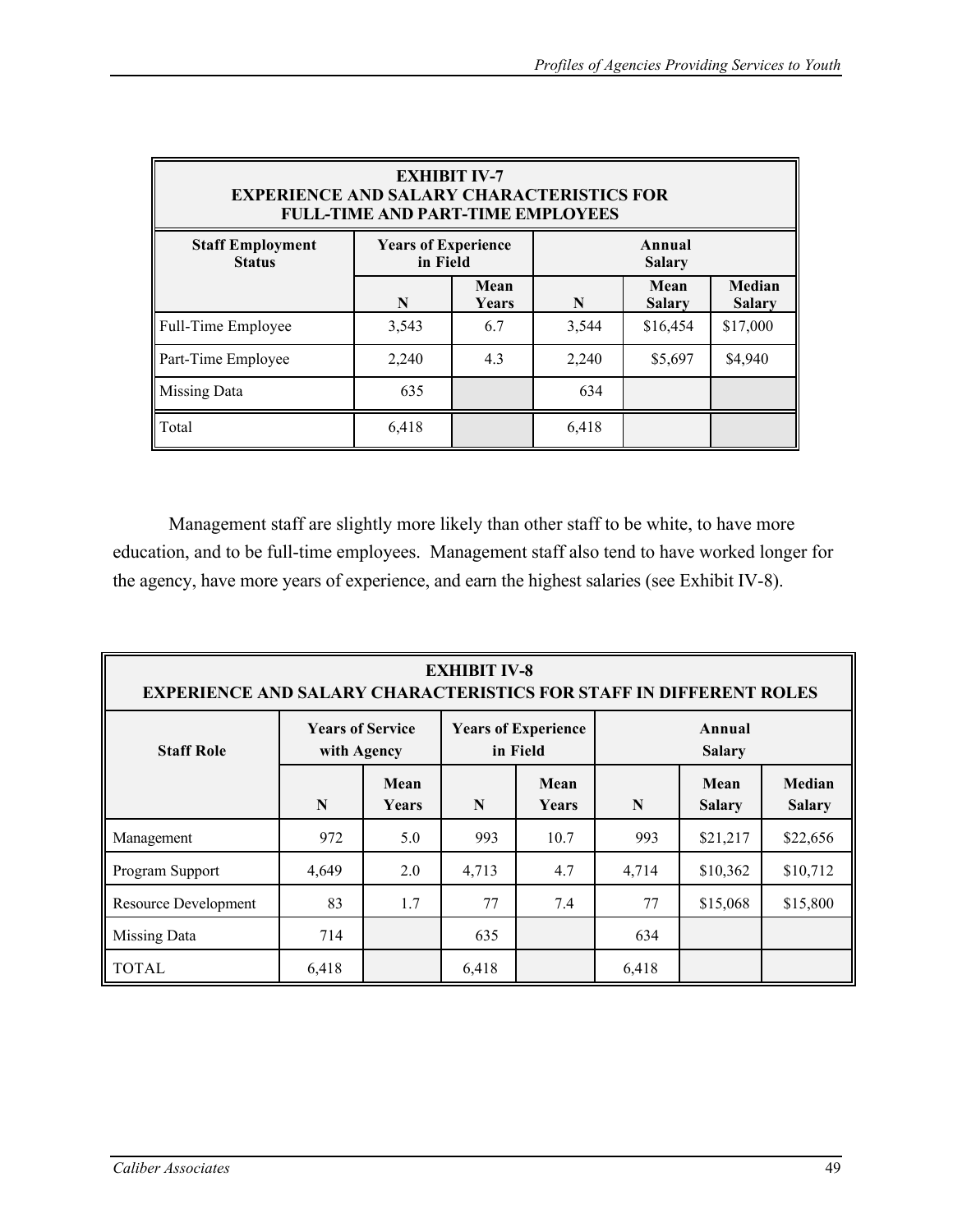## **5. PERFORMANCE MONITORING INSTRUMENT DATA**

To supplement the RHYMIS grantee data with more qualitative data, analyses were also conducted on data collected through the comprehensive monitoring system designed by FYSB in 1992 to obtain detailed, qualitative information on the grantees' direct services, program development, and program administration. Under this system, review teams composed of a peer monitor and a Federal staff member (usually from the Regional Office) conduct site visits to each grantee once during the 3-year grant period. These peer-review teams gather information through interviews with program stakeholders, direct observations, and agency document review, using protocols and data collection forms provided in the program monitoring instrument. The review team then uses the monitoring instrument to synthesize the data in order to accomplish three main goals:

- ? Assess conformance of the RHY grantee with Federal regulations, standards, and legislative requirements
- ? Identify administrative and programmatic strengths and effective practices
- ? Identify areas where technical assistance may be needed.

Following the site visit, the Regional Offices prepare and disseminate to each grantee a summary report that presents the key site visit findings and recommendations for program improvement. The completed instruments and summary reports are housed in the respective Regional Offices.

To facilitate the data collection process, each grantee receives a copy of the monitoring instrument prior to the site visit and is able to gather the materials needed to answer the questions contained in the instrument. At some sites, the grantees complete the descriptive sections of the monitoring instrument prior to the site visit and may even conduct selfassessments using the instrument. The review team then confirms the descriptions, based on their observations and discussions with program stakeholders, before assessing the program. At other sites, the review team completes the entire instrument during the site visit, using the materials assembled by the grantee, interviews, and observations.

Program monitoring instruments from 48 grantees in six Regions were available for analysis. Of the grantees represented by these instruments, all 48 had a BCP; 9 also had a TLP,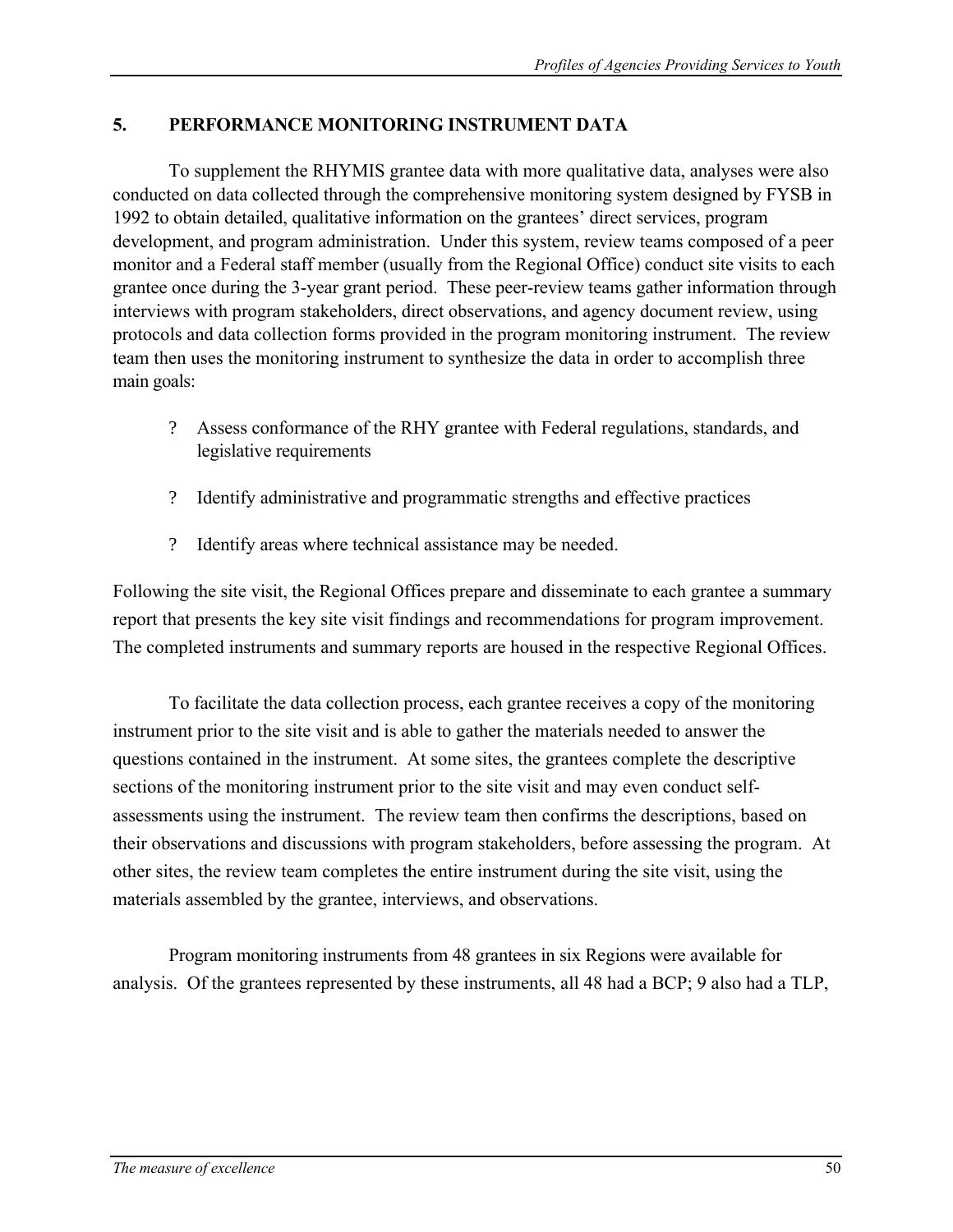while 11 had a DAPP.<sup>19</sup> Twenty monitoring instruments with the most complete information were selected for review  $20$ 

The monitoring instrument contains three sections covering direct services, program development, and agency administration. Each section includes multiple modules. For example, the direct services section includes modules on outreach and community education, individual intake and case planning, temporary food and shelter, aftercare, and other related topics. In general, each module contains a set of specific questions asking the grantee to describe the program activities implemented within the service area and a set of summary questions asking the reviewer to assess several aspects of the grantee's overall performance in that area. This review focused on three summary questions included in 13 of the monitoring instruments 19 modules.<sup>21</sup> These summary questions include:

- ? *Qualitative Assessment:* Based on your answers to these summary questions, what is your assessment of the project's overall performance in [this service area]? Please explain, if necessary.
- ? *Recommendations:* What training and/or technical assistance would be beneficial to the project's provision of [this service area]? Please note any training and/or technical assistance requested by the grantee.
- ? *Recommendations:* Is corrective action recommended to address conformance issues regarding [this service area]? If yes, please explain.

The results of this analysis are presented in Exhibit IV-9, which is organized by module.

Key findings from the review of a sample of 20 monitoring instruments include:

? In all of the *direct service* modules except Recreation/Leisure Activities, roughly twothirds of the grantees received ratings of Excellent or Very Good.

 $19$ A program monitoring instrument was also received from a grantee with DAPP funding only. This instrument was excluded.

<sup>&</sup>lt;sup>20</sup> Some grantees reported that they had only partially completed the monitoring instrument because of its length. Other grantees used the monitoring instrument only as a guide for their program review, the development of the summary report, and/or the identification of training and technical assistance needs. Monitoring instruments with the most complete summary question sections were selected for review.

<sup>&</sup>lt;sup>21</sup> The six remaining modules were either left incomplete by the majority of reviewers or covered document reviews for which no qualitative assessments or recommendations were made.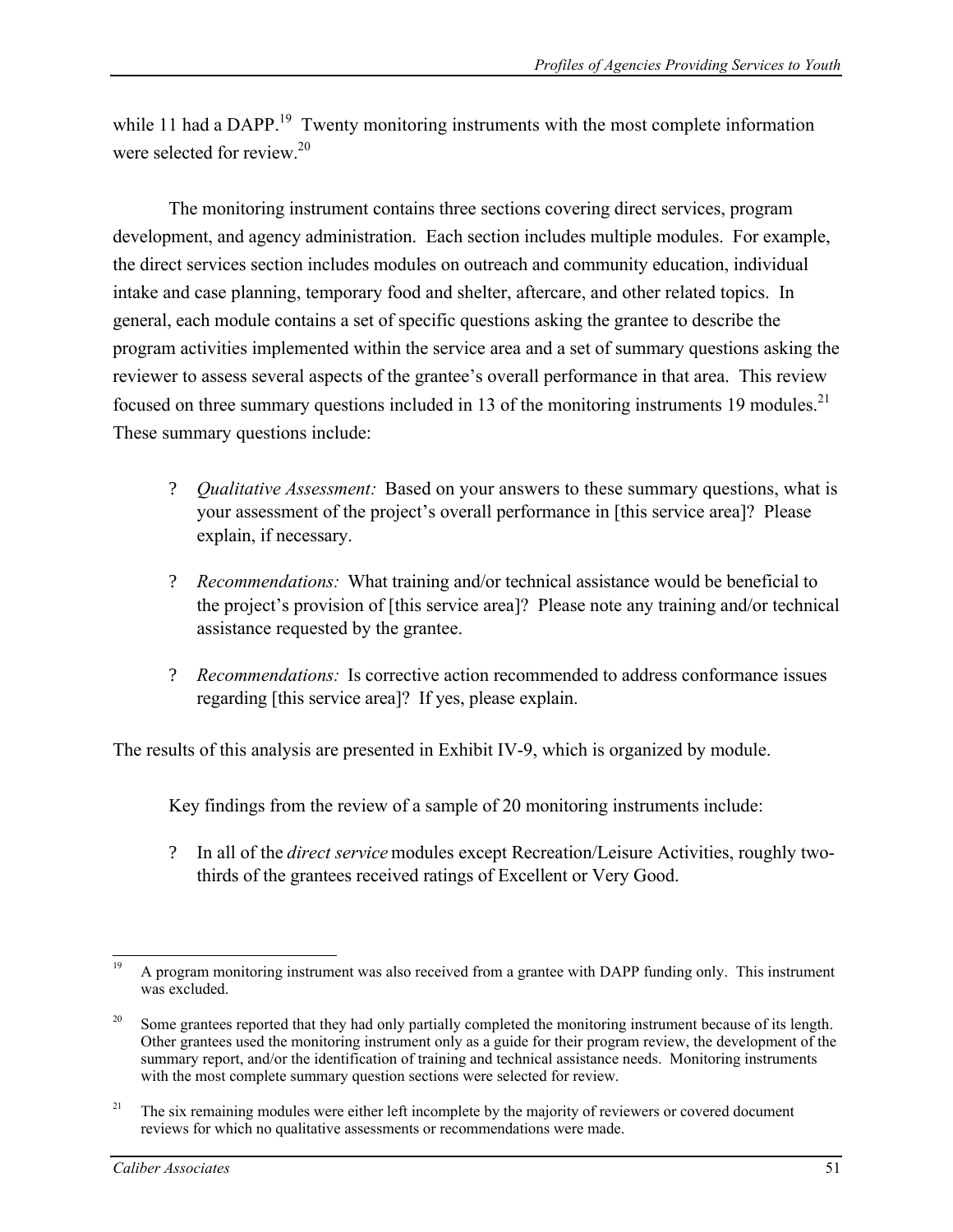### ? Overall, grantees received the highest ratings in Outreach and Community Education: 82 percent received ratings of Excellent or Very Good.

| <b>EXHIBIT IV-9</b><br><b>RESULTS OF PROGRAM MONITORING INSTRUMENT</b><br><b>SUMMARY QUESTIONS ON OVERALL PERFORMANCE</b> |                                                |                                                                              |  |  |  |  |  |
|---------------------------------------------------------------------------------------------------------------------------|------------------------------------------------|------------------------------------------------------------------------------|--|--|--|--|--|
| <b>Program Monitoring Instrument</b><br><b>Module</b>                                                                     | <b>Summary Question Results</b> <sup>1,2</sup> |                                                                              |  |  |  |  |  |
| <b>DIRECT SERVICES</b>                                                                                                    |                                                |                                                                              |  |  |  |  |  |
| Outreach and Community Education                                                                                          | Overall performance $(n=17)$ :                 | 41% Excellent<br>41% Very Good<br>12% Acceptable<br>6% Improvement Needed    |  |  |  |  |  |
|                                                                                                                           | Corrective action needed? $(n=14)$ : 93% No    | 7% Yes                                                                       |  |  |  |  |  |
| Individual Intake and Case Planning                                                                                       | Overall performance $(n=19)$ :                 | 21% Excellent<br>53% Very Good<br>16% Acceptable<br>11% Improvement Needed   |  |  |  |  |  |
|                                                                                                                           | Corrective action needed? $(n=14)$ : 71% No    | 29% Yes                                                                      |  |  |  |  |  |
| <b>Case Disposition</b>                                                                                                   | Overall performance $(n=18)$ :                 | 11% Excellent<br>61% Very Good<br>22% Acceptable<br>6% Improvement Needed    |  |  |  |  |  |
|                                                                                                                           | Corrective action needed? $(n = 14)$ 79% No    | 21% Yes                                                                      |  |  |  |  |  |
| Temporary Shelter and Food                                                                                                | Overall performance (n=18):                    | 44% Excellent<br>28% Very Good<br>22% Acceptable<br>6% Improvement Needed    |  |  |  |  |  |
|                                                                                                                           | Corrective action needed? $(n=15)$             | 73% No<br>27% Yes                                                            |  |  |  |  |  |
| Individual, Family, Group, and Peer<br>Counseling                                                                         | Overall performance (n=19):                    | $21\%$ Excellent<br>42% Very Good<br>32% Acceptable<br>5% Improvement Needed |  |  |  |  |  |
|                                                                                                                           | Corrective action needed? $(n=15)$             | 7% Yes<br>93% No                                                             |  |  |  |  |  |
| <b>Skill Building Services</b>                                                                                            | Overall performance $(n=15)$ :                 | 27% Excellent<br>40% Very Good<br>33% Acceptable<br>0% Improvement Needed    |  |  |  |  |  |
|                                                                                                                           | Corrective action needed? $(n=11)$             | 100% No<br>$0\%$ Yes                                                         |  |  |  |  |  |

 $<sup>1</sup>$  These results are based on a sample of 20 monitoring instruments. Due to missing data, the sample size for individual</sup> summary questions differs. The total number of responses to each summary question is included to the immediate right of the question.

<sup>2</sup> Based on an analysis of responses to the question—Is corrective action recommended?—it is clear that reviewers varied in their interpretation of this question. While some reviewers only recommended corrective action when they thought the grantee deserved the lowest overall performance rating (i.e., significant improvement needed), others recommended corrective action to grantees receiving the higher performance ratings (i.e., acceptable, very good, excellent) for whom they had recommended any additional training and/or technical assistance. Thus, it cannot be assumed that all recommendations for corrective action signify that grantees are out of compliance with Federal, State, or local regulations.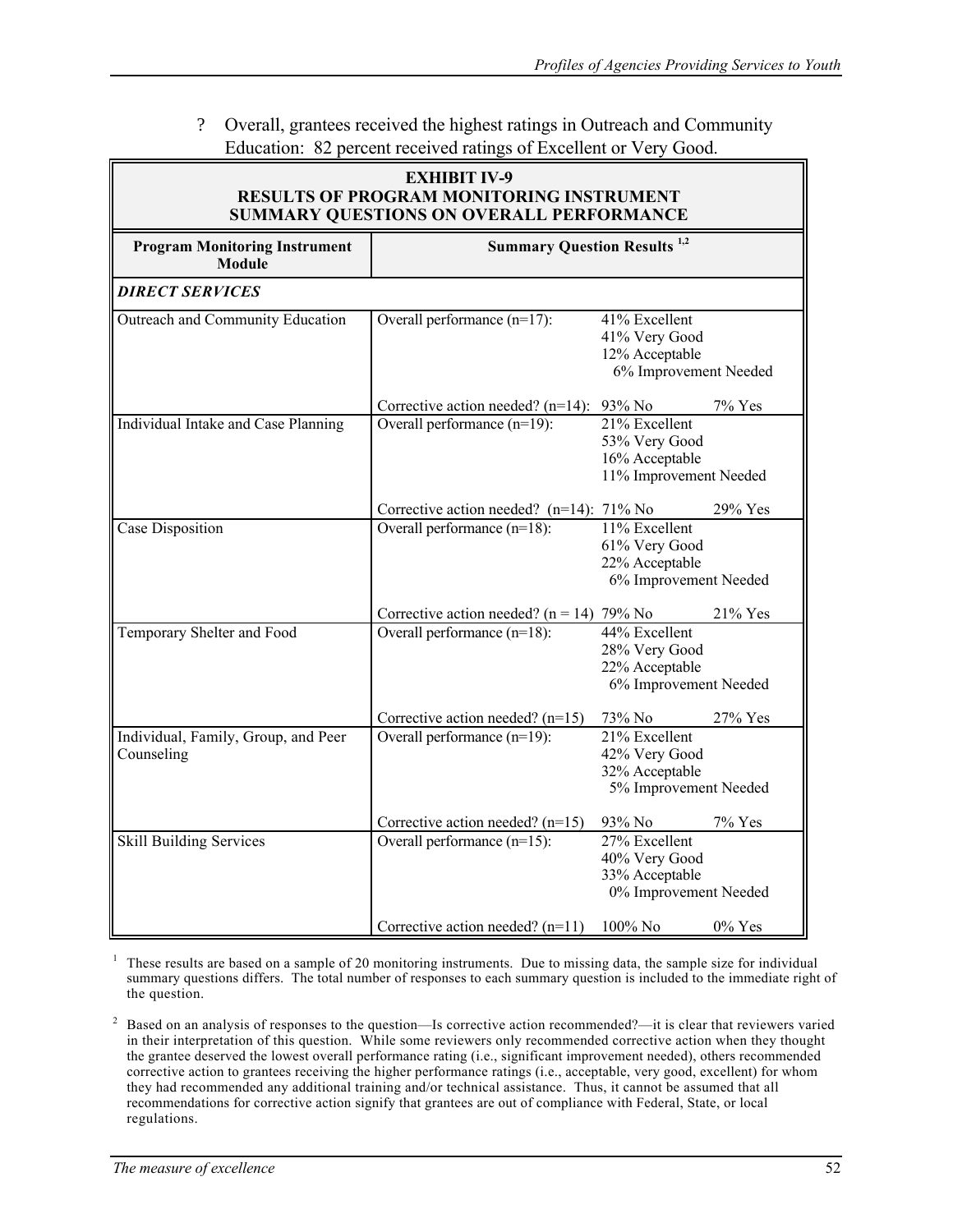| <b>EXHIBIT IV-9 (Continued)</b><br><b>RESULTS OF PROGRAM MONITORING INSTRUMENT</b><br><b>SUMMARY QUESTIONS ON OVERALL PERFORMANCE</b> |                                                          |                                                                             |  |  |  |  |  |  |
|---------------------------------------------------------------------------------------------------------------------------------------|----------------------------------------------------------|-----------------------------------------------------------------------------|--|--|--|--|--|--|
| <b>Program Monitoring Instrument</b><br><b>Module</b>                                                                                 | <b>Summary Question Results</b> <sup>1,2</sup>           |                                                                             |  |  |  |  |  |  |
| <b>Recreation/Leisure Activities</b>                                                                                                  | Overall performance $(n=17)$ :                           | 12% Excellent<br>29% Very Good<br>53% Acceptable<br>6% Improvement Needed   |  |  |  |  |  |  |
|                                                                                                                                       | Corrective action needed? $(n=14)$                       | 86% No 14% Yes                                                              |  |  |  |  |  |  |
| <b>Aftercare Services</b>                                                                                                             | Overall performance $(n=19)$ :                           | 16% Excellent<br>47% Very Good<br>26% Acceptable<br>11% Improvement Needed  |  |  |  |  |  |  |
|                                                                                                                                       | Corrective action needed? $(n=15)$                       | $13\%$ Yes<br>87% No                                                        |  |  |  |  |  |  |
| <b>Individual Client Files</b>                                                                                                        | Overall performance $(n=18)$ :                           | 28% Excellent<br>39% Very Good<br>33% Acceptable<br>0% Improvement Needed   |  |  |  |  |  |  |
|                                                                                                                                       | Corrective action needed? $(n=15)$                       | $87\%$ No<br>13% Yes                                                        |  |  |  |  |  |  |
| <b>PROJECT DEVELOPMENT</b>                                                                                                            |                                                          |                                                                             |  |  |  |  |  |  |
| Coordination and Service Linkages                                                                                                     | Overall performance $(n=16)$ :                           | 31% Excellent<br>38% Very Good<br>25% Acceptable<br>6% = Improvement Needed |  |  |  |  |  |  |
|                                                                                                                                       | Corrective action needed? $(n=10)$                       | 70% No<br>$30\%$ Yes                                                        |  |  |  |  |  |  |
| <b>Ongoing Project Planning</b>                                                                                                       | Overall performance $(n=17)$ :                           | 12% Excellent<br>53% Very Good<br>35% Acceptable<br>0% Improvement Needed   |  |  |  |  |  |  |
|                                                                                                                                       | Corrective action needed? $(n=10)$                       | $100\%$ No<br>$0\%$ Yes                                                     |  |  |  |  |  |  |
| AGENCY ADMINISTRATION                                                                                                                 |                                                          |                                                                             |  |  |  |  |  |  |
| Reports and Data Collection                                                                                                           | Overall performance $(n=18)$ :                           | 44% Excellent<br>28% Very Good<br>22% Acceptable<br>6% Improvement Needed   |  |  |  |  |  |  |
|                                                                                                                                       | Corrective action needed? $(n=15)$                       | 73% No<br>27% Yes                                                           |  |  |  |  |  |  |
| <b>Budget and Finance</b>                                                                                                             | Concerns? $(n=15)$<br>Corrective action needed? $(n=10)$ | 93% No 7% Yes<br>90% No<br>10% Yes                                          |  |  |  |  |  |  |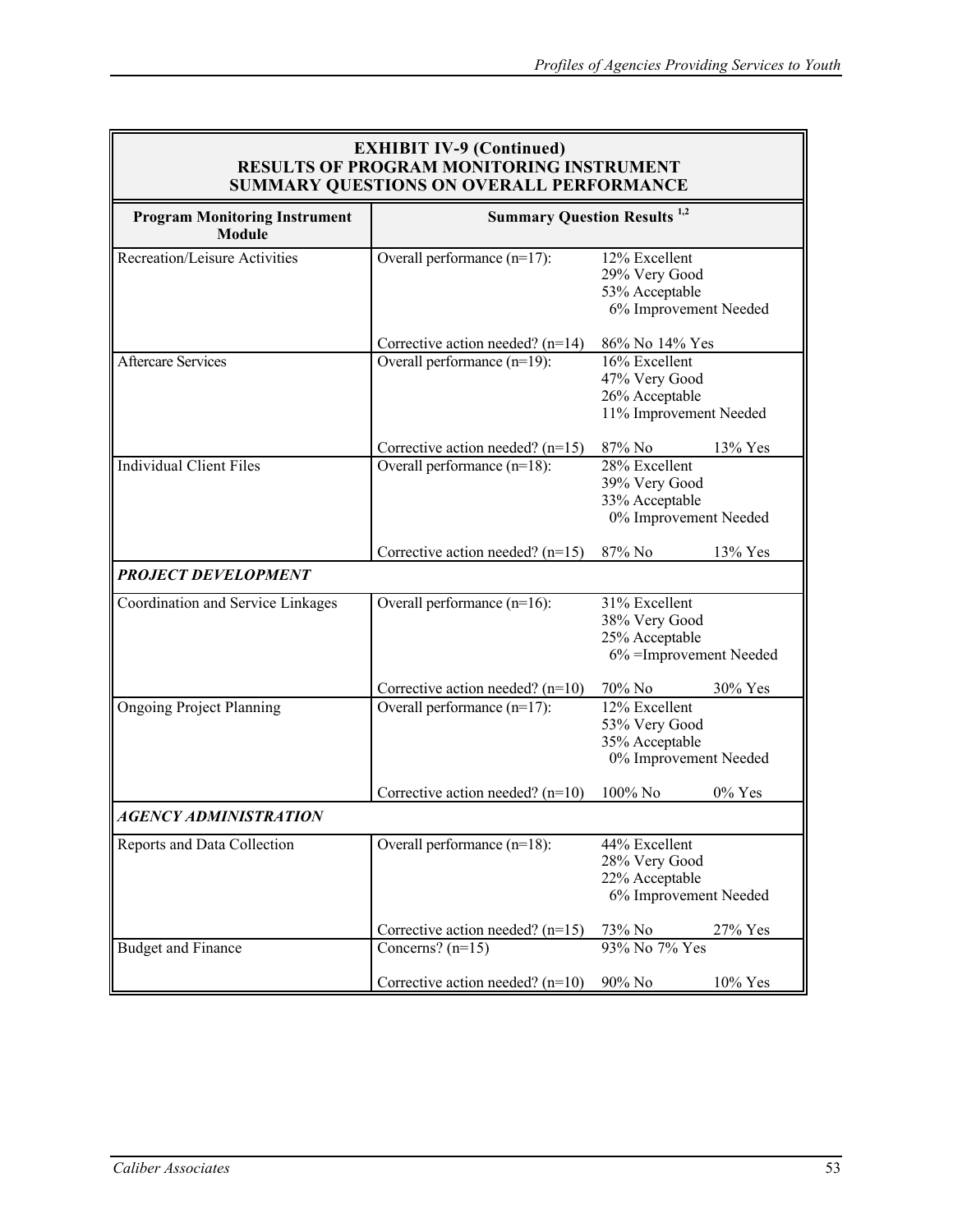- ? Grantees were rated the lowest in Recreation/Leisure Activities: only 41 percent received ratings of Excellent or Very Good.
- ? In the two *project development* modules, roughly two-thirds of the grantees received Excellent or Very Good ratings.
- ? The grantees were rated highly in the *agency administration* modules: 72 percent of the grantees received ratings of Excellent or Very Good for Reports and Data Collection, and 93 percent of the 15 monitoring instruments with complete Budget and Finance modules reported "No Concerns" about the grantees' budgets.

Corrective action was most frequently recommended in the modules covering grantee conformance issues, including Coordination and Service Linkages (30%), Individual Intake and Case Planning (29%), Temporary Shelter and Food (27%), and Reports and Data Collection (27%). Due to apparent inconsistencies in reviewers' interpretation of this question, however, it is not clear what percentage of the grantees for whom corrective action was indicated were, in fact, out of compliance with Federal, State, or local regulations. Based on this analysis, it is clear that some reviewers recommended corrective action whenever they had provided *any*  recommendations for training and/or technical assistance.

Following are the review recommendations or the grantee requests for training and technical assistance that were reported most frequently across the 20 monitoring instruments reviewed:

- ? Selecting and utilizing comprehensive, user-friendly, standardized assessment/intake tools that are non-threatening and cover a wide range of behavioral, social, academic, and other program-related topics
- ? Developing a record and file management system, computerization of client files
- ? Developing and implementing a comprehensive, user-friendly case management system
- ? Developing "safe arrival" procedures (including verification forms)
- ? Developing treatment plans, measurable goals, and behavioral objectives
- ? Identifying additional resources
- ? Increasing cultural sensitivity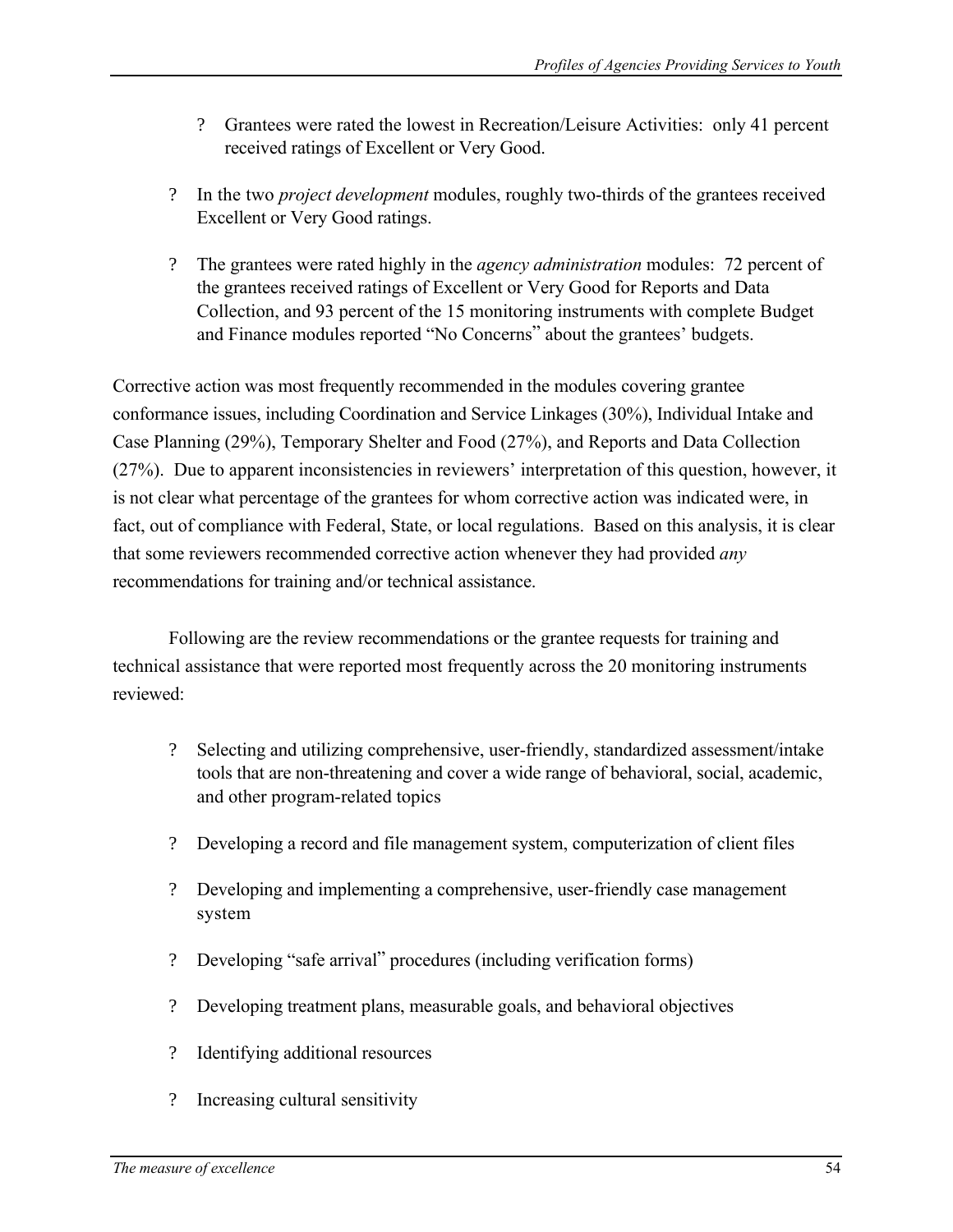? Increasing outreach activities (particularly in rural areas)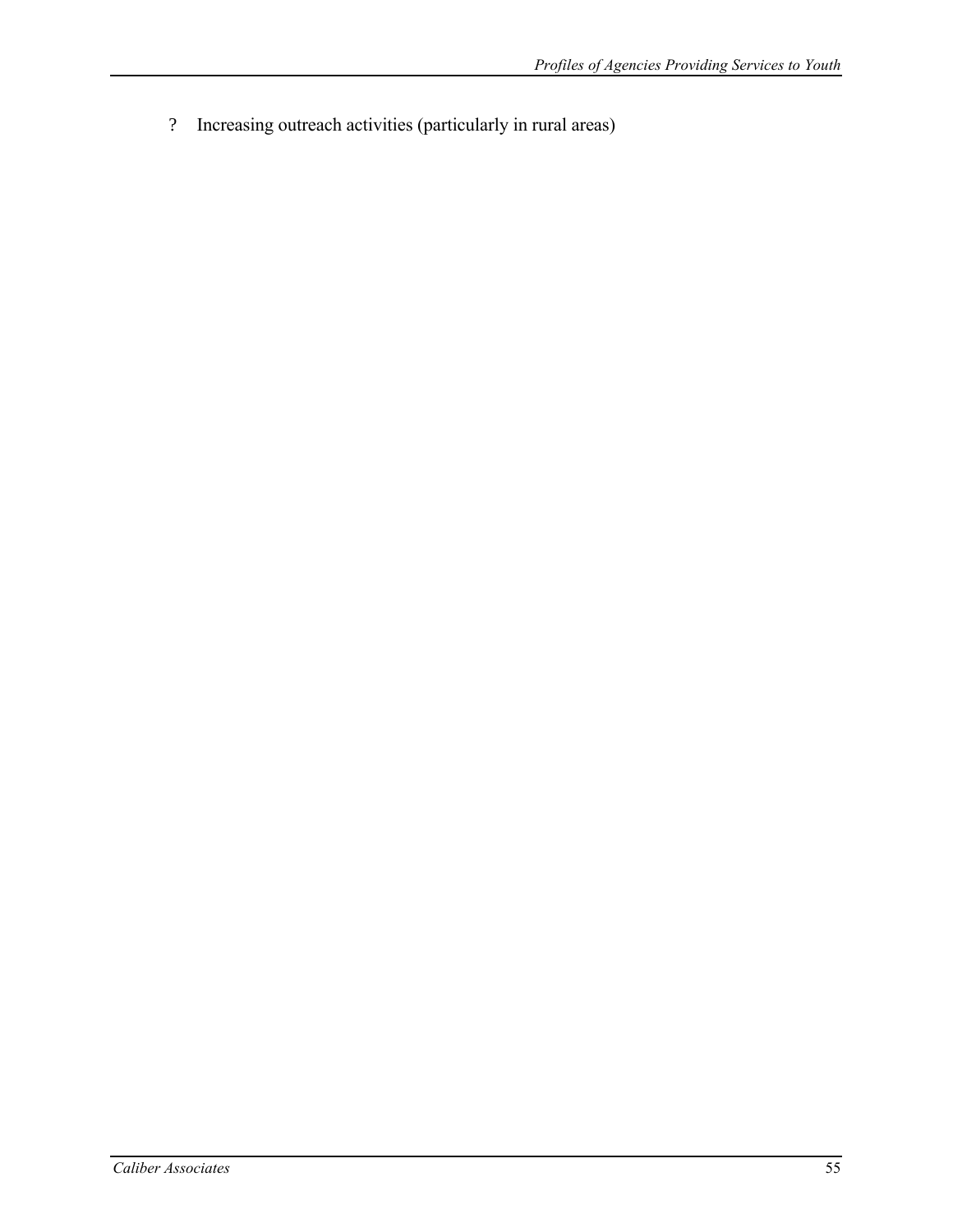- ? Establishing and maintaining a Safe Place component
- ? Involving youth in program development and implementation (e.g., peer mediation, peer counseling, focus groups with youth)
- ? Developing alternative indoor and outdoor recreation/leisure activities
- ? Networking and formalizing collaborative efforts.

Peer reviewers and/or grantees also frequently mentioned issues related to RHYMIS, including training on the use of RHYMIS, integrating RHYMIS with in-house databases, and expanding the use of RHYMIS to all youth served by the grantee.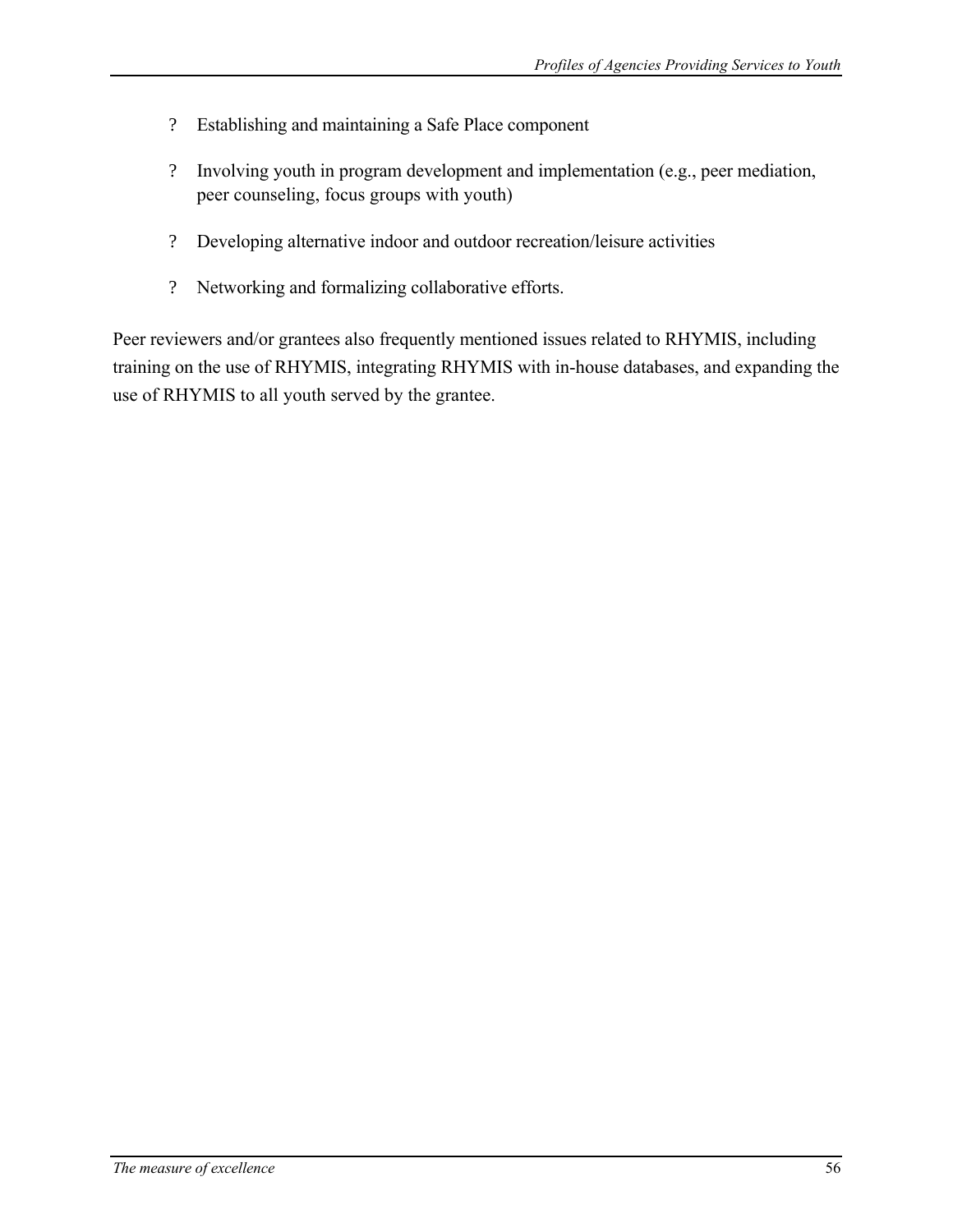# **V. CONCLUSIONS AND RECOMMENDATIONS**

This chapter highlights key findings from the analysis of RHYMIS data. It discusses the implications of these findings for the Family and Youth Services Bureau (FYSB) policies, practices, and program priorities, and makes recommendations for action by FYSB. The chapter is organized around the four key objectives of the study:

- ? Developing a profile of youth served by FYSB-funded RHY programs
- ? Describing FYSB-funded agencies' services
- ? Analyzing the "match" between reported youth problems/needs and services youth received
- ? Assessing RHYMIS as a management information tool.

Highlights are accompanied by references to the chapter and section in which the relevant analyses were presented.

### **1. PROFILES OF YOUTH SERVED BY RHY PROGRAMS**

Key findings from the development of youth profiles include:

- ? Almost half of the youth (47%) served by RHY programs were living at home.
- ? Most of the clients had multiple problems, which most frequently included some combination of household dynamics problems, psychological problems, reported maltreatment, and school problems.
- ? Compared to the general population and other sheltered and street youth, RHY program clients were less likely to be enrolled in school.
- ? Compared to other street youth, RHYMIS runaway, homeless and throwaway youth were less likely to have used alcohol or other drugs.
- ? Compared across Regions, client characteristics (e.g., intake status, problems reported) did not differ substantively, beyond expected regional differences in ethnicity.

Detailed youth profile data are provided in Chapter III.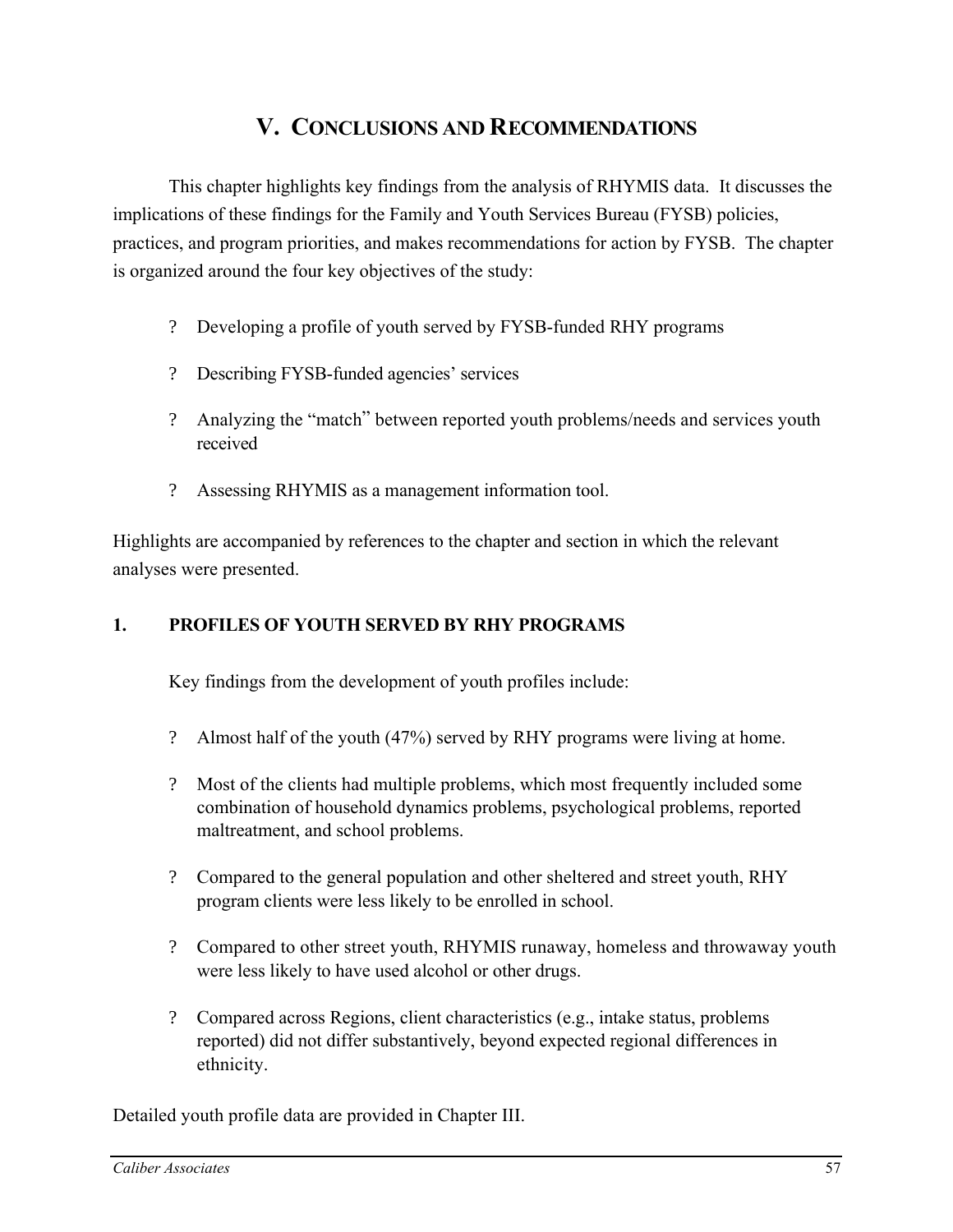Four important implications follow from these findings. First, the fact that almost half the youth served by RHY programs lived at home suggests that a substantial proportion of the potential client population requires services aimed at *preventing* them from leaving home, rather than *intervention* services after the youth have left home. If RHY programs are intended to provide services primarily to unsheltered runaway and homeless youth rather than at-home youth, FYSB may need to review service delivery criteria and agency outreach efforts to ensure that they are, in fact, serving their target youth.

Second, the finding that most youth reported problems in multiple areas supports FYSB's comprehensive youth development model for program services and activities, which views youth as maturing individuals with needs in multiple areas.<sup>22</sup> The youth development model promotes a broad array of interlinked activities and programs serving the psychological, sociological, economic and familial needs of youth, rather than disjointed services focusing on discrete pathologies. Such a combination of activities and programs would address holistically the causes and consequences of the multiple problems reported by these youth.

Third, youth served by FYSB-funded programs are often not enrolled in school and often report having school problems. These findings indicate that educational services or services that address underlying school problems are key needs of the population served by FYSB-funded programs, regardless of whether youth are still living at home or have run away or become throwaways or homeless.

Finally, FYSB should ensure that substance abuse prevention activities are widely and consistently available to the youth they serve. According to RHYMIS data, these youth were less likely to report using alcohol and other drugs than were other street and sheltered youth; however, they were also younger than the comparison groups. Substantial empirical evidence shows that the likelihood of substance use increases with age.<sup>23</sup> Without exposure to substance use prevention information, substance use among RHYMIS youth during their later teens could be expected to equal that reported by the comparison groups. Emphasis on substance abuse prevention activities in FYSB-funded programs may help moderate RHY program participants' expected age-related increases in alcohol and other drug use.

<sup>22</sup> Analyses of the relationship between youth intake status and problems indicate that in each intake status category (e.g., at-home, runaway, homeless, throwaway), the majority of youth reported multiple problems.

<sup>&</sup>lt;sup>23</sup> Gonet, M.M., 1994. *Counseling the Adolescent Substance Abuser: School-Based Intervention and Prevention*. Thousand Oaks, CA: Sage Publications.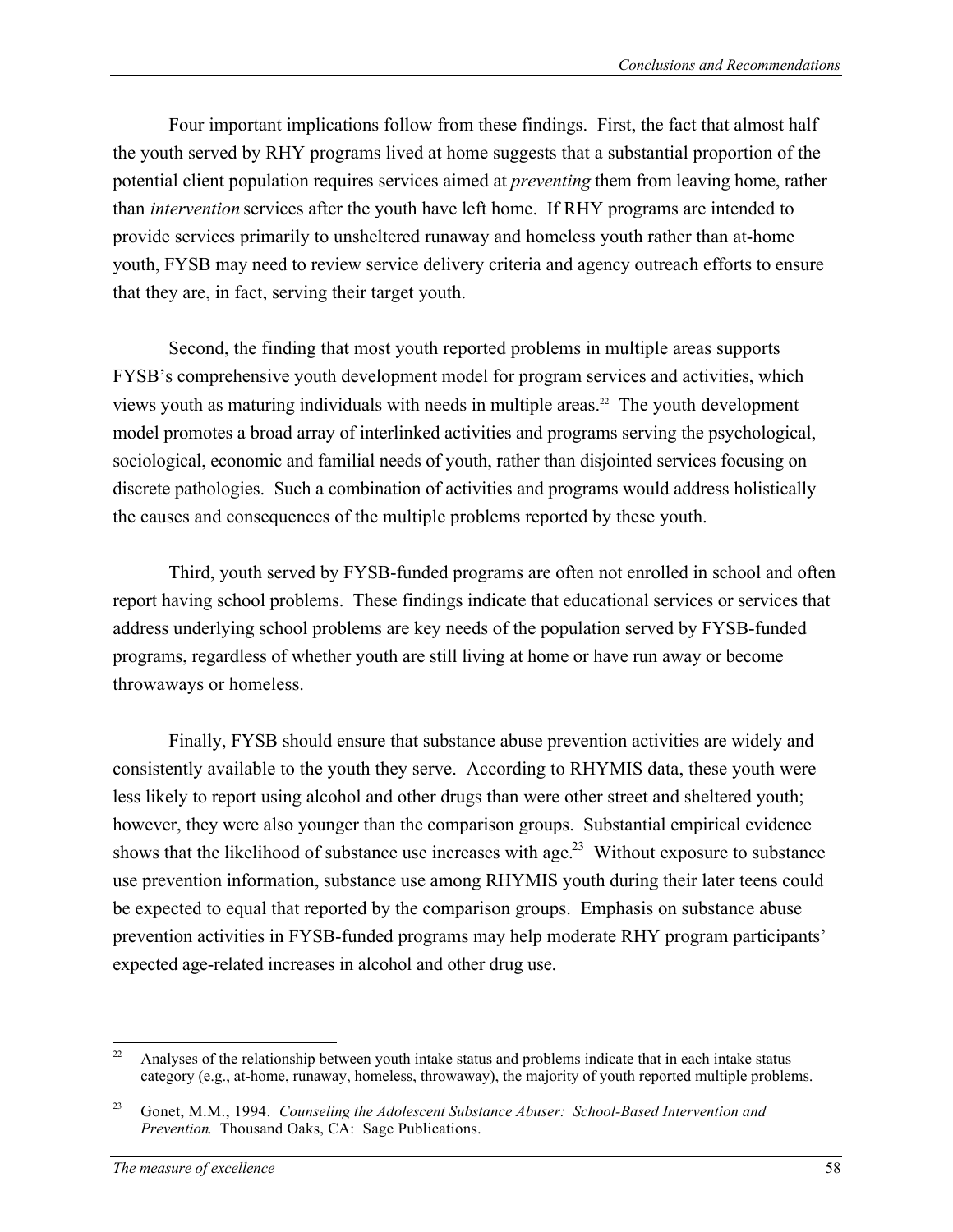# **2. GRANTEE SERVICES**

Key findings from the description of grantee services include:

- ? Less than half of FYSB-funded grantees provided input to RHYMIS during FY 1993 and FY 1994<sup>24</sup>
- ? Of those that submitted agency-level data, almost all FYSB-funded grantees reported making available the majority of the service areas listed in RHYMIS.
- ? Some service areas were more likely to be made available by referral to another agency rather than directly, in particular education services, health care, legal services, and support groups.

These analyses are detailed in Chapter IV, Sections 2 and 3.

According to these data, the FYSB-funded RHY programs were providing a wide range of services. Review of a sample of program monitoring instruments indicates that the majority of agencies were providing services rated as either Excellent or Very Good by peer-review teams. FYSB may want to consider, however, increasing technical assistance and training to grantees in the use of RHYMIS, and also enhancing the grantee benefits of using RHYMIS. The low participation rate in RHYMIS during these early years suggests that perhaps individual agencies had technical problems participating, or did not perceive the value of their participation in RHYMIS. Review of selected monitoring instruments suggests that technical problems with RHYMIS may have presented a substantial barrier to use by many agencies, since many of them included requests for technical assistance and additional training in the use of RHYMIS. Beyond increasing technical assistance to ease agency use of RHYMIS, RHYMIS could be modified to make it more useful to individual grantees. These modifications might include the capability to generate agency-level reports easily and to incorporate into the database all youth served by an agency.

# **3. THE "MATCH" BETWEEN REPORTED YOUTH PROBLEMS/NEEDS AND SERVICES RECEIVED**

 $24$ Data for this study were aggregated prior to the end of FY 1995, before agencies were required to report on FY 1995; therefore it is not possible to determine how many agencies ultimately submitted RHYMIS data for that year.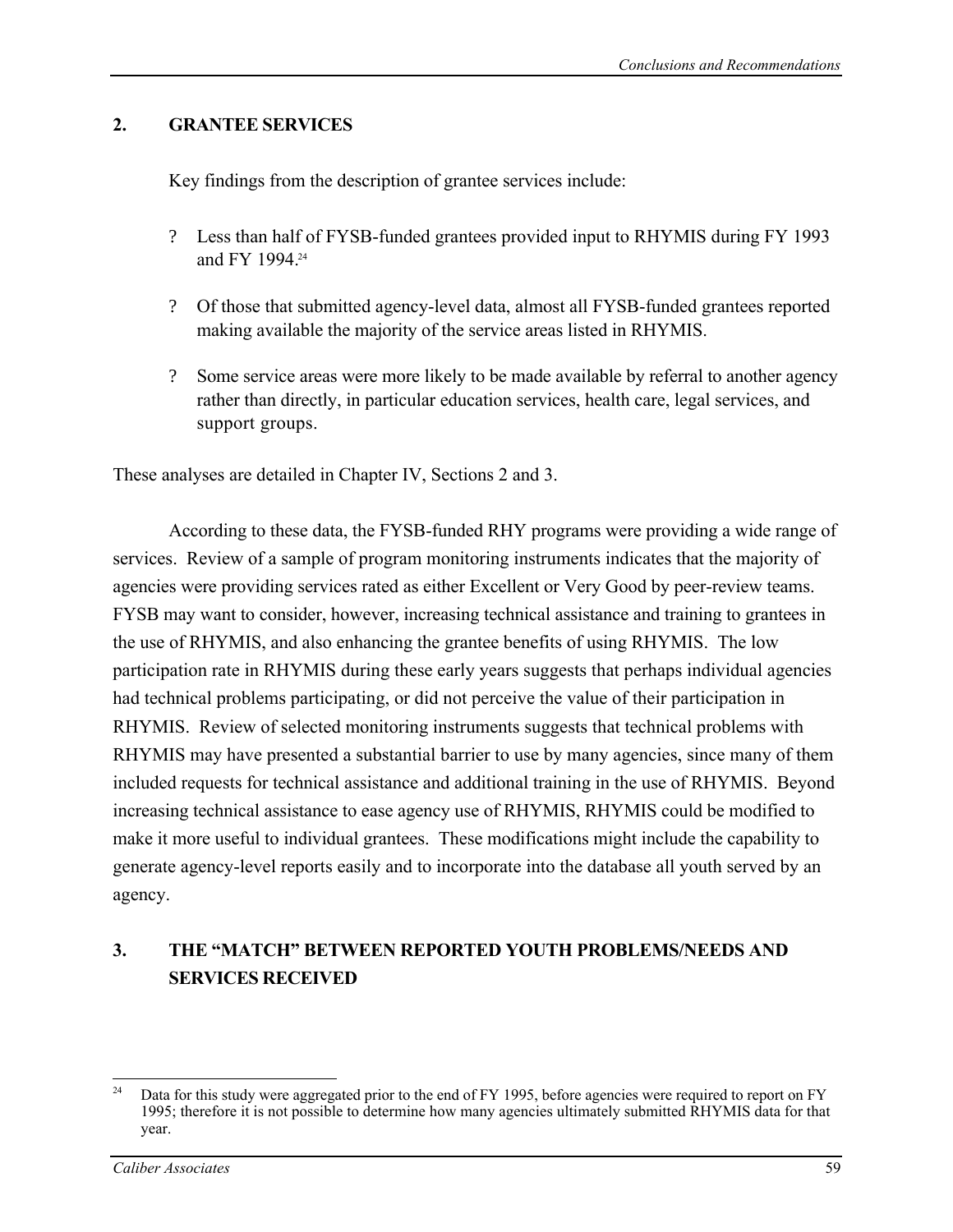One of the fundamental objectives of this study was to examine the extent to which client needs were being met by the FYSB-funded service providers. Three key findings from the analysis of the RHYMIS youth database provide insight into the degree to which reported youth problems/needs were met by the services they reportedly received:

- ? Youth records indicated that some youth did not receive some needed services as suggested by their presenting problems, most often educational services, alcohol and drug prevention services, health services, support groups, legal services, and employment assistance. (Chapter III, Section 4)
- ? Overall, youth were reported to have received fewer services than agencies reported having available (e.g., most agencies reported the availability of alcohol and drug prevention [AODP] services, yet many youth whose presenting problems indicated that they needed AODP services did not receive these services, according to their records). (Chapter IV, Section 3)
- ? Services most likely to be provided through referral only were least likely to have been received by the youth needing them, according to RHYMIS youth records (e.g., educational services, health care, and legal services). (Chapter IV, Section 3)

These findings indicate that despite the fact that most agencies report offering a wide range of services, some youth did not receive the key services indicated by their problems. These gaps between youth needs and services received may have occurred for any of the following reasons: (1) many youth had only short-term involvement with RHY programs,  $^{25}$  thus precluding services that require lengthy time commitments (e.g., educational support); (2) youth may have chosen not to use recommended services; (3) youth may have had difficulty accessing recommended services (e.g., services offered through referrals may have been provided at a distant location); (4) gaps suggested by these analyses may be a function of incorrectly matching youth problems with the appropriate service areas (as described in Chapter III, Section 4). Based on how "Services to Youth" currently are reported in RHYMIS, it is not possible to determine whether youth received the services they needed. Further, if they did not receive needed services, it is not possible to ascertain why they did not receive them.

In order to determine whether youth needs are being met by RHY programs, and ultimately, to assess the effectiveness of the services provided, RHYMIS must capture more information about the links between individual youth needs and service use. In addition to recording "information about problems facing runaway and homeless youth" (Part III of the

 $25\,$ The median duration of program services was 9 days.